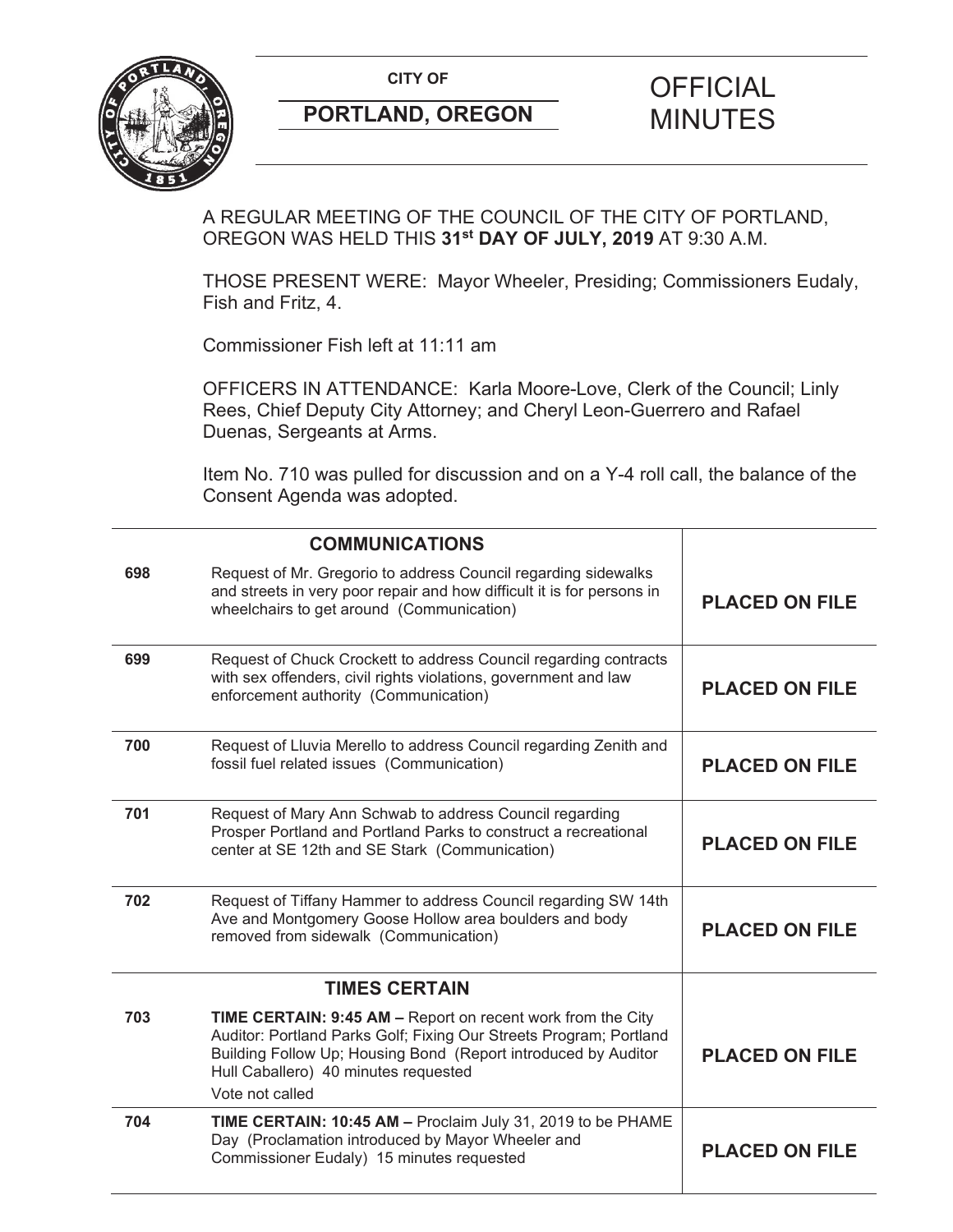|                                         | <b>CONSENT AGENDA - NO DISCUSSION</b>                                                                                                                                                                                                                                                                                                           |                                                                                  |
|-----------------------------------------|-------------------------------------------------------------------------------------------------------------------------------------------------------------------------------------------------------------------------------------------------------------------------------------------------------------------------------------------------|----------------------------------------------------------------------------------|
|                                         | <b>Mayor Ted Wheeler</b>                                                                                                                                                                                                                                                                                                                        |                                                                                  |
|                                         | <b>Bureau of Development Services</b>                                                                                                                                                                                                                                                                                                           |                                                                                  |
| 705                                     | Authorize a Letter of Agreement with the American Federation of<br>State, County, and Municipal Employees Local 189 and<br>Professional Technical Employees Local 17 permitting Plan<br>Review Staff to review certain mechanical permits during periods<br>of high workload, economic downturn, employee turnover, and<br>vacation (Ordinance) | <b>PASSED TO</b><br><b>SECOND READING</b><br><b>AUGUST 7, 2019</b><br>AT 9:30 AM |
| <b>Office for Community Technology</b>  |                                                                                                                                                                                                                                                                                                                                                 |                                                                                  |
| 706                                     | Authorize an Intergovernmental Agreement with Multnomah<br>County, the City of Fairview, the City of Gresham, the City of<br>Troutdale, and the City of Wood Village to oversee a Municipal<br>Broadband feasibility study (Ordinance)                                                                                                          | <b>PASSED TO</b><br><b>SECOND READING</b><br><b>AUGUST 7, 2019</b><br>AT 9:30 AM |
| <b>Office of Management and Finance</b> |                                                                                                                                                                                                                                                                                                                                                 |                                                                                  |
| *707                                    | Pay property damage and bodily injury lawsuit of Shelby Davis in<br>the sum of \$287,500 resulting from a motor vehicle collision<br>involving the Portland Police Bureau (Ordinance)<br>$(Y-4)$                                                                                                                                                | 189615                                                                           |
| *708                                    | Pay bodily injury claim of Brenda Docken in the sum of \$12,000<br>involving the Portland Bureau of Environmental Services<br>(Ordinance)<br>$(Y-4)$                                                                                                                                                                                            | 189616                                                                           |
| *709                                    | Pay bodily injury claim of Geraldine LaGreide in the sum of \$7,191<br>resulting from a motor vehicle collision involving the Portland<br>Police Bureau (Ordinance)<br>$(Y-4)$                                                                                                                                                                  | 189617                                                                           |
| $*710$                                  | Pay settlement of lawsuit by Adam Rawlins in the sum of \$80,000<br>involving Portland Bureau of Transportation (Ordinance)<br>$(Y-4)$                                                                                                                                                                                                          | 189626                                                                           |
|                                         | <b>Commissioner Jo Ann Hardesty</b>                                                                                                                                                                                                                                                                                                             |                                                                                  |
|                                         | <b>Portland Bureau of Emergency Management</b>                                                                                                                                                                                                                                                                                                  |                                                                                  |
| 711                                     | Repeal outdated City Code Title 12 Air Pollution Emergency<br>Episodes (Ordinance; repeal Code Title 12)                                                                                                                                                                                                                                        | <b>PASSED TO</b><br><b>SECOND READING</b><br><b>AUGUST 7, 2019</b><br>AT 9:30 AM |
|                                         | <b>Commissioner Chloe Eudaly</b>                                                                                                                                                                                                                                                                                                                |                                                                                  |
|                                         | <b>Bureau of Transportation</b>                                                                                                                                                                                                                                                                                                                 |                                                                                  |
| $*712$                                  | Accept a grant in the amount of \$2 million from the Oregon<br>Department of Transportation for the SW Capitol Highway:<br>Multnomah Village - West Portland project (Ordinance)<br>$(Y-4)$                                                                                                                                                     | 189618                                                                           |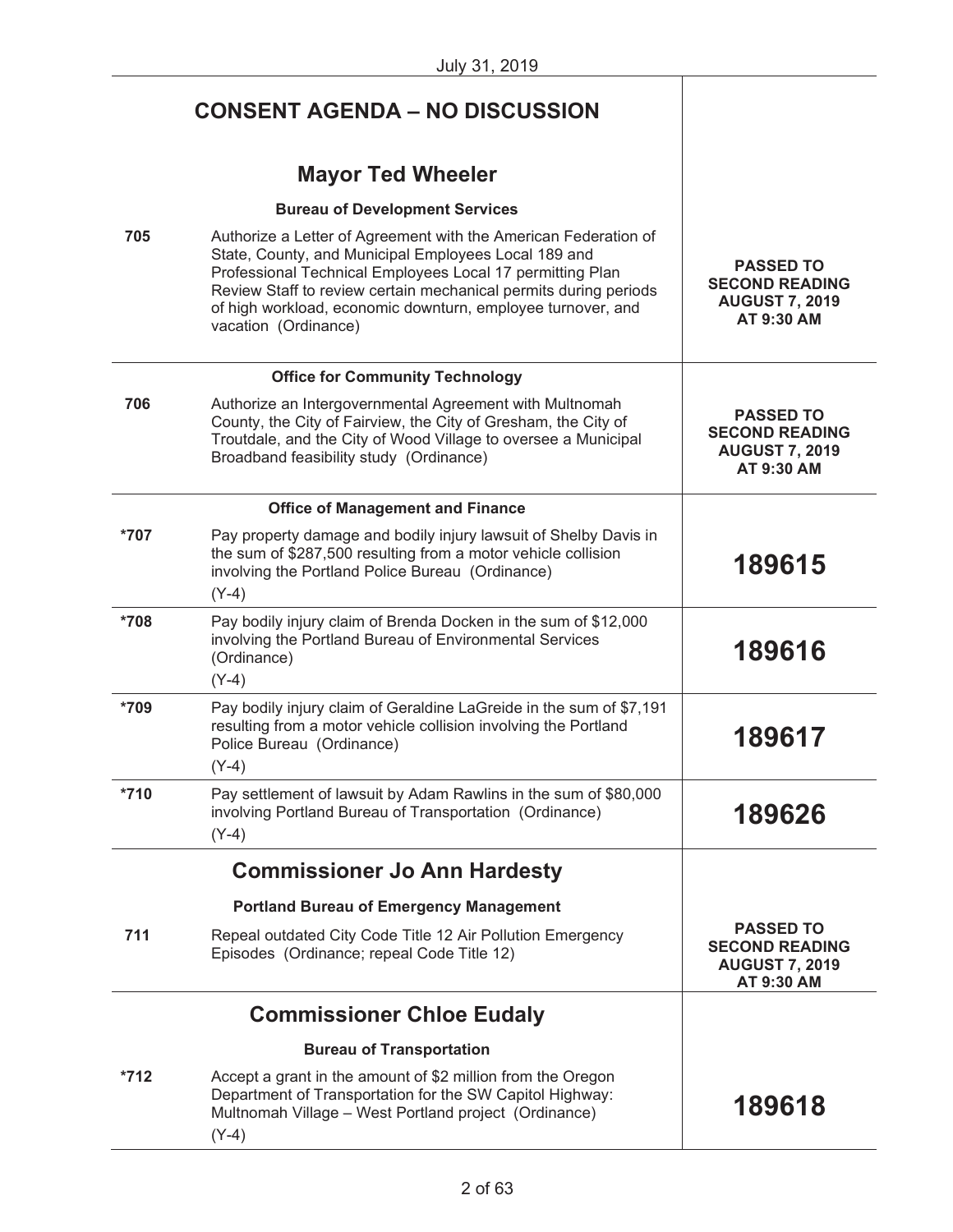|        | July 31, 2019                                                                                                                                                                                                                                                                                                                                 |                                                                                  |
|--------|-----------------------------------------------------------------------------------------------------------------------------------------------------------------------------------------------------------------------------------------------------------------------------------------------------------------------------------------------|----------------------------------------------------------------------------------|
| $*713$ | Accept grant in the amount of \$718,830 from TriMet and authorize<br>Intergovernmental Agreement to improve access to transit on SE<br>162nd Ave (Ordinance)                                                                                                                                                                                  | 189619                                                                           |
|        | $(Y-4)$                                                                                                                                                                                                                                                                                                                                       |                                                                                  |
| $*714$ | Amend contract with The Street Trust for the delivery of bicycle<br>and pedestrian safety education and training in an amount not to<br>exceed \$648,888 (Ordinance; amend Contract No. 30006114)                                                                                                                                             | 189620                                                                           |
|        | $(Y-4)$                                                                                                                                                                                                                                                                                                                                       |                                                                                  |
| $*715$ | Authorize a contract with the lowest responsible bidder for the<br>Flanders Crossing Active Transportation Bridge project in an<br>amount not to exceed \$5.5 million (Ordinance)<br>$(Y-4)$                                                                                                                                                  | 189621                                                                           |
| *716   | Authorize a license agreement with TriMet in connection with the<br>NE 60th Ave street improvement project (Ordinance)<br>$(Y-4)$                                                                                                                                                                                                             | 189622                                                                           |
| 717    | Authorize an Intergovernmental Agreement with Oregon<br>Department of Transportation for the right-of-way services of the<br>Seventies Neighborhood Greenway project (Ordinance)                                                                                                                                                              | <b>PASSED TO</b><br><b>SECOND READING</b><br><b>AUGUST 7, 2019</b><br>AT 9:30 AM |
|        | <b>Commissioner Nick Fish</b>                                                                                                                                                                                                                                                                                                                 |                                                                                  |
|        | <b>Bureau of Environmental Services</b>                                                                                                                                                                                                                                                                                                       |                                                                                  |
| 718    | Authorize an Intergovernmental Agreement between the Bureau of<br>Environmental Services and the Port of Portland for use of each<br>agencies' compressed natural gas fueling facility in the event that<br>such party's facility is inoperable not to exceed \$1,000 per<br>calendar year (Ordinance)                                        | <b>PASSED TO</b><br><b>SECOND READING</b><br><b>AUGUST 7, 2019</b><br>AT 9:30 AM |
| 719    | Authorize the Bureau of Environmental Services to execute an<br>easement with the Port of Portland as part of the NE Airport Way<br>Loop; Vicinity 7300 PH2, Project No. EP464 (Second Reading<br>Agenda 663)<br>$(Y-4)$                                                                                                                      | 189623                                                                           |
|        | <b>REGULAR AGENDA</b>                                                                                                                                                                                                                                                                                                                         |                                                                                  |
|        | <b>MORNING</b>                                                                                                                                                                                                                                                                                                                                |                                                                                  |
|        | <b>Mayor Ted Wheeler</b>                                                                                                                                                                                                                                                                                                                      |                                                                                  |
|        | <b>Bureau of Police</b>                                                                                                                                                                                                                                                                                                                       |                                                                                  |
| *720   | Authorize a State of Oregon traffic enforcement grant agreement<br>and appropriate \$25,000 in traffic enforcement funds for FY 2019-<br>20 to reimburse overtime expenses of sworn personnel on patrol in<br>agreed upon highway locations (Ordinance) 15 minutes<br>requested<br>Motion to add emergency clause because it is in the public | 189624<br><b>AS AMENDED</b>                                                      |
|        | interest to get the grant as quickly as possible: Moved by<br>Wheeler and seconded by Fish. (Y-4)                                                                                                                                                                                                                                             |                                                                                  |
|        | $(Y-4)$                                                                                                                                                                                                                                                                                                                                       |                                                                                  |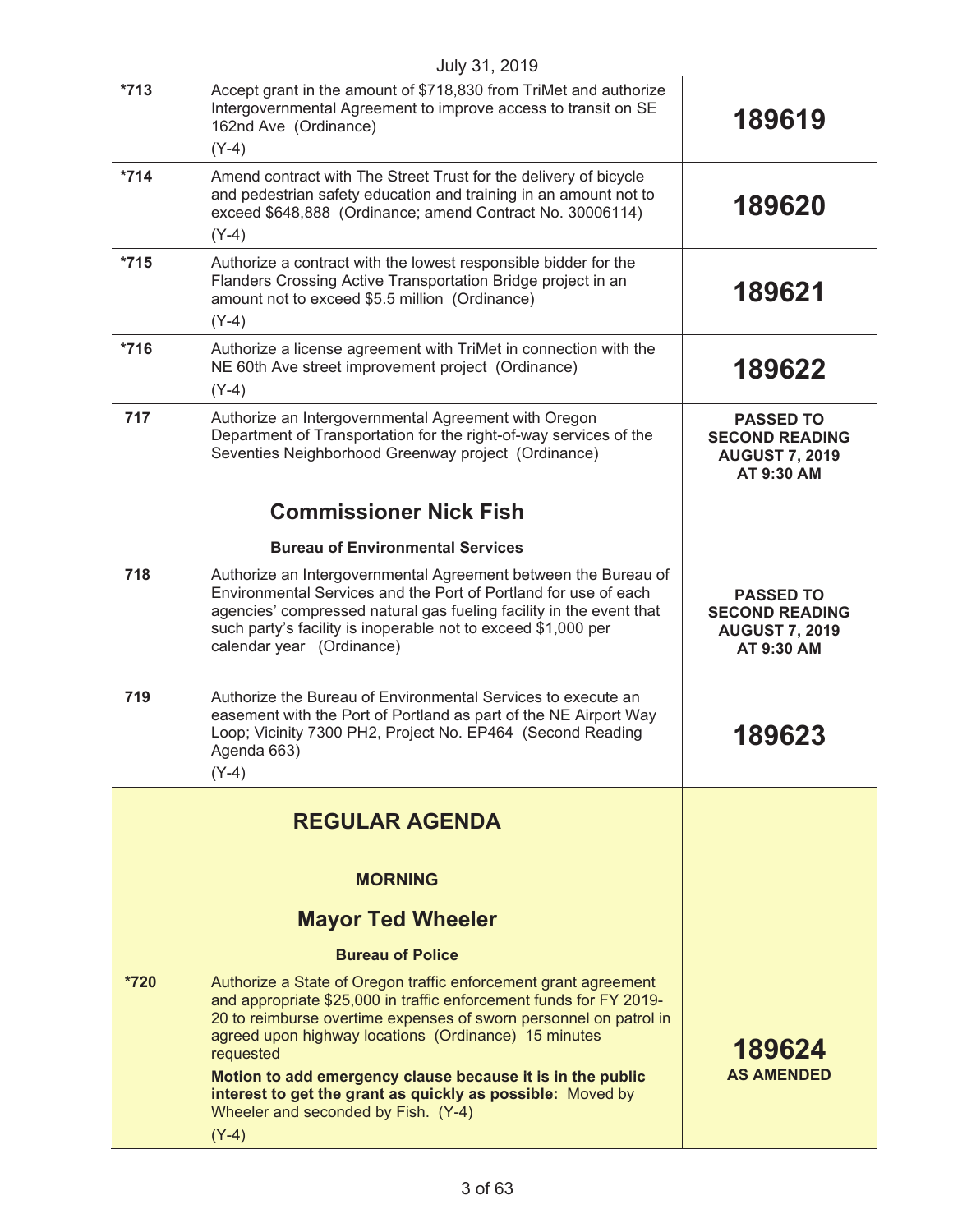|        | July 31, 2019                                                                                                                                                                                                                                                                                                                                                                                                                                                         |                                                                                         |
|--------|-----------------------------------------------------------------------------------------------------------------------------------------------------------------------------------------------------------------------------------------------------------------------------------------------------------------------------------------------------------------------------------------------------------------------------------------------------------------------|-----------------------------------------------------------------------------------------|
| $*721$ | Authorize a \$543,600 State of Oregon traffic enforcement grant<br>agreement and appropriate \$271,800 in traffic enforcement funds<br>for FY 2019-20 to reimburse overtime expenses of sworn<br>personnel on patrol in identified State Work Zones (Ordinance) 15<br>minutes requested<br>Motion to add emergency clause because it is in the public<br>interest to get the grant as quickly as possible: Moved by<br>Wheeler and seconded by Fish. (Y-4)<br>$(Y-4)$ | 189625<br><b>AS AMENDED</b>                                                             |
|        | <b>Office of Management and Finance</b>                                                                                                                                                                                                                                                                                                                                                                                                                               |                                                                                         |
| 722    | Appoint Adam Abplanalp and reappoint Harriet Strothers and<br>Daniel Morris to the Business License Appeals Board (Report) 10<br>minutes requested<br>Motion to accept the report: Moved by Fritz and seconded by<br>Eudaly.<br>(Y-3; Fish absent)                                                                                                                                                                                                                    | <b>CONFIRMED</b>                                                                        |
| 723    | Accept bid of Moore Excavation, Inc. for the NE 47th Ave Phase I<br>LID, NE 27th & Holland LID project for \$5,853,529 (Procurement<br>Report - Bid No. 00001254) 15 minutes requested<br>Motion to accept the report: Moved by Eudaly and seconded by<br>Fritz.<br>(Y-3; Fish absent)                                                                                                                                                                                | <b>ACCEPTED</b><br><b>PREPARE</b><br><b>CONTRACT</b>                                    |
| $*724$ | Authorize a 61 month lease from Jason and Myungja M. Lee to the<br>Office of Management and Finance for space at 220 SW Main St<br>located on the ground floor of the Justice Center for programs with<br>ancillary services to the building at an average annual cost of<br>approximately \$54,500 (Ordinance) 10 minutes requested<br>Rescheduled to July 31, 2019 at 2:00 pm<br>$(Y-4)$                                                                            | 189627                                                                                  |
| 725    | Approve findings to authorize an exemption to the competitive<br>bidding requirements and authorize the use of the alternative<br>contracting method of Construction Manager/General Contractor in<br>connection with the Downtown/Old Town SW Main/Taylor Sewer<br>Rehabilitation Project for an estimated amount of \$7.1 million<br>(Ordinance) 15 minutes requested                                                                                               | <b>PASSED TO</b><br><b>SECOND READING</b><br><b>AUGUST 7, 2019</b><br><b>AT 9:30 AM</b> |

At 11:49 a.m., Council recessed.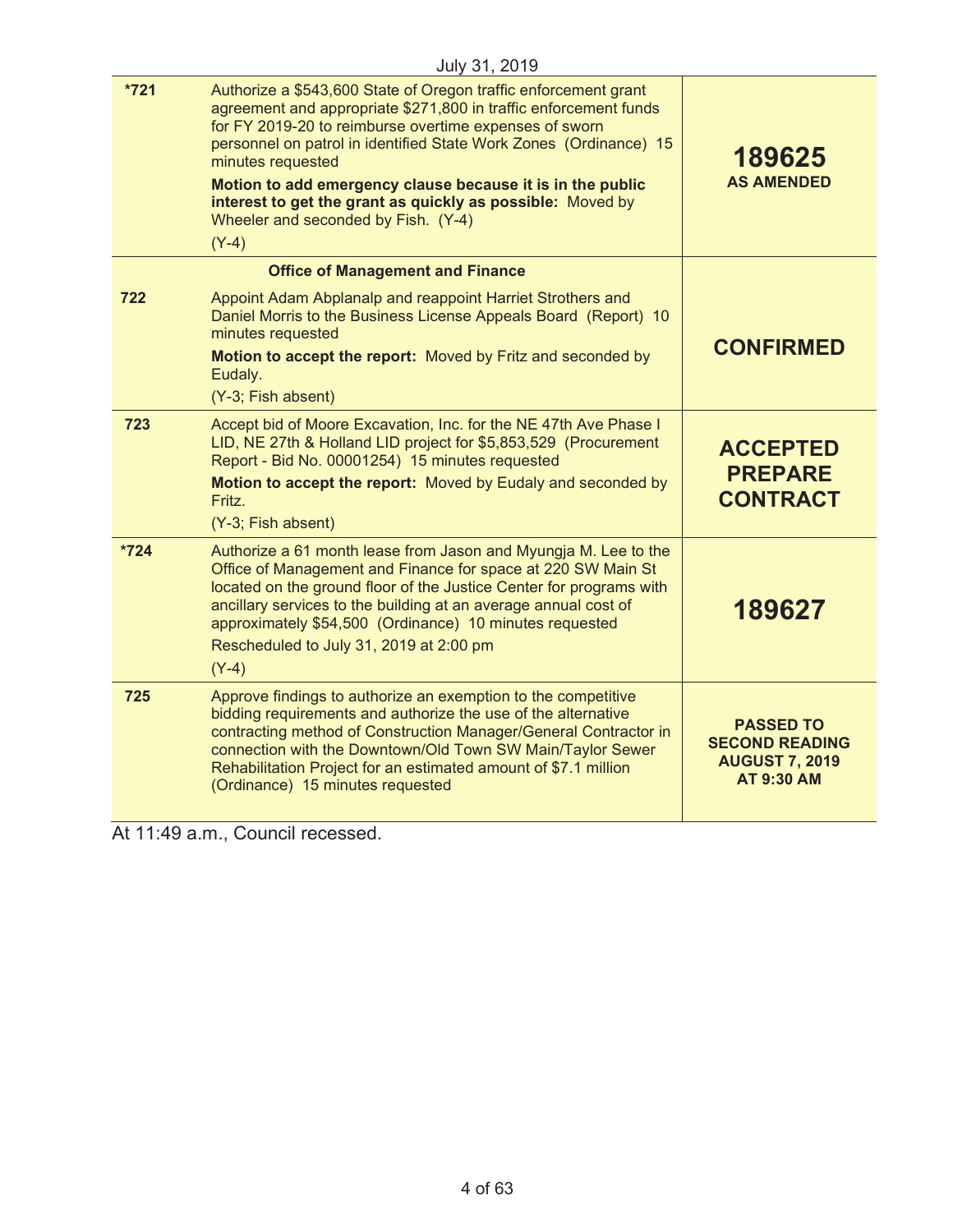A RECESSED MEETING OF THE COUNCIL OF THE CITY OF PORTLAND, OREGON WAS HELD THIS **31st DAY OF JULY, 2019** AT 2:00 P.M.

THOSE PRESENT WERE: Mayor Wheeler, Presiding; Commissioners Eudaly, Fish and Fritz, 4.

OFFICERS IN ATTENDANCE: Karla Moore-Love, Clerk of the Council; Lauren King, Deputy City Attorney; and Cheryl Leon-Guerrero and Rafael Duenas, Sergeants at Arms.

|        | <b>REGULAR AGENDA</b><br><b>AFTERNOON</b>                                                                                                                                                                                     |                                                                                         |
|--------|-------------------------------------------------------------------------------------------------------------------------------------------------------------------------------------------------------------------------------|-----------------------------------------------------------------------------------------|
|        | <b>Mayor Ted Wheeler</b><br><b>Portland Housing Bureau</b>                                                                                                                                                                    |                                                                                         |
| $*726$ | Authorize an Intergovernmental Agreement between the Portland<br>Housing Bureau and Portland State University to develop a<br>landlord-tenant mediation services pilot program (Ordinance) 10<br>minutes requested<br>$(Y-4)$ | 189628                                                                                  |
| 727    | Establish an annual residential rental unit registration fee to fund<br>the Housing Bureau's Rental Services Office from the Housing<br>Investment Fund (Ordinance) 30 minutes requested                                      | <b>PASSED TO</b><br><b>SECOND READING</b><br><b>AUGUST 7, 2019</b><br><b>AT 9:30 AM</b> |
|        | <b>Commissioner Chloe Eudaly</b>                                                                                                                                                                                              |                                                                                         |
|        | <b>Bureau of Transportation</b>                                                                                                                                                                                               |                                                                                         |
| 728    | Amend Vehicles and Traffic and Public Improvements codes to<br>add necessary clarification and update language to align with<br>current City practices (Ordinance; amend Code Title 16 and 17;<br>add Chapter 17.109)         | <b>PASSED TO</b><br><b>SECOND READING</b><br><b>AUGUST 7, 2019</b><br><b>AT 9:30 AM</b> |
| 729    | Vacate SE 64th Ave south of SE Sherman St subject to certain<br>conditions and reservations (Hearing; Ordinance; VAC-10122) 20<br>minutes requested                                                                           | <b>PASSED TO</b><br><b>SECOND READING</b><br><b>AUGUST 7, 2019</b><br>AT 9:30 AM        |
| 730    | Vacate a portion of SW 9th Ave between SW Gibbs St and SW US<br>Veterans Hospital Rd subject to certain conditions and reservations<br>(Hearing; Ordinance; VAC-10123) 10 minutes requested                                   | <b>PASSED TO</b><br><b>SECOND READING</b><br><b>AUGUST 7, 2019</b><br>AT 9:30 AM        |
| S-731  | Amend Public Improvements code to permit the attachment of<br>wireless facilities on poles (Second Reading Agenda 674; amend<br>Code Sections 17.04.010, 17.24.101, 17.60.110)<br>$(Y-4)$                                     | <b>SUBSTITUTE</b><br>189629                                                             |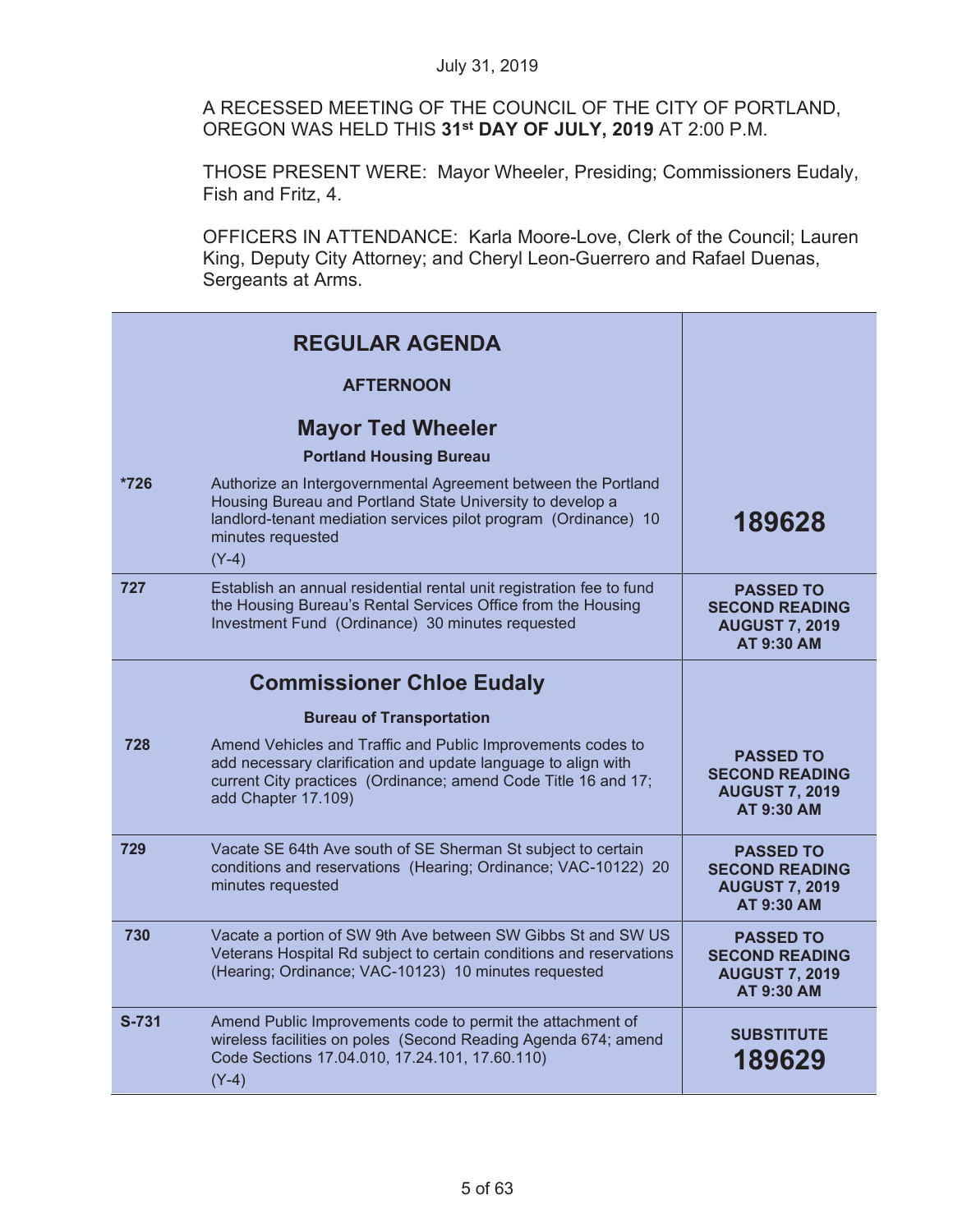|        | July 31, 2019                                                                                                                                                                                                                                                                                                                                                                                                        |                                                                                  |
|--------|----------------------------------------------------------------------------------------------------------------------------------------------------------------------------------------------------------------------------------------------------------------------------------------------------------------------------------------------------------------------------------------------------------------------|----------------------------------------------------------------------------------|
| 732    | Amend contract with TriMet for \$6,571,781 to provide for enhanced<br>upkeep and security of the Portland Transit Mall and the original<br>Light Rail Transit Loop segment of 1st Ave, Morrison and Yamhill<br>Streets (Second Reading Agenda 675; amend Contract No.<br>30000826)<br>$(Y-4)$                                                                                                                        | 189630                                                                           |
|        | <b>Commissioner Amanda Fritz</b>                                                                                                                                                                                                                                                                                                                                                                                     |                                                                                  |
|        | <b>Water Bureau</b>                                                                                                                                                                                                                                                                                                                                                                                                  |                                                                                  |
| 733    | Authorize the Water Bureau to acquire certain property and<br>easements necessary for construction of the Corrosion Control<br>Improvements Project through the exercise of the City's Eminent<br>Domain Authority as a last resort (Second Reading Agenda 693)                                                                                                                                                      | <b>RESCHEDULED TO</b><br><b>DATE TO BE</b><br><b>DETERMINED</b>                  |
| 734    | Authorize Exchange Agreement with the USDA Forest Service to<br>execute a land exchange in the Bull Run (Second Reading<br>Agenda 694)<br>$(Y-4)$                                                                                                                                                                                                                                                                    | 189631                                                                           |
|        | <b>Commissioner Nick Fish</b>                                                                                                                                                                                                                                                                                                                                                                                        |                                                                                  |
|        | <b>Bureau of Environmental Services</b>                                                                                                                                                                                                                                                                                                                                                                              |                                                                                  |
| $*735$ | Authorize Intergovernmental Agreements and grant agreements in<br>support of Your Neighborhood to the River Program for four years<br>beginning FY 2019-20 in amounts up to \$100,000 per year, with a<br>total aggregate cost not to exceed \$400,000 (Ordinance)<br>$(Y-4)$                                                                                                                                        | 189632                                                                           |
| *736   | Authorize Intergovernmental Agreement with the Oregon<br>Department of Environmental Quality for regulatory oversight<br>related to contamination management of various capital<br>improvement and operating projects in an amount not to exceed<br>\$1.5 million over 10 years (Ordinance)<br>$(Y-4)$                                                                                                               | 189633                                                                           |
| 737    | Amend contract with Moore Excavation, Inc. for additional<br>compensation to complete existing contract work due to increased<br>bid item quantities and changed conditions for the Slabtown Sewer<br>Replacement Project No. E10663 not to exceed \$4,157,000<br>(Ordinance; amend Contract No. 30006131) 10 minutes requested                                                                                      | <b>PASSED TO</b><br><b>SECOND READING</b><br><b>AUGUST 7, 2019</b><br>AT 9:30 AM |
| *738   | Authorize a five-year Joint Funding Agreement between the<br>Bureau of Environmental Services and the U.S. Geological Survey,<br>U.S. Department of the Interior for hydrologic, temperature and<br>sediment monitoring in Johnson Creek, Columbia Slough,<br>Willamette River, Fanno Creek and Tryon Creek for \$672,108<br>(Ordinance) 10 minutes requested<br>Motion to add emergency clause to meet construction | 189634<br><b>AS AMENDED</b>                                                      |
|        | timelines: Moved by Fish and seconded by Fritz. (Y-4)<br>$(Y-4)$                                                                                                                                                                                                                                                                                                                                                     |                                                                                  |
|        | <b>City Auditor Mary Hull Caballero</b>                                                                                                                                                                                                                                                                                                                                                                              |                                                                                  |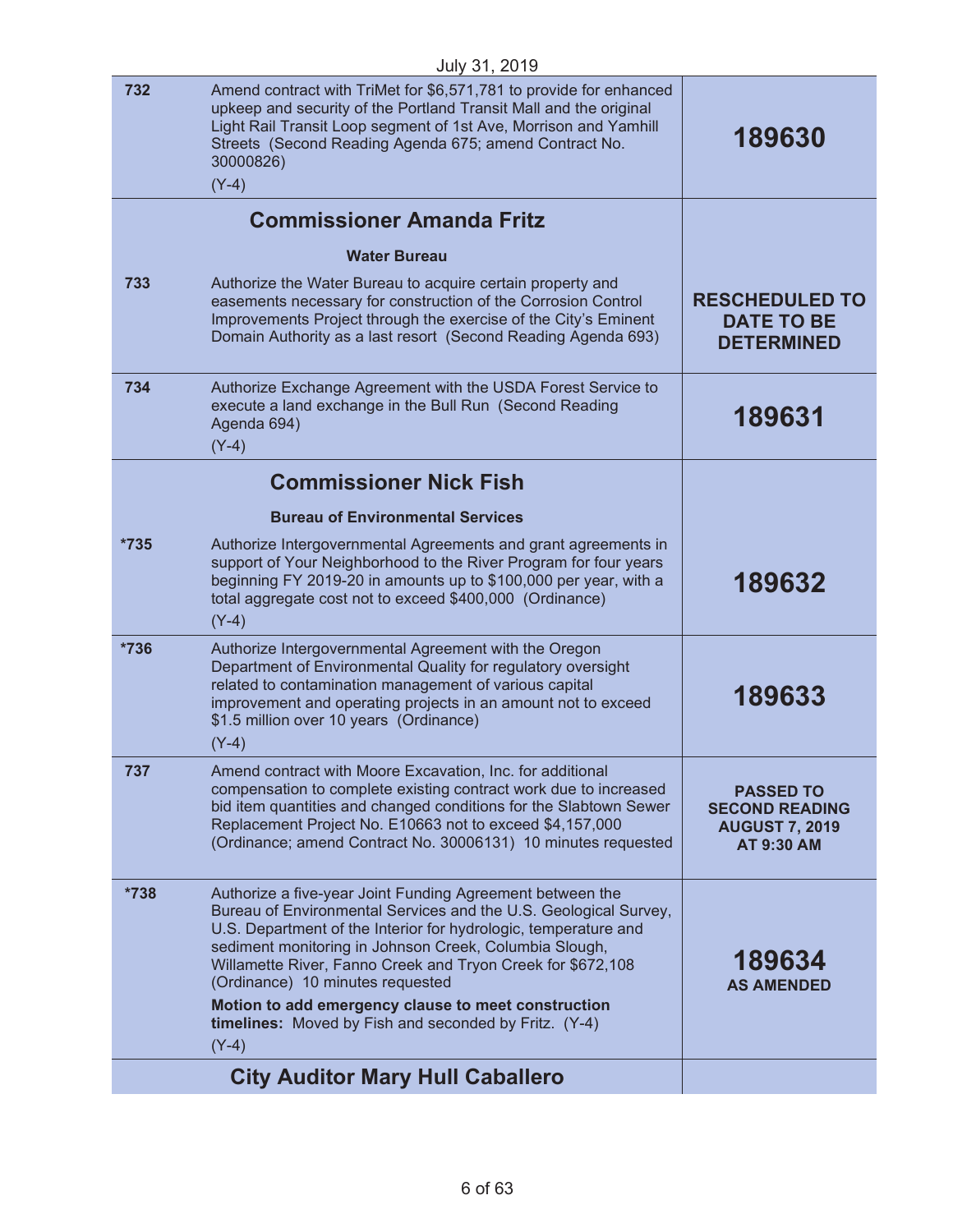|  | July 31, 2019 |
|--|---------------|
|  |               |

| 739 | Amend City Code to update oath of office requirements (Second |
|-----|---------------------------------------------------------------|
|     | Reading Agenda 695; amend Code Chapter 3.74 and Code          |
|     | Sections 3.20.190 and 3.20.240)                               |
|     | $(Y-4)$                                                       |

**189635 AS AMENDED** 

At 4:25 p.m., Council adjourned.

# **THURSDAY, 2:00 PM, AUGUST 1, 2019**

**DUE TO LACK OF AGENDA THERE WAS NO THURSDAY 2:00 PM MEETING** 

# **MARY HULL CABALLERO**

Auditor of the City of Portland

By Karla Moore-Love Clerk of the Council

For a discussion of agenda items, please consult the following Closed Caption File.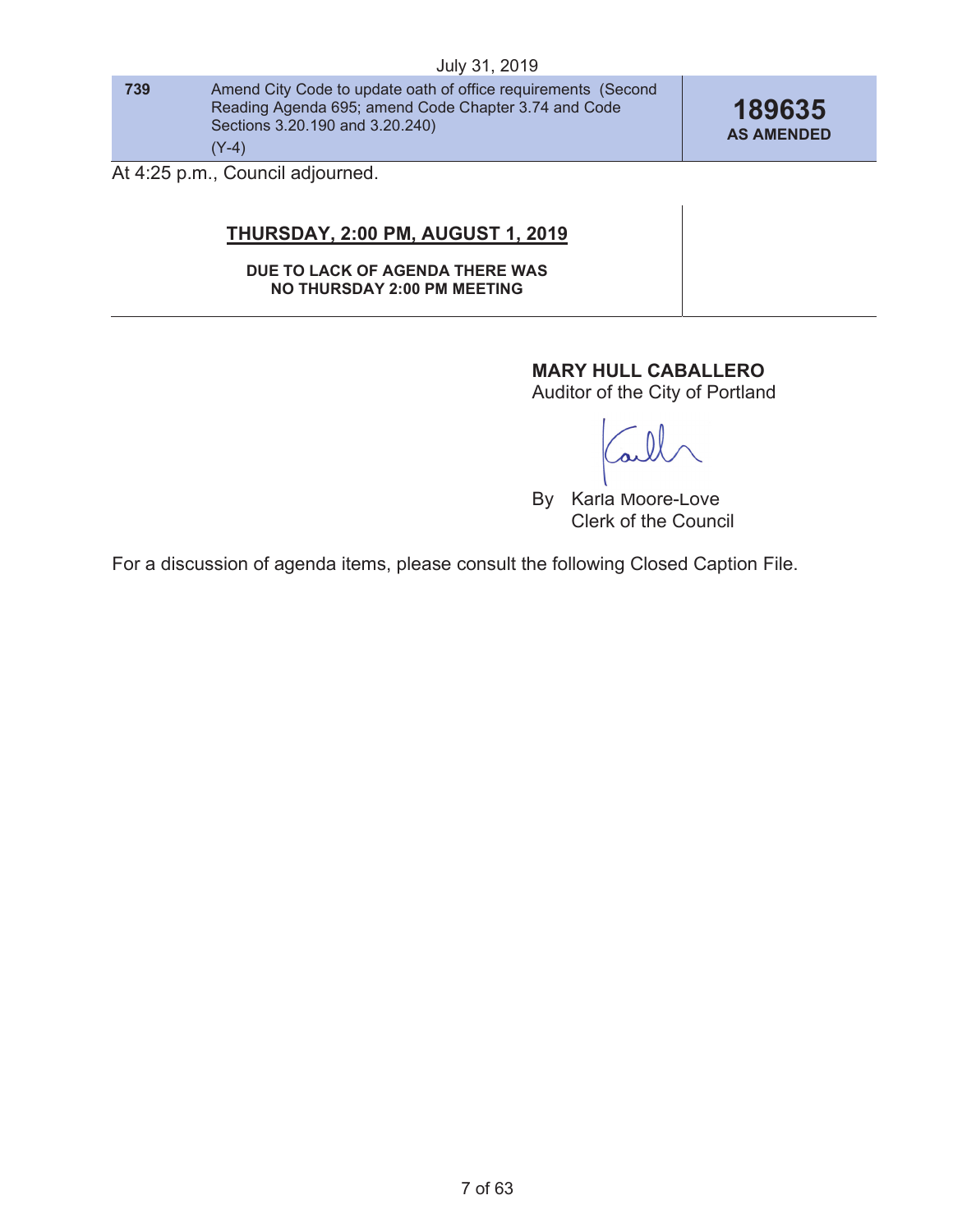# July 31, 2019 Closed Caption File of Portland City Council Meeting

**This file was produced through the closed captioning process for the televised City Council broadcast and should not be considered a verbatim transcript. Key:** \*\*\*\*\* **means unidentified speaker.** 

# **JULY 31, 2019 9:30AM**

**Wheeler:** The proclamation today, welcome, we have some incredibly special guests today, and we have four members of the Portland thorns team here today. [applause] we are going to acknowledge their excellence in the fifa world cup championships. Could I ask adrianna and others to come on up? [applause] have a seat. That's the hot seat. Thank you for being here, and before I get to the proclamation and before commissioner Fish has some opening remarks, we thought it would be really interesting if maybe just as an icebreaker you could maybe share a couple of sentences about what your favorite moment was in the world cup.

**Thorns:** For me it was going around the stadiums and seeing the thorns in france and being able to point to those fans because that's what started everything for me moving forward, just the support that we have here.

**Wheeler:** Awesome. Thank you.

**Thorns:** Each of us?

**Wheeler:** You can move the mic a little closer.

**Thorns:** Okay. I think my favorite moment was probably going back to paris. That's where my career started, and that's where I started playing with tobin, as well, so I think that that was a really special moment for us, and playing there, playing in front of the city, and yeah. Truly remarkable.

**Wheeler:** Thank you.

**Thorns:** I would just say that winning the world cup was the best part. [laughter] [applause] I would also like to say winning the world cup and just sharing it with these three and having familiar faces there. It was pretty special.

**Wheeler:** Awesome. Thank you all, thank you for being here today. Appreciate it. [applause] commissioner Fish.

**Fish:** So, there is a lot of young people here today, and not all of them are going to play for the thorns or for the national team. They are going to play soccer in high school and maybe college, and they love the sport, and any advice for that next generation coming up in terms of how to approach soccer and just any advice that you, as professionals, want to share with young people who are watching and who you have inspired?

**Thorns:** I will just say that one, to make mistakes, don't be afraid of failure. Walk straight into it. Be excited. When you come before challenges. And be pioneers to pave a different way. Be different. [applause]

**Fish:** Lindsey, you took a somewhat unconventional route. You wanted, if I am right, from high school to be a professional. That's not the path that everyone takes. Any advice for people who you have inspired?

**Thorns:** They told me to say, go to college.

**Fish:** The university of Portland is right here. I don't know. You have plenty of options here.

**Thorns:** No. I think what I would say is keep loving the game as much as possible and don't let anyone take that love away from you, whether that's soccer or anything else that you are passionate about, don't let anyone take that from you, and keep loving it and working so hard for it, and, you know, as much as you love it, I think that that's where the hard work comes. So keep doing that as much as possible.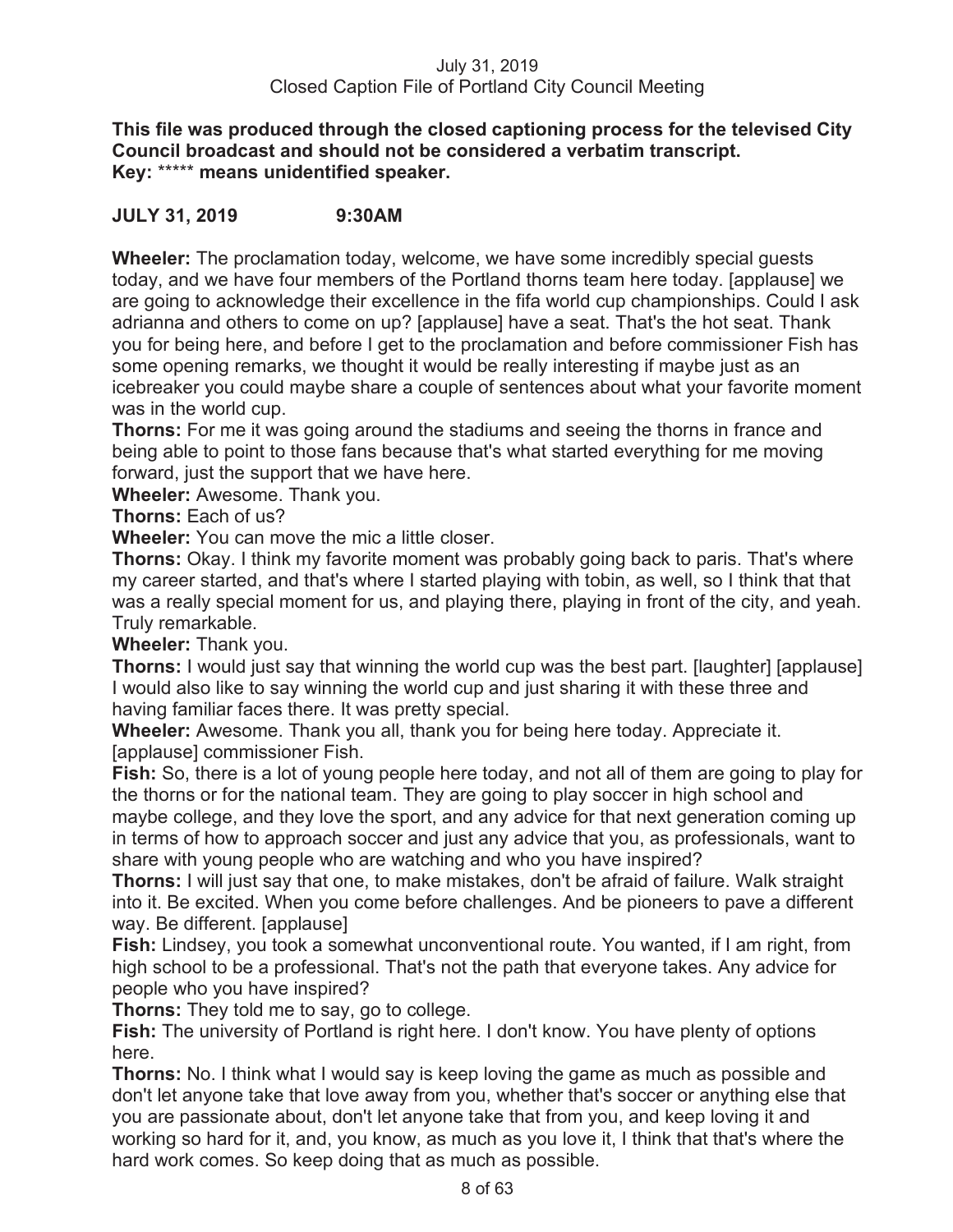**Fish:** Thank you. [applause]

**Wheeler:** Commissioner Fritz?

**Fritz:** It was really great being with the riveters, and that was one of my favorite parts before the final, and I got to go to the final. There must have been 100 to 150 people there, during the ptfc, and they were to nervous for you, a former player, and it was just brilliant. I watched it three times since I have gotten home again. [laughter] I was sitting on the corner line in the sun, so it was kind of hot. Your run, you had four defenders on you and none of us knew what to do, and you were like teasing them. It was fantastic. And I just -- I appreciate all of you for what you do here in Portland as well as on the national and international scenes, and you are role models for so many people all over, and thank you for what you are do for equal pay, I appreciate that. So. [applause]

**Fritz:** I read the national team, by kaitlyn murray on my over and back, and it was inspiring to see how much you have had to fight for what you have got, and how you are continuing to have to do that. I also read a book called soccer economics, which was interesting, and it said to get proficient at anything, you have to practice for 10,000 hours, which is about four years of being on the city council, which that's a lot of practice, so you did not get where you are by, you know, goofing off. You worked really hard to get where you are, and I just want you to know that we really appreciate it. And thank you for choosing Portland, as well as your great performances.

**Fish:** I know that we're going to be pressed for time, and I want to acknowledge before the mayor reads the proclamation, I would like to acknowledge the coach of the thorns. Mark, where are you? Would you stand and be recognized? [applause] congratulations is being first, I know you have tough games ahead, but we are looking forward to having a ticker parade to honor the thorns at the end of this season, so congratulations, coach. **Thorns:** Thank you. [applause]

**Eudaly:** I feel like I have to say something. I want to welcome you to city council. Thank you for everything you do. A little known fact about me, I was a soccer player throughout my school career, and I loved it. I was good at it, but in the mid 1980s, there was not really anywhere to go with it after high school, so I think that I would have stayed out of a whole lot of trouble if there had been, and just want to congratulate you again. [applause] **Wheeler:** All right, so as we discussed upstairs, a proclamation is really the highest honor that we can give as the city council. This is a statement of our collective values, and the importance that we hold you in this community, and this is really on behalf of the community. We are very grateful. Whereas the Portland thorns f.c. Is the rose city's premiere professional women's soccer team, and whereas, the Portland thorns f.c. Won the national women's soccer league championship in 2013 and 2017. And whereas, the Portland thorns f.c. Has set attendance records across all of women's professional sports. And whereas the fifa world cup is a global phenomenon involving 24 countries and showcasing the best women's soccer players in the entire world. And whereas, during the 2019 world cup, nine members of the world importance -- the thorns played in four countries, and caitlin haley, and alley represented australia, and [inaudible] represented brazil, and christine sinclair represented canada. And whereas tobin heath, lindsey horan, emily sonnett and adriana french helped to lead the women's national team to their second consecutive world cup title and their fourth world cup championship. And whereas all 28 members of the united states women's national soccer team are plaintiffs in a lawsuit seeking equal pay, and whereas -- [applause] [cheering and applause] the players on the national team are great ambassadors for their sport on and off the pitch, and whereas, the Portland city council representing soccer city usa thanks all nine members of the Portland thorns performance in the 2019 fifa world cup and congratulates the united states women's national soccer team on their championship. Now, therefore, i, ted wheeler, the mayor of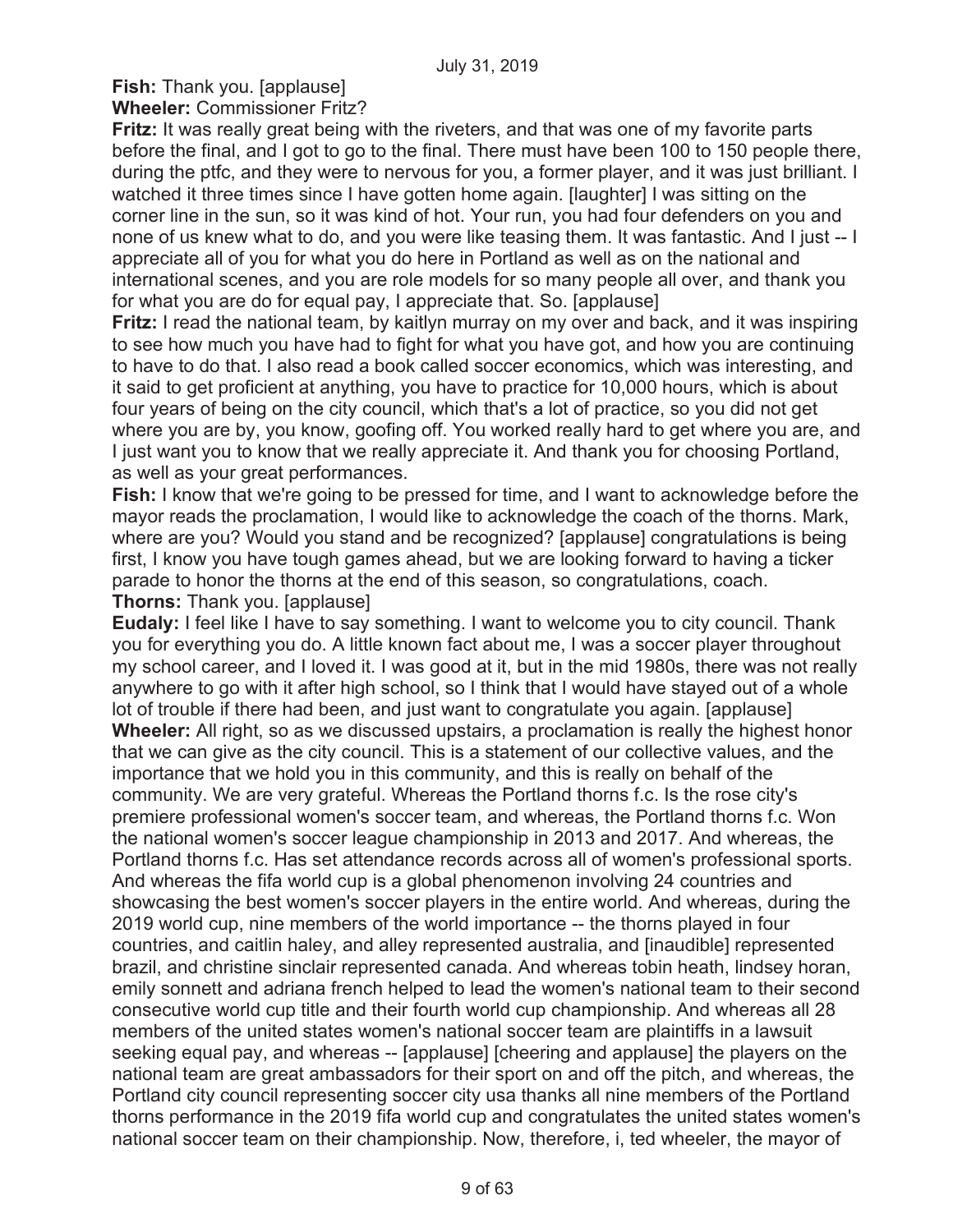the city of Portland, Oregon, the city of roses, do hereby proclaim july 2019 to be Portland thorns f.c. Month in Portland and encourage all residents to observe this day. [applause] **Fish:** We are going to ask you to come here and we are going to join you in a photograph. **Wheeler:** And if I could acknowledge, we have the state attorney general here, and our district attorney, rod underhill is here, as well. We ask them to come up, as well. Thank you. [applause]

**Fish:** Can we give the players another round of applause? [applause] mary wilkinson. **Wheeler:** Good morning, everybody. This is the slightly delayed morning session on july 31, 2019, morning session of the Portland city council. Karla, please call the roll. [roll taken]

# **Eudaly:** Here. **Fritz:** Here. **Fish:** Here. **Wheeler:** Here

**Wheeler:** thank you, everyone, for your patience. I know you found that presentation with the Portland thorns as exciting as I did. They are amazing, amazing women. We are going to now hear the rules of order and decorum from legal counsel. Good morning.

**Linly Rees, Chief Deputy City Attorney:** Good morning. Welcome to the Portland city council. The city council represents all Portlanders and meets to do the city's business. The presiding officer preserves order and decorum during the city council meetings so everyone can feel welcomed, comfortable, respected and safe. To participate in the council meetings you may sign up in advance with the council clerk's office for communications to briefly speak about any subject. You may also sign up for public testimony and resolutions or the first readings of ordinances. Your testimony should address the matter being considered at the time. If it does not, you may be ruled out of order. When testifying, please state your name for the record. Your address is not necessary. Police disclose if you are a lobbyist. If you are representing an organization, please identify it. The presiding officer determines the length of testimony. Individuals generally have three minutes to testify unless otherwise stated. When you have 30 seconds left, a yellow light goes on, when your time is done, a red light goes on. If you are in the audience, would like to show your support for something said, please feel free to do a thumbs up. If you want to express that you do not support something, please feel free to do a thumb's down. Please remain seated in council chambers unless entering or exiting. If you are filming the proceedings do not use bright lights or disrupt the meeting. Disruptive conduct such as shouting or interrupting testimony or council deliberations will not be allowed. If there are disruptions, a warning will be given that further disruption may result in the person being rejected for the remainder of the meeting. After being rejected, a person who fails to leave the meeting is subject to arrest for trespass. Thank you for helping your fellow Portlanders feel welcome, comfortable, respected and safe.

**Wheeler:** Great. Thank you very much. First up is communications. Karla. **Item 698.** 

**Wheeler:** Is mr. Gregorio here? It does not look like he is here yet, Karla. Next individual, please.

# **Item 699.**

**Wheeler:** Good morning.

**Chuck Crockett:** Hello, city council. Like I said, I signed up for the communications because I e-mailed all of you about the situation with the sex offenders, and the group, and my concern with that is that the pastor hennessey and the city council made a, an outcall to the streets to form some kind of program or situation which would curb the gang violence, and we responded to that. We responded to that and we did not know that the city council and the Portland police and all of these groups were, actually, sitting in a group with a known sex offender and were condoning to it, and we don't condone to that, so we reached out to you, and our concern with that and why the Portland police would be claiming to have some kind of decent action coalition with the sex offender as actually a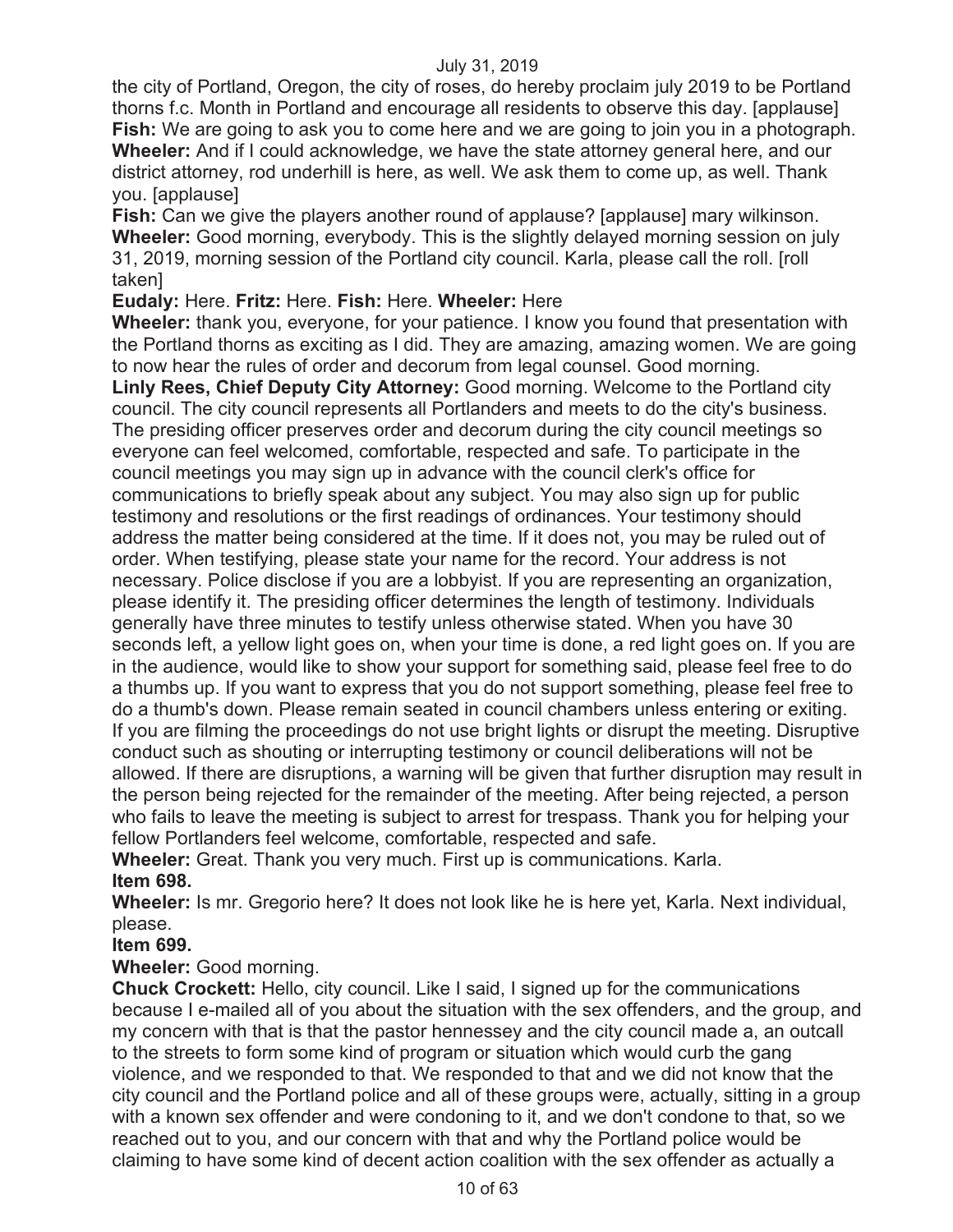threat to the community, and we know that's not the only sex offender involved in that group and involved in those kind of meetings. Our concerns are kind of validated as a community when you outreach to the gang community, and they respond, and the response is met with the sex offenders. That's not a good thing to see. Also the civil rights violations going on in the city of Portland with the police and the city government involving ors-199.410, which mandates the city to review the community needs and provide services and programs to the needed community, which the city has not done. You, yourself, ted wheeler have failed to admit that the city has failed to provide housing for the displaced african-americans in Portland. Also with those violations, we have yet to see any improvement with the police. You can see that the african-americans are being pulled over three times the population. Basically, one-third or one-fourth of the total traffic stops of what the police are doing, and that is also a concern as of a couple years ago where a study was released that 59%. African-americans, I mean, 59% of the people stopped were african-american, and we have yet to see an actual direct impact of what the city has been able to do, according to police. They just came from a situation involving a child that was being sex trafficked inside the police department, who seems to be compliant with the sex offenders in the meeting, and during those meetings, and also we saw that she said that she was not -- you were not going to be arresting ice, I mean, assisting ice with immigrants, but we have yet to see you take the same stance towards african-americans and with the city government, so we are very concerned what the city government is going to do regarding our community because it seems as though the city government is aiding everybody else. But the african-american community is not in compliance with ors-199.410. Thank you for your time.

**Wheeler:** Thank you. Next individual, please.

# **Item 700.**

# **Wheeler:** Good morning.

**Lluvia Merello:** Good morning, mayor wheeler and council members, I am lluvia merello. I am here today as the manager justice organizer at Oregon physicians for social responsibility, a concerned mother, a local business owner, and a community member, and as an indigenous woman. Oregon psr is an organization of health professionals and public health advocates working collaboratively with community partners to educate and advocate for societal and policy change that protects human and -- human health at the local, state, national, and international level. Thank you for the community forum that you hosted july 15. I attend and testified, and although I understand the permits allowed were in some regards a safer choice, I still stand firmly against any expansion and/or any permits to continue to operate or to expand operations at the zenith facility. I felt as though the community came together in numbers and strong messaging that we are completely unified against the danger that zenith carries into our communities on a regular basis. It was encouraging to hear that the council and your colleagues and the bureau of emergency management and planning and sustainability are looking for creative solutions to benefit the community and the environment. A like the idea of requiring that fossil fuel companies pay for an emergency fund, I know that we can find and fight for real solutions that consider more than just the needs of foreign investors. So thank you again for hearing the community concerns july 15 and for hearing me speak today. The storage and train traffic of fossil fuels like tar sands at zenith pose serious health and safety concerns. The public materials from the city offer little answers or public confidence as to how prepared our local agencies are to respond to a likely spill or accident. I was glad to hear mike myers of pbem say that communities have a right to know. Our community does have a right to know whether these harmful chemical agents are traveling through and looks our parks, schools, and homes with potential for explosive, trained derailment. We all have a right to know, but moreover, we have a right to feel safe and be safe in our communities.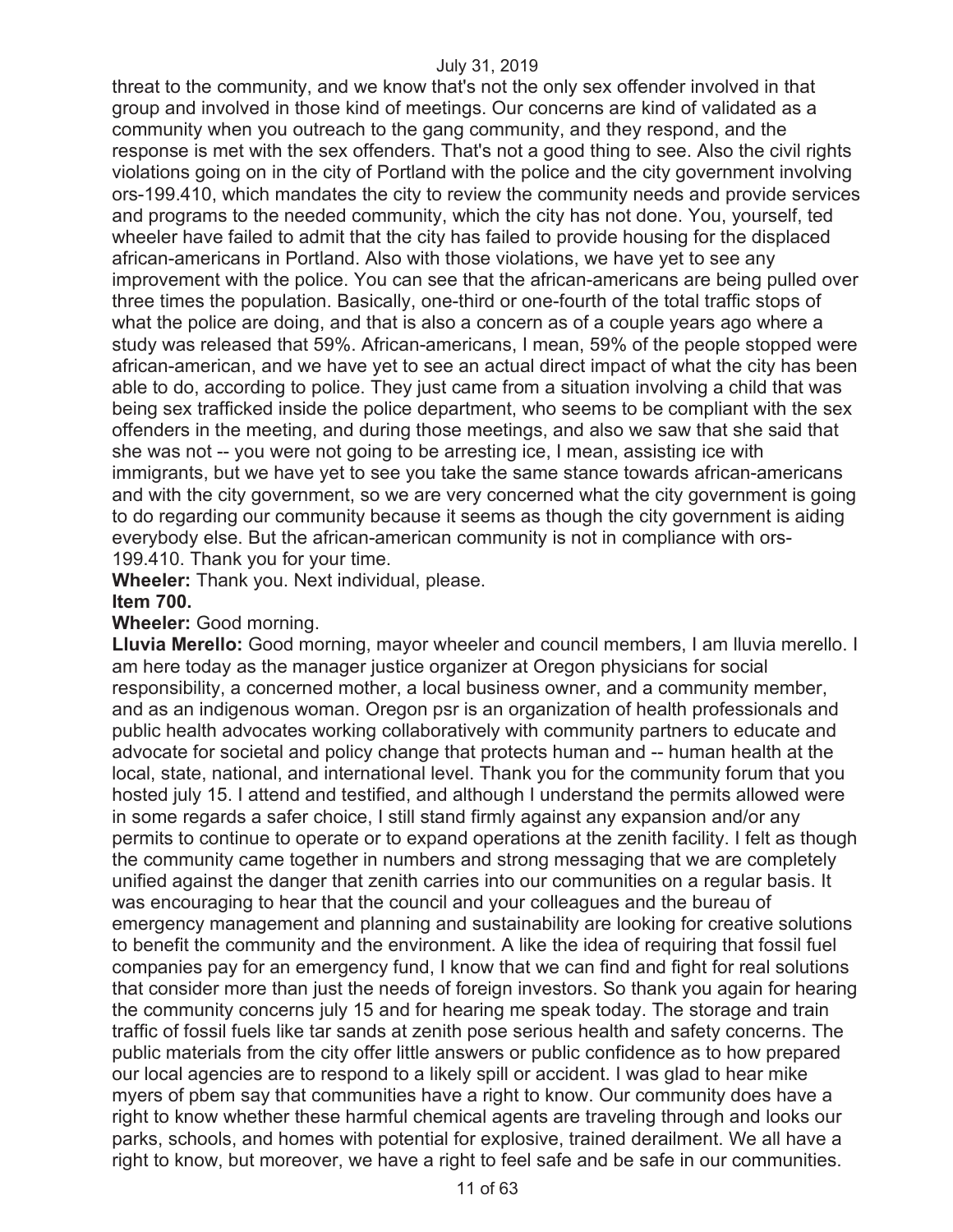The Multnomah county commissioner recently committed, commissions, sorry, recently committed to 50,000 for a risk assessment of local fossil fuel infrastructure. So that our local governments and communities are aware of the exact risks that we are facing. We ask the city council to match the commitment by setting aside 50,000 towards this project to collaborate with the county on risk assessment. Thank you very much.

**Wheeler:** Thank you. Appreciate you being here. Next individual, please, Karla. **Item 701.** 

# **Wheeler:** Good morning.

**Mary Ann Schwab:** Good morning, mayor and commissioners. My name is mary ann schwab, a community advocate. Let me start today by saying thank you to the members of the 396 code advisory committee representing a wonderful cross-section of ages, occupations, religious affiliations, and for volunteering their time. And I sincerely hope that they will consider serving a bit longer. What I find troubling is the committee went the opposite direction as directed by council under res37373, by not formally recognizing other groups and dismantling the neighborhood association system. Especially when learning the code committee was not given a reference to the auditor's report, and the adopted public involvement principles or chapter 2 of the comp plan which deals with the public involvement. The auditor said in her report, the neighborhood associations need to be strengthened, not disbanded. I respectfully am suggesting that more work is needed on the code language before it is viewed as completely by the city's auditor, mayor, and the commissioners, prior to the first reading of october 3, 2019. The oni system is recognizing the neighborhood and business association is part of the city's human infrastructure, must not be discarded. The needs to strengthen and build upon the strength of the neighborhood association and why bring it to involve full diversity of the communities. The occl draft patrol [inaudible] is in front of city council to eliminate the neighborhood associations, guts the city charter 396 code, and it will eliminate opportunities for funding the staff to help constituents solve problems within the community. The city charter is designed to make amendments when needed. However, you don't tear up the city charter, chapter 396oni, which is the foundation of how people have interacted with the city of Portland. I am asking the city code, the city council, and the public at large to strongly consider robert mccullough's response to the office and the community and the civic life for change, frequently asked questions. It helps to illustrate the death of the issues within the occ code committee's proposed amendments. In closing, council, please consider [inaudible] to start over with a new committee, involved neighborhood association as key stakeholders at the start of the community-based organizations and the historically underrepresented groups. Albeit, with all the discretion, the discussion about updating the city code and the standards to update and improve the city civic engagement framework should happen in the context of and after the city council addresses the city charter, which is up for review, in 2020 or 2021. Thank you for using this process to hear from people and constituents like me who care. Don't bend, don't water it down or try to make it logical. Don't edit your own soul searching. Rather, follow your most intense obsessions, and mercilessly. Thank you.

# **Wheeler:** Thank you. Commissioner eudaly.

**Eudaly:** Mary ann schwab, thank you for being here today. You know I appreciate you, and we are not going to have a dialogue but I will comment on what you just said because you are spreading this information along with media outlets and other community members that I can't let stand. We are absolutely not dismantling the neighborhood association. Nothing is changing for them. They will continue to exist. They will continue to work with coalitions, which we will continue to fund. They will continue to be notified -- to receive notices from the bureaus, and they are, actually, included in the code change. As far as the auditor's report, we are making great strides towards addressing the issues raised by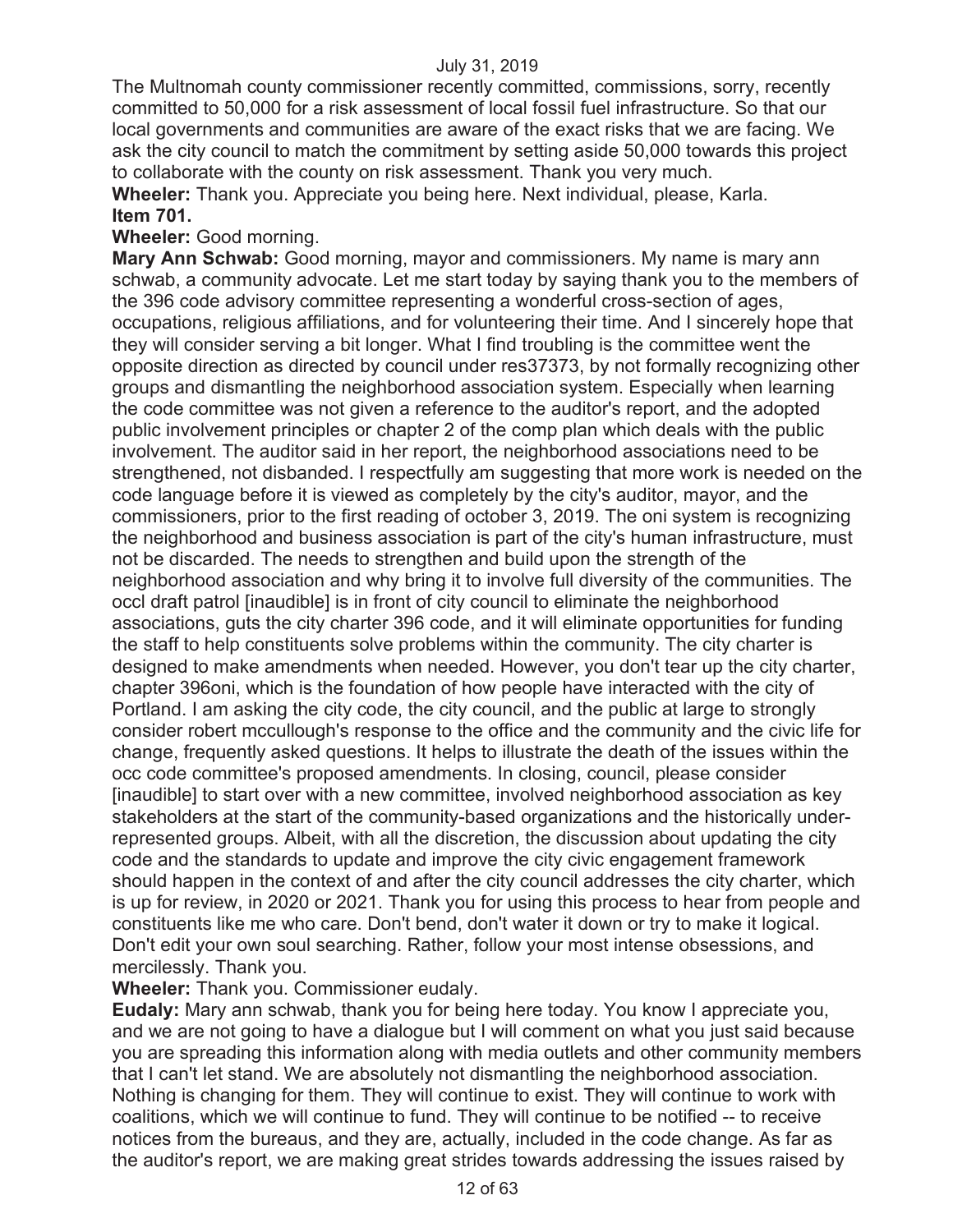that report, and this code change, actually is, part of that. It does not eliminate any opportunities for neighborhood associations to participate. We are simply adding the chairs to what has been is a very exclusive table. Finally, starting over with a new committee is very disrespectful to the people that volunteered their time through this process, and these are esteemed community members, and I am just very disappointed to hear what you had to say. Let's have a debate about what's really happening, not spread misinformation about it. Thank you. It's not a dialogue. We are done.

**Schwab:** We can agree to disagree.

**Eudaly:** Absolutely not going to do that.

**Wheeler:** Thank you, mary ann schwab. Next individual, please.

# **Item 702.**

**Wheeler:** Thank you for being here.

**Tiffany Hammer:** Thank you for your time. I have three kids at home and an ear infection so I will go ahead and pass the mic off to my neighbor to represent, if that's okay. I feel like I cannot hear very well.

**Wheeler:** Sorry you are not feeling well. Thank you for being here.

**Marlene:** Does this work?

**Wheeler:** If you could also state your name for the record, please.

**Marlene:** Good morning, mayor wheeler and city commissioners. Thank you for your time today. My name is marlene, and I am a resident of the diverse goose hollow psu area. I was also present on may 8 along with other neighbors to support tiffany hammer, another crime victim who testified on behalf of our neighborhood. The city of Portland is promoting a program through the office of civic life called neighbors together. Goose hollow neighbors came together because we felt that we were left to fend for ourselves to address our public safety issues. As neighbors back in february, reclaimed the odot land at southwest 14th and montgomery. We replanted 90 rose bushes in order to replace the ones charred by the propane tank explosions and devastated by excrement and needles. Sadly one of the volunteers was the victim of an unprovoked attack by a man with a brick who was out on probation. While he was ultimately convicted of a felony, we recognized maintaining the roses would put us in harm's way daily. Other neighbors continue to be harassed and threatened by the criminal element. People have yelled at me to go back to where I came from, and to have warned me on my driveway to stop speaking spanish to my teen son. I am a crime victim. A brick was thrown through our front window while I was home alone during an attempted break-in. That was the first violation of my home. Because of the lack of funded jail space, the criminals who are spiked up on our odot warrants kept returning. As the last resort, odot came in and recognized the safety issues for everyone and dropped boulders. We are not able to walk through the community with our families and pets. After a year and a half of constant crimes, it finally feels more safe and livable, so we are grateful to odot for helping us. Is the last time before we came -- I am sorry, the last time we came before you, our neighborhood was encouraged by you to remain focused on the criminal behavior because, and I quote, "that's what we can do something about. The boulders were a solution of last resort after neighbors and crime victims came together to engage in safe, level headed, problem solving as neighbors together. Considering we are trying to proceed in this way, working as neighbors together, why are the results now being criticized?

**Fish:** Can I make a comment?

**Wheeler:** Commissioner Fish.

**Fish:** First of all, thank you both for being here, and if you are not feeling well, thank you for that. I have spent the last ten years on the council or maybe a bit more being one of the champions for humane and rational approaches to our homeless crisis. But, we have always been clear as a council to separate out the status from behavior. That is, we do not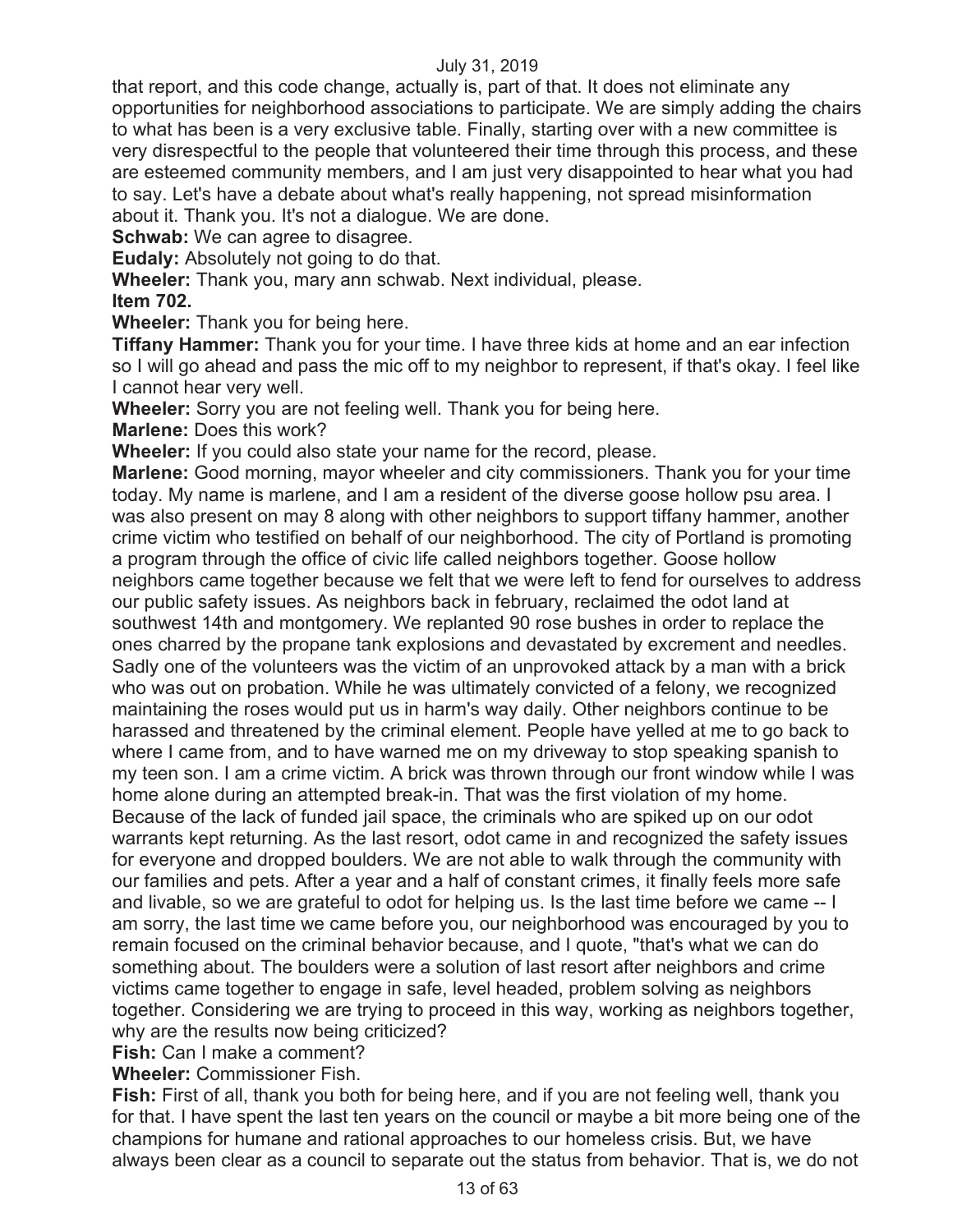allow someone to be demonized in our community because they are poor or because they have been evicted or because they are mentally ill or because they have substance abuse problems or whatever. It is one of our great challenges to get people off the streets and into housing, and we are making progress, but as you know, the problem is swamping this city and the cities up and down the west coast. What you have described now on two occasions is not about someone's status. You have not come in and said that someone is camping and you find that some how offensive. You have said that there are people in the community breaking the law and doing things which make you feel unsafe. That's a different matter, and frankly, I think that what you have done in framing this issue has given us an opportunity as we start talking about the police reform and about how we invest in the police budget and about who does what, to start thinking about how we deploy people to address these issues. Your testimony is not going to maybe move the needle today. There is nothing that we can do today other than to say that we regret that you have had these experiences, and thank you for sharing your story. I do think that it invites us to think more creatively about how we engage bad actors on the street. Again, and in a respectful way, and how we keep the people in the neighborhoods safe. So, thank you for joining us. I assure you through the fall we will be talking about this, and in the context of how we deploy the police officers, both armed and not armed, and also how we craft the budget, so thank you very much.

**Wheeler:** I also want to thank you for being here, and I know this is the second or third time you have had the opportunity to be here, and I think that it's important for people to hear all sides of this conversation. What I hear from Portlanders is they want a humane solution to the homeless crisis. That's here. Nobody wants criminal activity. Certainly, violence is unacceptable. So, I appreciate the fact that you continue to have the dialogue with us and with my office and robert king and others. So, thank you. Thanks for being here, and I am sorry you are sick and I hope that you get well soon. Ear infections are no fun. Ask me how I know. [laughter] commissioner Fish.

**Fish:** Before we move to the first time certain, can we just welcome and acknowledge some special guests that are here?

**Wheeler:** We still have -- you are right, I am sorry. Go ahead, commissioner. That was the last one.

**Fish:** Do we have the bes interns? Would you stand for a moment? Mayor and colleagues I want to acknowledge the special guests this morning. Every summer a group of bureau and environmental services interns attend a city council session. I think they chose a good one today. The bes internship program brings eight Portland students to the bureau for eight weeks. Each student rotates through different sections of the bureau to experience and contribute to a variety of our work. Every wednesday the group gets together to learn about the city like today's visit to city hall. This summer we have a really outstanding group of young people. Three high school juniors. Two seniors. Three, 2019 graduates from roosevelt, parkrose, and grant, cleveland, madison, and david douglas high school. I guess those are for all the kids, that's where they are from. And I just want to acknowledge and introduce the students. They are eric, brenda, malik, aiden, olivia, bonny, aliya, and miles, and let me close by saying not only are we grateful that you are joining us, but we hope that from this experience, you will consider potentially a career in public service at the city, so mayor, can we suspend the rules and welcome them?

**Wheeler:** You bet. Thanks a lot. [applause]

**Fish:** Thank you all very much.

**Wheeler:** Thank you for being here. We appreciate it. Karla, have any items been pulled off the consent agenda?

**Moore-Love:** We have had a request for 710.

**Wheeler:** 710 has been pulled. Call the roll on the remainder, please.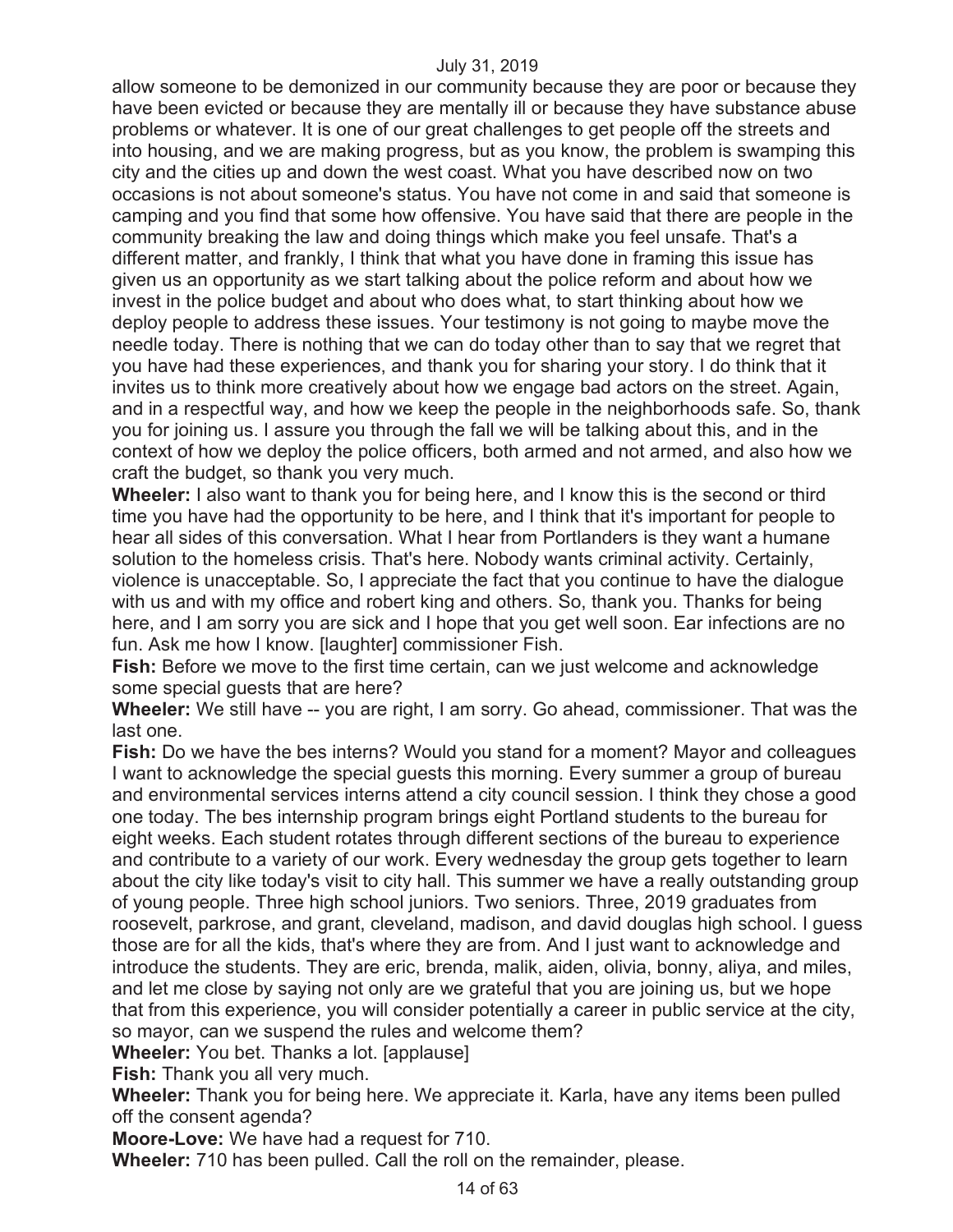# **Eudaly:** Aye. **Fritz:** Aye. **Fish:** Aye.

**Wheeler:** Aye. [gavel pounded] consent agenda is adopted. First item certain, 703. **Item 703.** 

**Wheeler:** Good morning.

**Mary Hull Caballero, City Auditor:** Good morning, mayor and commissioners. I am the city auditor, mary caballero, and we are here to present our most recent audits, and I will jump right in because we have a lot to present today with introductions of my staff, who are going to do the honors of the presentations. First, the director is going to present the Portland parks audit, and jennifer scott will discuss fixing our streets. And then after those two presentations, we will talk about the Portland building audit, and martha will report on the housing bond audit. Before we begin, I want to mention that we also published an audit about the cannabis tax revenue, which I presented at the budget work session, and we're going to have a related audit on the cannabis regulations in the fall. You can also look forward to another audit of the Portland building. It focuses on cost compliance and change orders. We contracted with construction experts for that work. One final -- one final note, we are strictly here for information-sharing purposes. Let's begin with the golf audit. **Kari Guy, Director Audit Services:** Thank you. Good morning, mayor and commissioners, I am kari guy. We produced this in may of this year. Parks and recreation is intend, the golf program is supposed to be self supporting. In 2017 it required an 800,000 infusion from the general fund to remain solvent. Golf has been in decline locally and nationally for a number of years. In the five years of our audit, the golf rounds at city courses were down 6%, and over 25 years, they are down 46%. And we audited the program to see it to be financially stable and managed effectively. For background, the city owns five courses, four on the east side of the willamette and one in beaverton. In general, the city staff maintain the courses in most clubhouses while daily operations are managed by private operators under contract with the city. And the cities involvement in the five courses varies. There are five unique contracts, four different operators, and three agreement types each with different terms. This creates challenges for oversight. There are many variables that influence the success of the program, some within parks control like the fees, and some completely out of their control like the weather. After the general fund transfer in 2017, the golf improved practices to address the variables, and they reduced the maintenance costs by cutting the positions and sharing maintenance staff and equipment, and they also hired a new director and they put a lot of effort into increasing outreach to more diverse communities to recruit new players to the game. Parks hasn't addressed some of the other variables that affect success, such as the deferred maintenance. The result is that financial risks remain, and some courses are better than others and three had positive cash flow in all the years we reviewed. But the negative cash flow at some courses combined with the program's administrative overhead cost are a million dollars a year, means that the program had an overall negative income in three of the five years we looked at. And in addition, the newest course, which was purchased in 2014, with the loan from the parks capital improvement fund, the debt repayment will continue to impact the fund for four more years. And so financially this leaves the program with a tight margin, and a good weather year, if the recruiting new players is successful, they will have a positive balance, and in fact, parks reports that in fiscal year 2019 they did end in the black. Another rainy year and slower recruitment, may leave the fund in trouble without further action by council. We also looked at Portland parks administration of the operator contracts. As I mentioned earlier, there are five agreements, including one lease, two concession agreements and two management agreements. We found the contract management relying on trust and relationships with the operators, and for example, some contract provisions were not followed, such as not asking for required marketing plans or not conducting the reviews. And although the contracts require parks to perform routine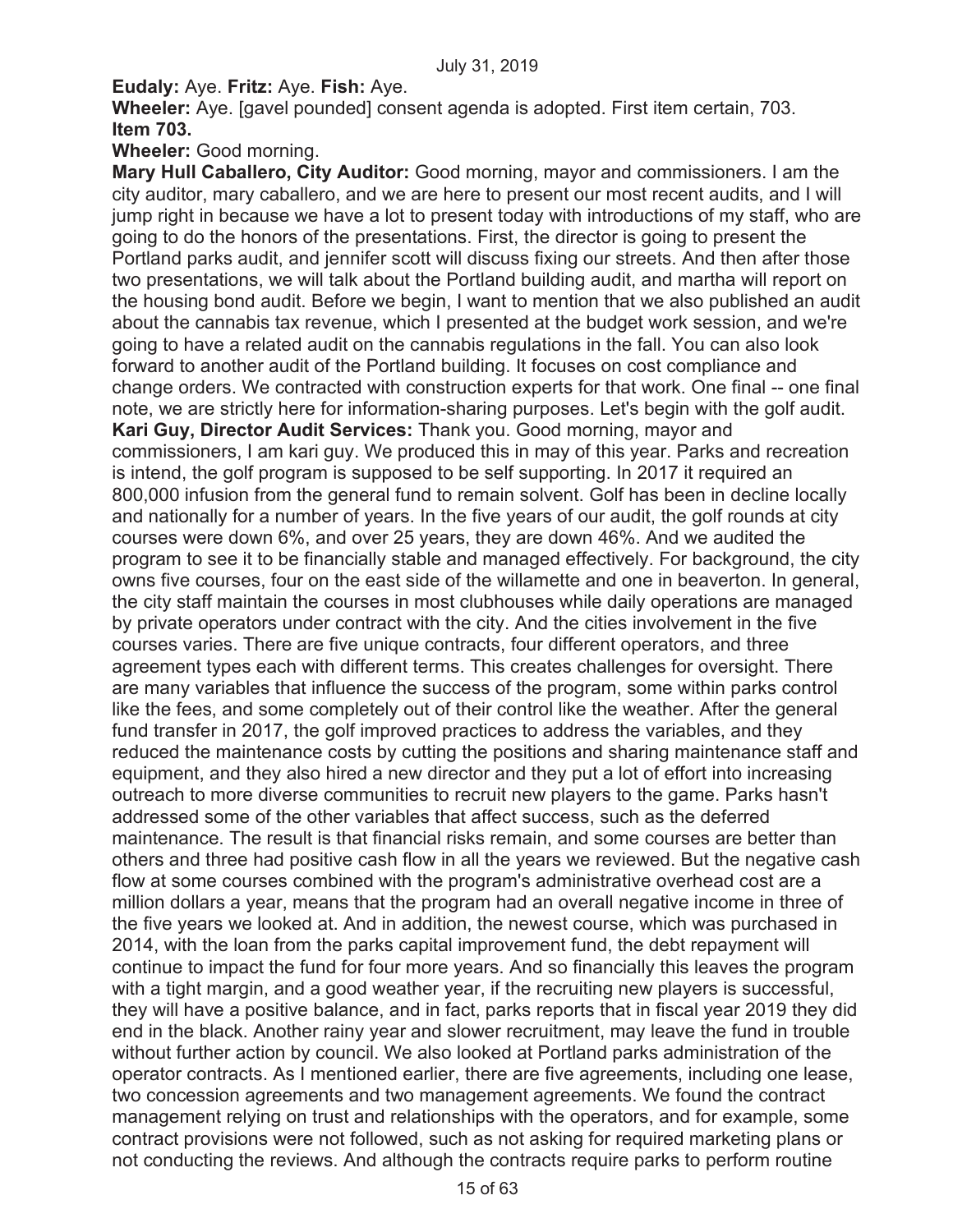maintenance, the deferred maintenance has been mounting. And finally, the five courses were not identified as part of the larger parks program, so the visitors don't necessarily know their parks. The only indication they are part of the system that the auditors saw when they were on-site, were no parking signs. It has aligned the contracts to ends at the same time and planning on soliciting bids to operate under more streamlined systems. This move provides an opportunity to address some of the issues that we identified in the audit. We had two main recommendations. First parks develop alternative financial forecast scenarios and present them to city council for direction on how to proceed and including in those a way to address the deferred maintenance and the other uses in the audit. And second as they renegotiate the contracts, they reflect current program conditions and increase the monitoring of contract provisions to ensure that contract provisions are followed.

# **Fish:** Mayor.

**Wheeler:** Commissioner Fish.

**Fish:** Because you said that you are going to be rotating out auditors, is it okay if I just make a comment now?

### **Wheeler:** Please.

**Fish:** First of all, I have been the commissioner in charge since last september, and obviously, the parks bureau welcomes -- we welcome the audit. We embrace the recommendations and thank you for them. You were exactly right in what you said earlier about the -- one of the key variables, the weather. Who can predict that? As you said, it turns out that in 2018-2019, we had decent weather. We are having great weather now. Frankly, I think that it's going to have a significant impact on revenues. To the points that you made, I just want to say to the new leadership team put in place before I took over at golf, in the last fiscal year, they made over half a million dollars in net revenue, so that's sat least -- that's at least a positive sign. We have in our reserves now a million dollars, and you pointed out that those reserves are vulnerable to some of the costs that we have, but we are pleased that we have got the reserves up to a million, and we intend to set a more ambitious goal. We will be looking at a sustainability path forward, and the next milestone for us will be coming to council in november. To talk to council about options for putting parks on a more solid financial footing going forward. While we are looking at it, enterprise-wide, it will be fair to ask how does that impact some of our enterprise businesses like golf. So to the auditor and her team, thank you for a thoughtful audit. It raised a number of issues that we are tackling as we speak, and say spend every night saying an extra prayer that we have decent weather. So thank you. **Hull Caballero:** Thank you.

**Jenny Scott, Auditor:** Hi, I am jenny scott, and I led the audit of the fixing the streets program. We released our audit report called fixing our streets, some accountability commitments, not fulfilled in may. Portland voters approved a temporary gas tax in may 2016 to fund a bureau of transportation program called "fixing our streets." council passed a separate tax on heavy vehicles to help ensure that all the vehicle owners fund the program. Two years into the program, we assessed how the city is delivering on these fixing our streets accountability and program commitments. I am going to walk through the findings related to each of these. We passed weather 45 gas tax funded projects and heavy vehicle tax funded projects were completed on, were completed on schedule. Of the projects examined, 38 were scheduled to start before 2019. We found 12 projects had started before 2019. Eight were completed before 2019. The bureau staff said the schedules, which were developed after the gas tax was approved, were not realistic, and that it took longer than anticipate to break ground because the scope of individual projects were not well defined. Of the eight projects that were completed before 2019, four were on budget, two were over budget, two were under budget. Overall, these projects were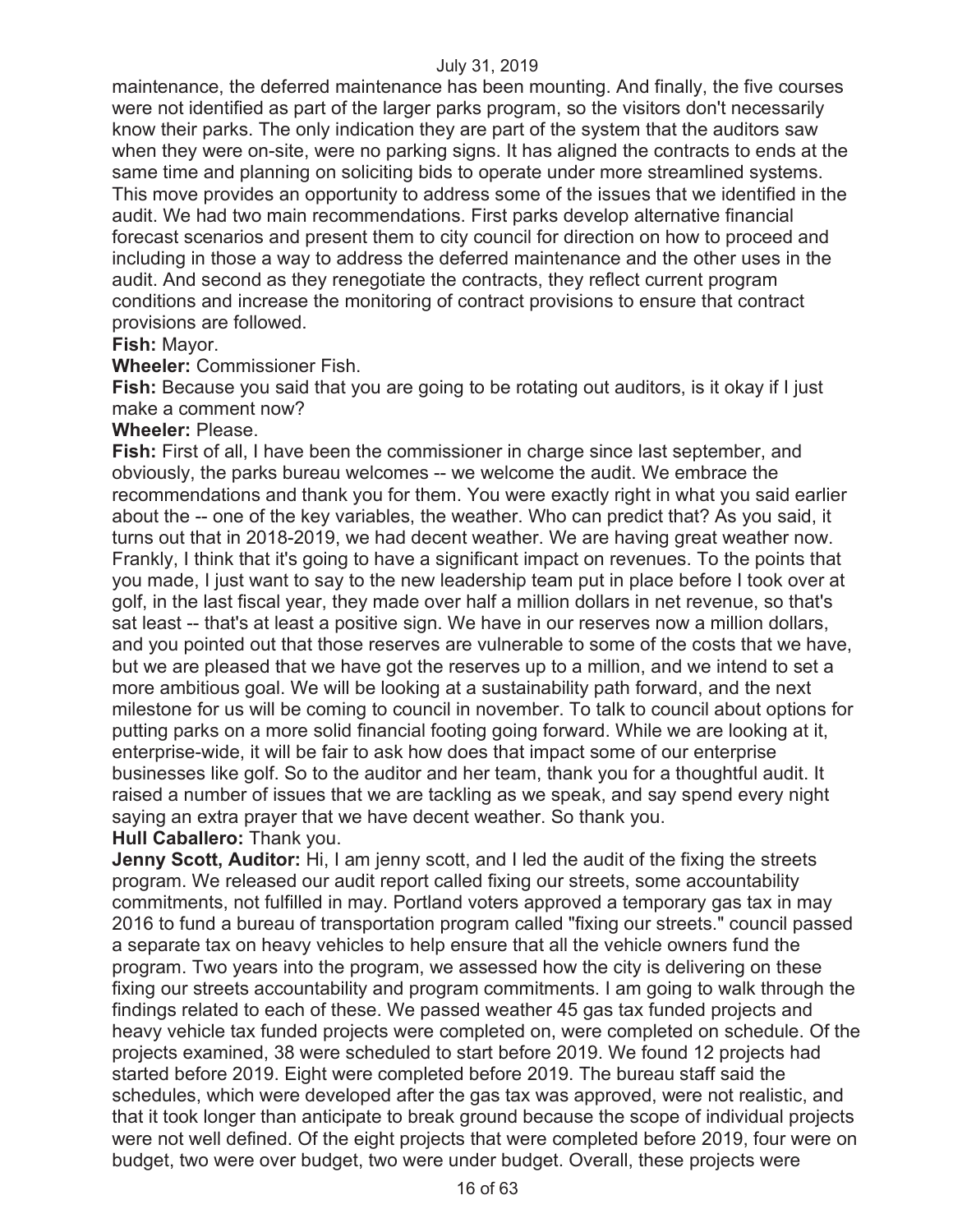900,000 or 15% over the budget's communicated to the voters. The bureau staff said that the budgets were only estimates, subject to change. Council adopted the heavy vehicle use tax to help ensure that heavy vehicle owners pay their fair share of the program since they do not pay the gas tax. We found that heavy vehicle owners did not pay into the program commensurate with what experts calculated was their share of the city street maintenance operations and improvement costs. The council required the tax paid by owners of heavy vehicles generate 10 million over four years, and code required that the tax rate be adjusted if it generated more or less than 2.5 million in the first or second year of the collection. During the first year of the tax, heavy vehicle owners paid 1.8 million, well below the 2.5 million goal. However, council eliminated the requirement that the rate be adjusted to meet the revenue goal, citing concerns from the great and fixing our streets oversight committee. The fixing our streets program's oversight committee is comprised of volunteers who meet quarterly. The bureau provided the committee with volumes of information, however, we found that the committee could not effectively fulfill the monitoring role because the project and financial reports the bureau provided them were incomplete, inconsistent, and outdated. We also found that the committee did not fulfill their reporting requirements. The city council made three commitments regarding audits. Each suggesting a different type of a review and focus. We found that the bureau was not inviting the oversight transparency and accountability that the council's commitments implied because it was not obtaining annual program audits for sharing results. The city committed to maintain a precise expenditure split between street repair and safety projects. It was difficult to determine if the bureau had maintained the spending split it promised. A project list available to voters didn't indicate that the street repair projects may include safety elements, and a plan to prioritize americans with disabilities' act was classified as a safety project. The bureau included new curb grants in the budget of all the fixing paving projects, with the exception of the repair, on the other hand, when safety projects needed paving done, that work was not included in the fixing of our streets safety project budget. For one project in the sample, the paving work was funding -- funded from the fixing our streets repair budget, and for the other safety project, the paving work was paid for with funds from outside the fixing our streets program. Since the gas tax measure included a commitment that future funds be allocated, 56% to street repair and 44% to the safety, the bureau needs to clarify what constitutes the street repair project versus the safety project and how those funds are accounted for. To ensure that the monitoring and oversight of the fixing our streets program is effective, the bureau of transportation should provide the fixing our streets oversight committee with information needed to understand and carry out the responsibility. To meet the public expectations, the bureau of transportation should track and report on fixing our streets projects as they relate to public commitments, and explore opportunities to ensure that the heavy vehicle owners pay their share of the program, and specify the type of audit desired, and ensure that the audit commitments are fulfilled and reported, and make ballot commitments clear, realistic, and measurable, and achievable, and time bound. To ensure that the funds are tracked and spent according to the commitments made to voters, the bureau of transportation with the input of the oversight committee and council should clarify language regarding the split of funding for street repair and safety projects and informed by the clarification, the bureau should track and account for spending to ensure that the split of funding for street repair and safety projects is maintained. Thank you.

**Wheeler:** Commissioner eudaly.

**Eudaly:** Hello. Thank you. I always look forward to these audits, and if the public is interested you can read our responses at the end of the report. I am pleased to say that we agree with all of the issues that you highlighted and that we either were already making progress on them by the time that the audit was completed or we have now begun, so I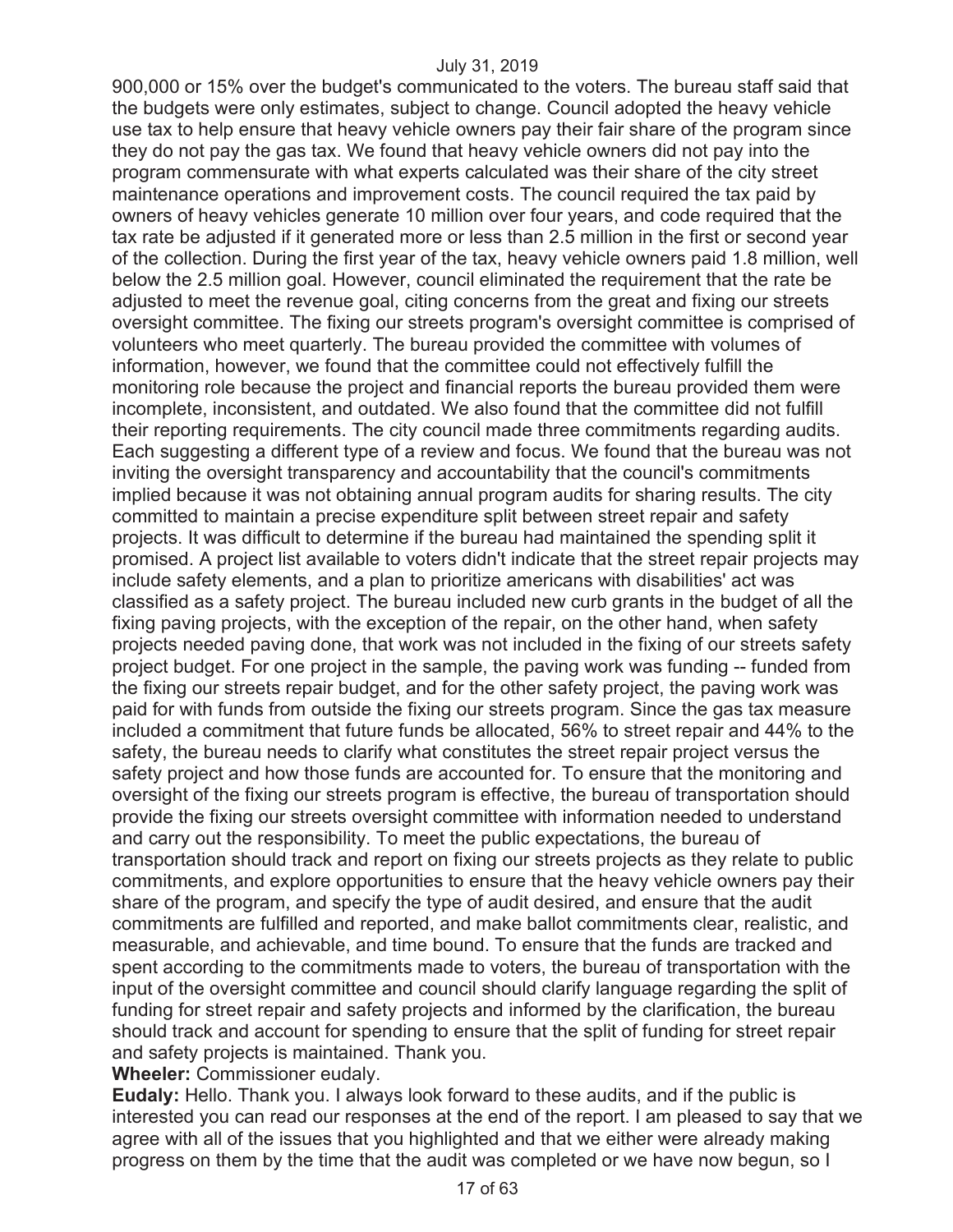appreciate the feedback from the auditor's office, and I do want to add that I really am proud of the work that the bureau has done, and note that we are on track to finish 20 projects this year and break ground on an additional 21, so I think that our one-year review is going to be a glowing report. At least that's my goal. Thank you.

**Fish:** Can I use this opportunity to thank you for something? I don't know whether -- has the auditor -- have you done an audit of vision zero?

**Hull Caballero:** No. That was one of the options.

**Fish:** I just wanted to say that we reached out to commissioner eudaly's office recently and said that we would like to go out into the field and see high crash corridors and for ourselves and I am sure that you, as auditors, like to get out in the field and salesman, we had a team that showed us the intersections, and our head was spinning with the information, but it is nothing like seeing it first hand, and also to see the remarkable investment that the city is making throughout the city. We learned a lot, and we really are appreciative of the extra mile that pbot went to give us a front row seat on what's happening. I tell you, my takeaway is that I am more committed to finding the dollars to help you meet the mission goals of the vision zero.

**Eudaly:** Thank you.

**Hull Caballero:** We are ready to move onto the Portland building audit.

**Tenzin Gonta, Auditor:** Good morning. For the record, I served as the lead auditor for the Portland building audit. Our june report is titled, "greater transparency needed about project costs, trade-offs and missed equity requirements." the Portland building is an active construction site, and the renovation is ahead of schedule. Our first auditor of the renovation covered the planning phase and ended in july of 2016 after the city's selection of the construction contractor. At that point, crucial decisions remained during the design phase s most notably about the project's defined scope. This second audit follows up on the three areas that we identified that the city should closely manage for the Portland building renovation to be is a success. Our follow-up fieldwork period ended in december of 2018. Unfortunately, the city did not fully implement the early recommendations. While the opportunity to revisit the decisions has passed, we make new recommendations for the remainder of the project. We will now go into the three follow-up areas that align with these 2016 recommendations, project costs, trade-offs and equity grants. The first follow-up area focused on project costs. We found that the budget transparency is needed for the collective costs associated with the Portland building. The public narrative about the Portland building is focused on activities, tied to the 195 million budget. This is the budget shared with council and the oversight committee and posted on the city website. However, the public narrative does not include all the components critical to the delivering of a functional building. As of december 2018, projected costs for the Portland building grew to 214 million once the side projects were included. Here's an example of a side project. When the project scope began to be defined in december of 2016, the 195 million budget excluded the buildout of 2.5 office floors in the building. Later, in march of 2017, the project team requested to finish the 2.5 floors and council approved the additional 7 million. These collective Portland building costs are important because they will be allocated to tenant bureaus and ultimately will have a long-term effect on the city's capacity for direct services to residents. The city's downtown tenant rates will go up by 102% between fiscal year 2019 and fiscal year 2021. This is primarily driven by the Portland building's collective costs. About one quarter of these increased costs will be born by the general fund, with development services, transportation, and utility funds responsible for most of the remainder. Over the years, the project team has been transparent with council about each individual budget request, but there's been no presentation of the collective costs that result from these piecemeal decisions. Given the significance of the side project activity, we recommend the collective Portland building costs be described when presenting the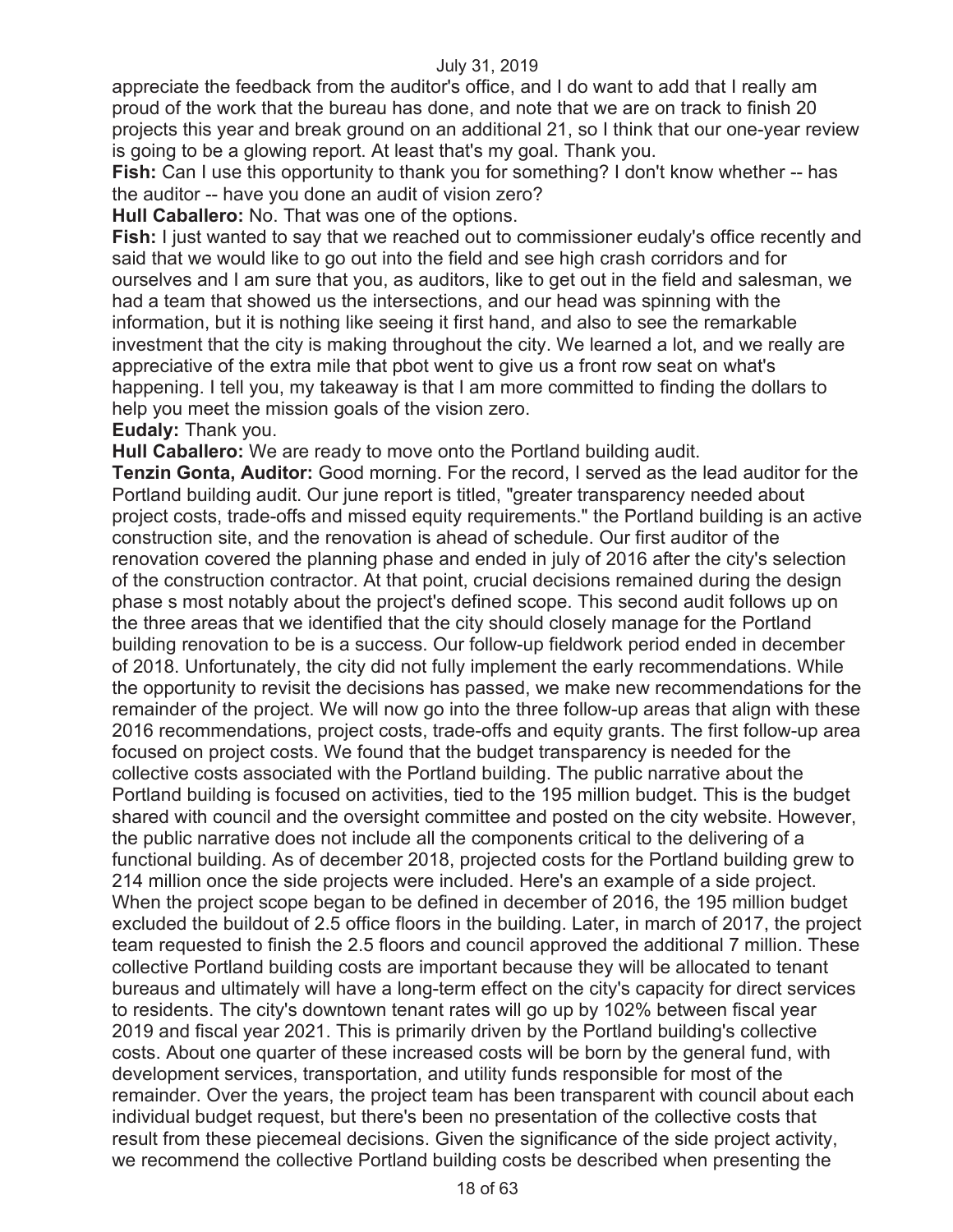budget to actual reports to council and the oversight committee. The second follow-up area is about trade-off decisions. The project team committed to minimum requirements and also introduced the opportunity to pursue additional goals and aspirations. As shown in this image, from their july 2016 presentation to council. We found the city is on track to meet the minimum requirements. For example, the requirement to eliminate the water intrusion. However, the city did not report on trade-offs that affected other opportunities to reach beyond the project's minimum requirements. The city will fall short of the goals and aspirations stated in the project charter and the areas of accessibility, sustainability, and historic preservation. For accessibility, the city anticipates the previously inventoried barriers will remain in parts of the building not included in the renovation. Such as stairway and elevator areas. For sustainability, the building is on track to achieve lead gold certification but they pursued exemptions for other requirements, and we found no evidence that the project met another two policy requirements. For historic preservation, the city chose an exterior design to address the building's water leaks, which will result in the building's delisting from the national register of historic places. There is still compliance actions for the city to take. We make specific recommendations related to the americans with disabilities act and historic preservations at the state and local level. Our third and last follow-up area examines the Portland building equity grants. In 2016, council set aside 1 million of other renovation budgets for the community benefits to address historical inequities and construction and improved diversity in the workforce and among the subcontractors. Council also required that the community benefits quote, "be dispersed in phases through the life of the Portland building project and the chief administrative officer will report back regularly to the council on activities and add results," end quote. We found the city missed these equity requirements for the Portland building. As of december 2018, there was been no report to council about the status of the activities or results. We found no community grants were made to support the disadvantaged workers and businesses. The city had no plan to ensure the money would be dispersed by the time that the building is complete. Given the unspent funds, it is unclear how about 360,000 from water and sewer rate payers will remain accountable to the restricted sources. Lastly with less than one year of construction remaining, the city missed an opportunity to use the community benefits funding to help meet the stated equity goals for the Portland building. Given the challenges that remain with the Portland building's community benefits, we recommend that the officer report to council as required by the resolution and inform 2018 applicants of the city's grant-making status. And remove rate payer funds from the community benefits budget if future grants are not reasonable related to the provision of water and sewer services. That concludes our presentation of the audit report. Thank you. **Wheeler:** Thank you. Appreciate it. I have a number of comments, and I feel like I have

made most of my comments both in terms of defending the work and validating the information that the community oversight committee has already provided, which disagrees with many of the findings in this audit. So, I don't want to go in that direction today. What I want to do is talk about what I think is a fundamental disconnect in the way that we are evaluating the large scale capital construction projects because as you read the audit and then you read the responses to the audit, it's very clear that we have a disconnect. There is not agreement on what the original scope of the project is. As somebody who has come in after this project was already scoped and underway, I find that somewhat remarkable that there was not a meeting of the minds including the audit team, the auditor, and to clearly define what the scope of the project is. So, the response has been that the audit says that the project team did not begin quote, "excluding some elements from the project -- or begin excluding some elements from the project scope to stay within the 195 million proposed budget, but the response both from the cao and as well as the community oversight committee, which is composed of experienced developers, says that furnishings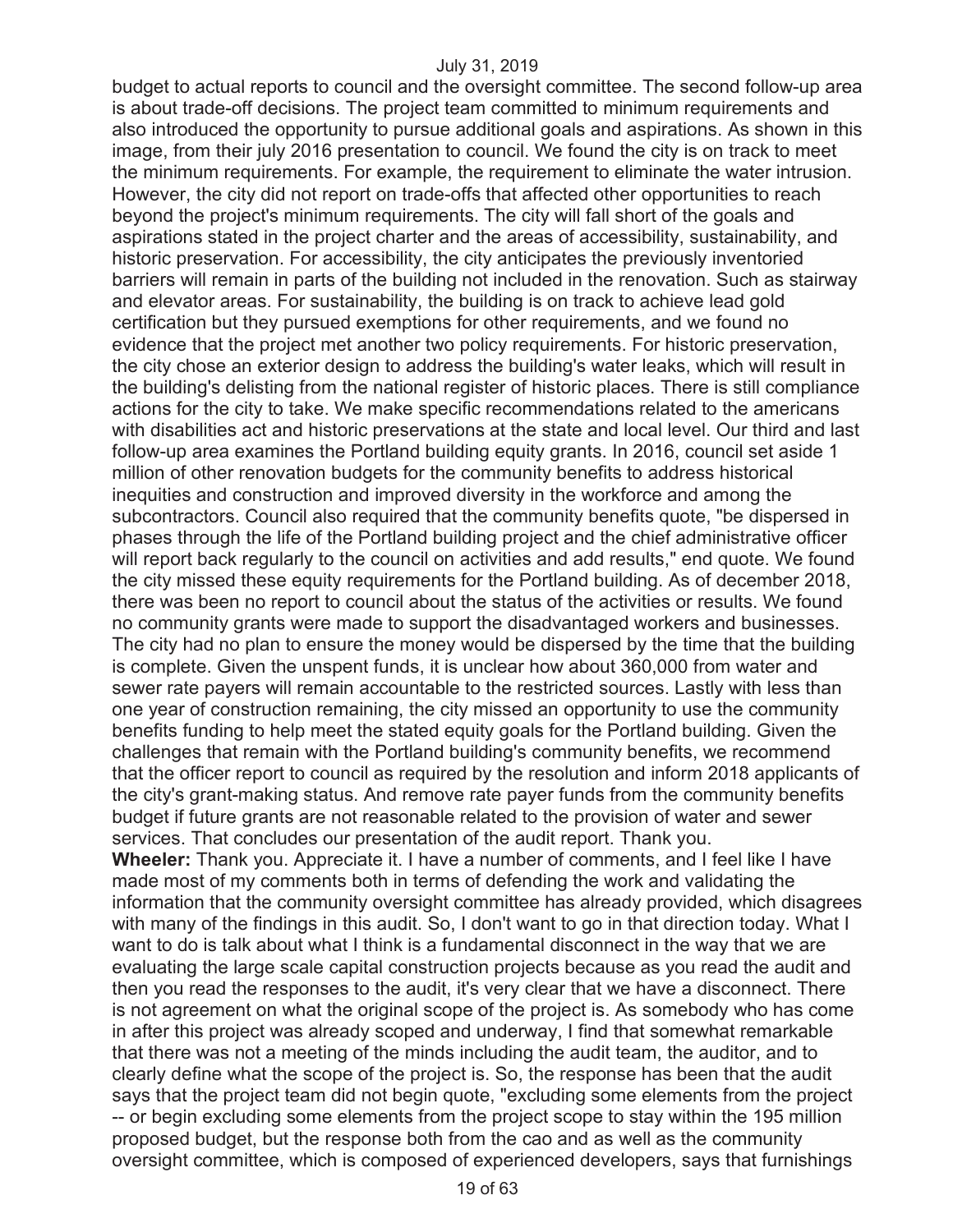technology equipment and childcare buildout were never part of the project scope. What happened, in fact, was additional packages were brought to the city council for approval, and they could vote it up, which would increase the cost of the project, or they could vote it down. One project that was brought to the city council that was approved, for example, is the space optimization project, and this is an attempt -- there is a cost to the space optimization project. It brings more people into the building. It lowers out your cost by \$25 million over the next 20 years, and by bringing more people in so we don't have more leases outside of the project. My concern, if the standard by which we are judging projects in the future is you said it was going to be x, and in this case, x is 195 million, but if somebody brings new ideas to the council, for example, technology could be implemented better, space could be utilized more efficiently, and these things could save the city ongoing operating costs, and getting to the first sentence that you mentioned about how the capital construction piece potentially limits other resources for other city services, if the council votes for things like space optimization, or technology, in fact, give us a greater opportunity to save out your funding, I am afraid that the council will choose to not vote for those things, nor will they come to the council because people know that will make the project over budget. And the project oversight committee took a good, hard look at that question, and they said no, these things should not be part of the baseline by which you are judging this project to be either on budget or off the budget. We can have an honest disagreement about that, but I think that going forward, we need to have that conversation about whether or not these things are going to be considered included in that original estimate or not because that's the difference between us being either on budget or not being on budget. And so, I just think that there is a leadership question, there may be more than an accountability question. By the way, the space optimization issue, it's my understanding that will be covered by the contingency that remains in the budget. You had made a recommendation that we post additional budget information on the project website. It's my understanding, tom, has that been done? That is continuing to be done? I thought that was a great recommendation, so that information is available. Regarding the equity issue, the way it is being presented is as though we have completely blown it off, and that could not be farther from the truth. The dollars your team identified, which is, I believe, more than 800,000, that's going to be released once the coep is established in prosper Portland through the direction of the city council, and in short, the opportunity, although delayed will be realized as part of this project. Last but not least, I am not sure that we have clarity on what the role of the citizen oversight committee actually is. I, personally, have viewed that, and I believe -- I won't speak for the chief administrative officer but I believe he viewed that as highly experienced, knowledgeable, citizen eyes, looking at everything. And their response, I will just read it, a piece of this is that committee says that this letter is to underscore in our view, the city staff have been very transparent with our committee on every aspect of the project, including granular matters concerning the budget, scope, the changes, and the timing. There have been a number of difficult decisions relating to the building, and they have been shared with us, and to our knowledge none of these were contrary to the recommendations that we have made. They go on to talk about some of the other issues. So, I have a tremendous amount of respect for the madam auditor and the auditing team. I think you can look back on my history as an elected official, I have a tremendous amount of respect for the audit function and I value the audit function as way too sharp and to call attention to really important issues, but on this one, i, and the chief administrative officer and the citizen oversight committee, we have fundamental disagreements, and it's my estimation those disagreements should have been resolved at the beginning of the project. We should have agreed what are we going to be judged on? What are we in agreement on the budget and the costs, and what is going to be expected in terms of the council's participation and inclusion in these matters?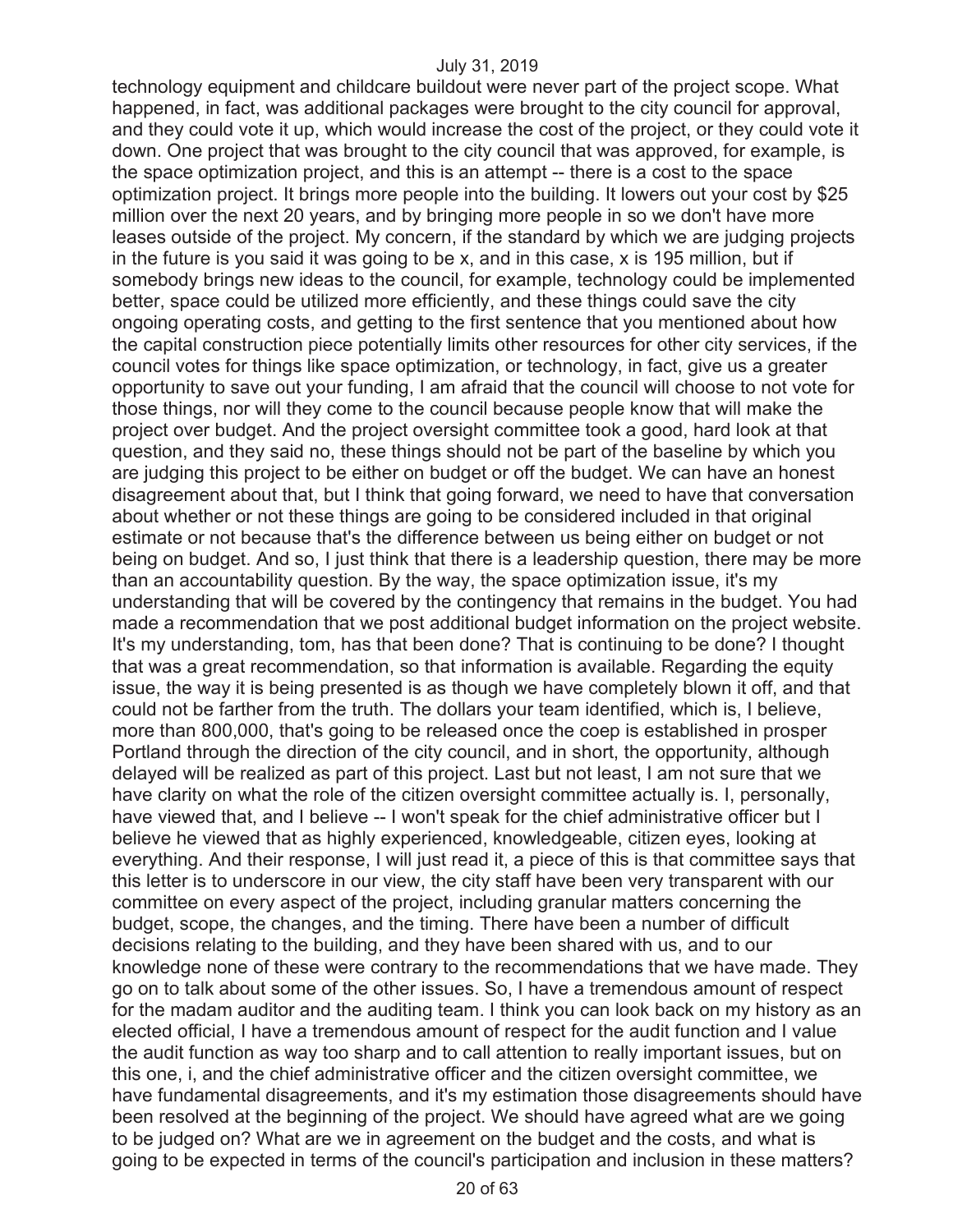I look forward to working with you because I know that you have a number of ideas and suggestions as do i, so that's just sort of my commentary for today.

**Hull Caballero:** Mayor, if I could speak broadly. Not to the specifics of what you are saying, but our process starts with the documentation, so I was here when anywhere - there were lots of discussions about that 195 million. I am also aware that people were uncomfortable with such a hard and fast, 195 million, not one penny more. I do think that that's a dangerous way to approach the capital project. I think that now we are at the point that we borrowed 214 million, and that does not include the debt service on that borrowing. We have tracked back to the beginning of the project to where we are now, and so I appreciate what you are saying, that maybe it was not as organized at the beginning, and that's some of the things that we are pointing out. There were representations made to the public, and I am not sure that the public understood that they were going to get a 214 million bill for this building. What we have done from the beginning of that to where we are now, we looked at some of the things that we -- that led us to where we got to 214 million. In the report there were recommendations made saying you should pay attention to these areas, and there was lack of clarity around the oversight committee and what their role was and who they were reporting to. So we just have come back around with the second audit. With new recommendations.

**Wheeler:** Great, and I look forward to that. Commissioner Fish.

**Fish:** This is a good conversation, and so it seems to me that they were -- there were four people here at that time. This is part of the challenge of our former government, and you were the auditor, and commissioner saltzman was sitting next to me, and he was the author of that line, not a penny more than 195. How many times we heard that? And then commissioner Fritz was here. The thing I struggled with in terms of the cost issue is that I remember costs coming up in the context of us looking at the alternatives to the Portland building, so we put together a blue ribbon group, and they came back and looked at demolishing the building and renovating the building, selling the building. Looking for another building. Leasing -- I think that they looked at a range of choices, and I think that we were all somewhat surprised when they came back and said renovating this building is a low cost option. That was not intuitively what I thought was going -- where it was going to land but an independent panel came back and said, your most effective use of taxpayer dollars is to renovate what you have for a variety of reasons. I have to go back and look at the conversation, but I will be honest with you, when -- my recollection is when commissioner saltzman used to say not a penny over 195, it was his way of saying don't come back and say we are going to have a new siding or don't put in a new dining room, or don't come in with some, you know, new bell and whistle. My own view, and again, I will have to go back and look at the record, is that things like desks and equipment and how we organize the space and technology, it was going to be a cost no matter where we went, and I did not at the time assume that that was within the 195. I will tell you, as someone who voted on it. Partly because I didn't think that those were costs we quantified, and we were doing all this work with staff about how we were going to configure the space, and how could we -- how many people could we fit and other things. So, I may be wrong. But, I am going to go back because dan was the most vocal in terms of the hard cap, and just my recollection is that the cost that you have identified in your report that are above the line, above 195, my recollection is that those were not costs that we considered as part of the 195. Maybe I am wrong. At least when I cast the vote, I thought that we were talking about the hard construction costs. Not the soft costs fulfilling the building. **Hull Caballero:** Can I speak to that? So I wanted to go back to our original audit report because if you remember, and this is years ago, there was an original estimate of 95 million back in 2014, and then that went up to 175 million to reflect the additional scope of work, so it was not just going to be the envelope fix to address the water. That's one of the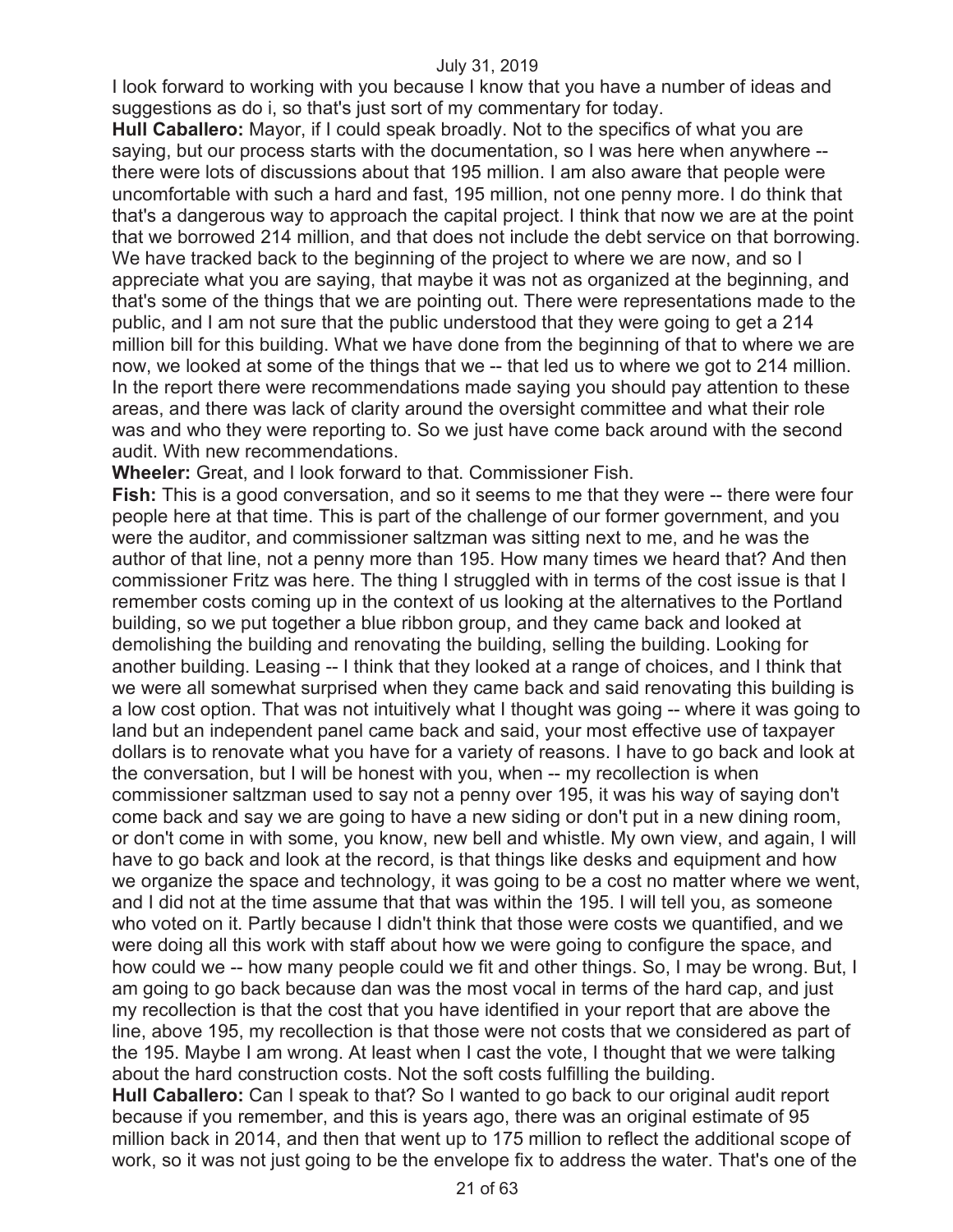seismic upgrades, and as well as the interior improvements reflected in that cost. And when it came to our report we were looking at the 195, and we could not see the delta, the 20 million difference between what was in the supported estimates of 175 million, and the 195 million. So at that point the team at that time under the previous administrative officer gave us more detailed line item information, and if you look, there is an item for furniture, fixtures and equipment of 10 million.

**Fish:** In the 195?

**Gonta:** In the 195 they provided to us, so part of the challenge --

**Wheeler:** This cao?

**Gonta:** No, the previous cao, this is before december of 2016. So when we are tracing that information, moving it forward to try and see, to see how that's reflected in the current approaches, to the renovation, that's where we see the disconnect. So this is one example.

**Fish:** So to get back to what the auditor said, and what the mayor alluded to, lesson to me is to be even more rigorous in terms of identifying the hard and soft costs. When we say the hard construction costs, we are talking about you know, maybe having -- my understanding is that if you start bumping up against hard construction costs, you can always do value engineering to come below if the costs and materials go above what you expect. And I think that we have to be clear as a council in distinguishing that from soft costs because the soft costs could change all the time based on -- let's say changes in technology or changes in how we want to configure the workplace. I believe they are separate and distinct, so I think that you raised the question that we can address more rigorously in the future about being clear. I appreciate your point.

**Gonta:** And I think that just to add, I think that this -- and we have not done a lot of construction, capital construction audits, but I think that this project is a bit different that the scope was men to be flexible because of the fixed time and budget elements, so if you think about the project management triangle, there is three elements, and one is going to be the one that moves. If there is any kind of pressure on the other two. I don't know if the project definition issue is going to be something that you would see in other capital activity here at the city.

**Wheeler:** That's fair enough, this is a really good conversation. And I guess if I had to boil it down into one sentence, it would be how do we set the original objective, be transparent about the objective but also have the opportunity. If the opportunities through technology configuration or whatever, to be able to reduce the ongoing operating costs on a permanent basis or for a number of many years, I want this council to feel the ability to take that option, and I don't want the council to feel that they would be penalized for having found a way to reduce the costs over the long-term. But, for me, the big lesson in all of this is I don't think that we agreed on the standard up front, so this is, for me, a really good learning opportunity going forward. I stipulate all the things that you say about transparency and putting the budget data online. I know a ton of people don't look at it but it should be available. I concur with you 100%. There are some people who will take a good look at it. So I appreciate your work on this. Thank you.

**Hull Caballero:** We are going to wrap up with the housing bond audit, which has some very good news in it.

**Martha Prinz, Auditor:** Good morning. My name is martha, a performance auditor with the city, and I completed our june 2019 audit of the city's housing bond. We took on this audit to check on the housing bond relatively early in the life of the bond, and a little less than halfway through the life of the bond, and just for some background, Portland voters approved the 258 million housing bond in november of 2016. Our audit looked at whether the housing bureau established and was applying clear criteria for project selection to ensure the bond goals would be met. We also looked at whether the bureau had systems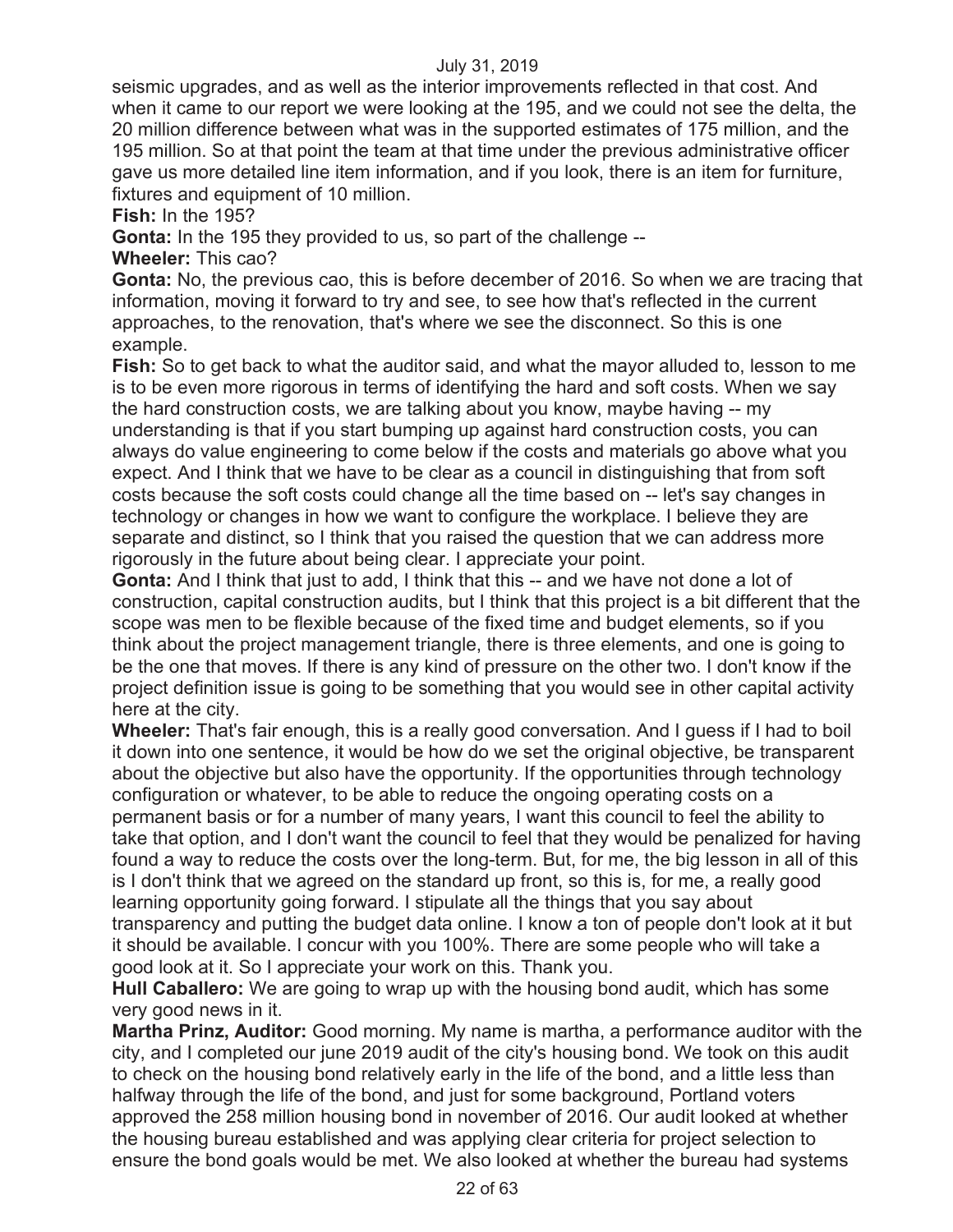in place to make sure that the bond funded housing served intend populations. Our audit looked at the first five housing bond projects. Totaling 593 units either already existing or planned. The first project, the building called the ellington, 262 units, and is on northeast 66. It already had tenants when the city purchased it, soon after the housing bond was approved. In september of 2017, the housing bureau purchased a lot with the building on it at southeast 30th and powell with the intent to demolish the building and develop the lot into a 160 unit building. The city purchased a new apartment building at southeast 105th and burnside in june of 2018 which has been leased out. That building has 51 units. In july of 2018, the bureau purchased a lot with a house on it and slated for demolition and development of a 50 unit building at northeast 58 and parking lot. Finally, the city bought an existing 70 unit apartment building, the west wind, in old town which serves a low income population. It's in poor condition, and the bureau plans to replace it with the same size of a building serving the same population. Leading up to the election, the city told the voters that the housing bond, which was to be repaid from property taxes, would house families, seniors, veterans, and people with disabilities. The bond was meant to fund 1300 housing units over five to eight years, and serving households making no more than 60% of the median income for the region, and in some cases, no more than 30% of the median income. Half of the units would be family sized, and meaning two bedrooms or more, and if non-bond funds are available, 300 of the very low income units would be designated as supportive housing, which means that they include help for tenants with complex needs. When the bond passed, the state law says that only a public entity could own bond funded properties. Typically, the housing bureau acts as a lender, rather than an owner, and that meant they would take on a new role. The bureau turned to Multnomah county's housing authority, home forward, to help with the ownership role. Overall, our audit found the housing bond to be off to a solid start. First, we found the housing bureau developed project selection criteria that were mostly in line with the promises to voters. The criteria were developed over several months by a group convened by the bureau, after the purchase of the ellington, and which prompted some housing stakeholders to argue for an overall strategy before additional bond purchases were made. The city council adopted the criteria in october of 2017. Around the same time the second housing bond purchase was adopted. That criteria, known as the policy framework, when compared to the ballot language introduced new areas of focus and deemphasized or eliminated some topics. Veterans, although included in the ballot language, were not included in the policy framework. Seniors and people with disabilities, although included in the framework, were not emphasized as much as might have been expected, based on their prominence in the ballot language. Our second audit finding was at the housing bureau appeared to apply project selection criteria consistently when choosing which projects to pursue. **Fish:** Consistently?

# **Prinz:** Consistently.

**Fish:** Can you move the mic a little closer? The acoustics are also hard.

**Prinz:** Sorry. We were able to piece together an understanding of the rationale behind each purchase but couldn't find a concise record explaining why each property was purchased and how each decision advanced the goals of the bond. More transparency would have been helpful. The first annual report on the bond was only completed recently. Each project was justifiable in helping to further bond goals, although it's too soon to say if the overall effect will be that all bond goals will be met. Finally, we found the housing bureau, working with the home forward, and developed a targeted approach for getting tenants into bond units, and data on the two housing bond projects that have ten assistants show that the projects are serving diverse populations. Voters approved a change to the state constitution in fall of 2018, allowing the city to loan bond proceeds for affordable housing to private entities, rather than owning all the bond projects themselves.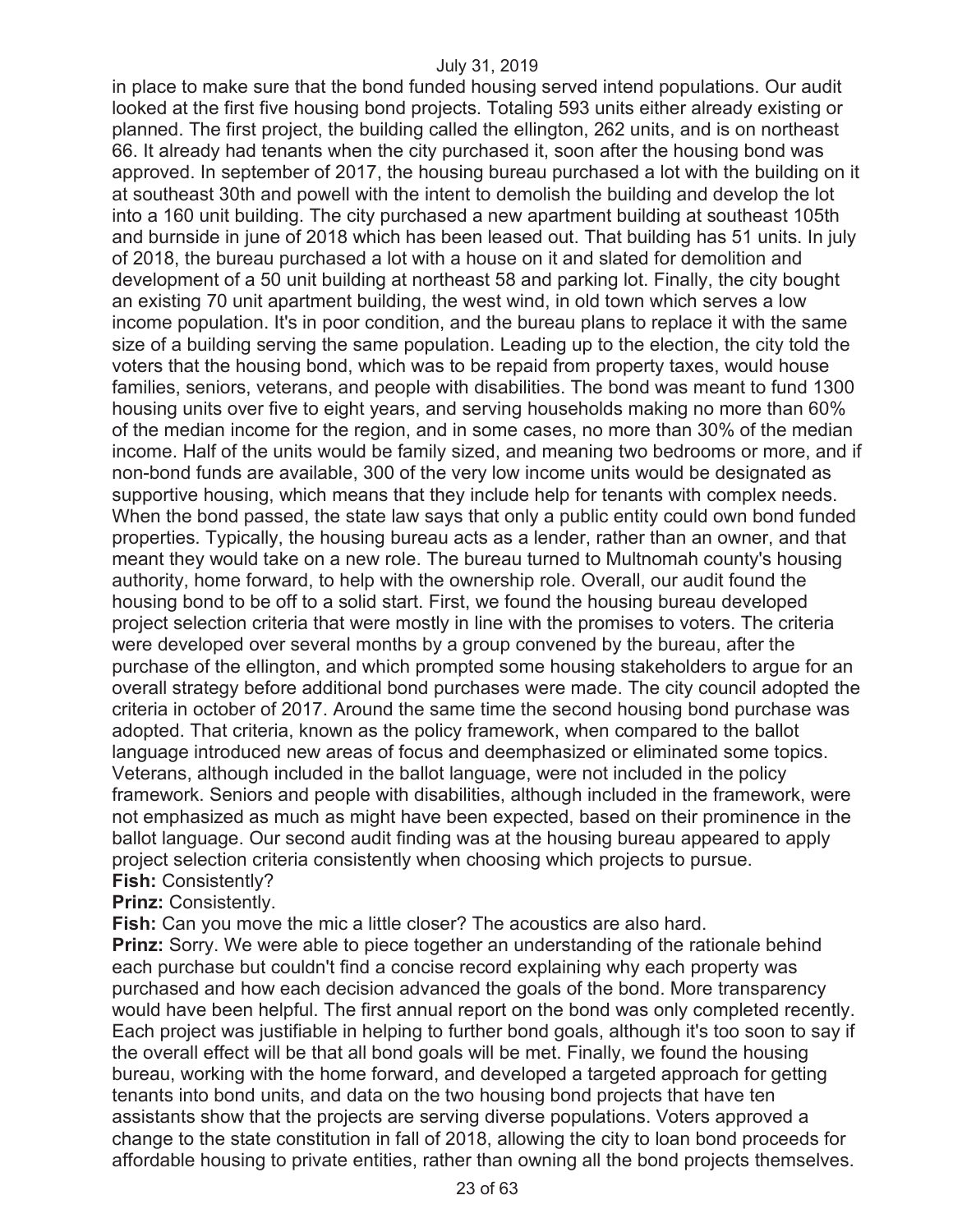That change will show how tenants are placed in the properties. Instead of overseeing leasing activities directly or through home forward the bureau is shifting gears and setting expectations for developers and property owners about how to find tenants from the priority communities and included in the framework. And we made three recommendations in this. The recommendations focused on the housing bureau better meeting the voter expectations for future bond projects, improving documentation, and communication about the rationale behind future bond projections, and evaluating how successful they are at reaching target populations, and that concludes my presentation. And thank you. **Wheeler:** Thank you. We appreciate it.

**Hull Caballero:** Thank you. Those are the four audit reports.

**Wheeler:** Thanks for coming in. Thank you for the discussion.

**Fish:** You are the first auditor that commissioner Fritz and I have served with who has made a regular habit of presenting your audit to the council as a whole and having this discussion, and that's a level of transparency that I am not sure why we did not do that before, although there were some interesting personality issues, I think, involved but really appreciate that you made this cornerstone of your service that you come and present directly to the council, and by extension to the public and give us a chance to have this conversation.

**Hull Caballero:** Thank you, commissioner.

**Wheeler:** Thank you. Colleagues, commissioner Fish is going to be excused and speaking of vision zero, I have some traffic enforcement folks who are here and need to leave very quickly. I believe that we can get through 720 and 721 quickly, and then there is an emergency item that was pulled off consent that I would like to get to, so why don't you come up, please. By way of opening remarks, if you could read 720 and 721, Karla. **Items 720 and 721.** 

**Wheeler:** The grant allows ppb, and I am speaking specifically to 720 at the moment, and this is designed to -- this is to support the motor carrier safety plan, which is designed to reduce the accidents, particularly those involving commercial motor vehicles and to reduce the injuries and fatalities involving cmvs, commercial motor vehicles. Is the safety assistance plan grant allows certified inspections from the traffic division to conduct traffic stops on unsafe driving behaviors of commercial vehicles within the city of Portland. The stops increase safety and reduce the number of injury crashes. The amount is a maximum of \$25,000 in federal grant funds for reimbursement in the 2019-2020 budget. The city has been participating in this program since 2012, and these grants play a vital role in keeping the people safe on the streets, and I am grateful for the work the traffic division does. And we have sergeant engstrom and captain loranco here, and 721 is the work zone safety grant which allows the traffic division to provide high visibility and high contact enforcement efforts in specifically identified Oregon department of transportation work zone, and there is four purposes to reduce the number of fatal injury and property damage crashes in these areas to enhance driver attention and reduce speeds in work zones to provide preventative and incident-specific public information and education efforts through social media and other opportunities and activities, and to provide high visibility contact enforcement efforts while patrolling the work zone, and the amount of this grant is \$543,600, again, that's federal reimbursements for the upcoming budget, and this is a program that is part of vision zero, and the city has participated in it, as well since 2012. Greetings. **Fish:** Council has been briefed on both these grants, can I go to questions?

**Wheeler:** Absolutely. I am sure that they would appreciate that.

**Fish:** One is a 25,000 grant, and not controversial and the other is a traffic enforcement grant. I want to make a comment. The other day when I was doing my vision zero tour we went along foster, which now is one lane, with other infrastructure built in, and it's marked 25 miles per hour. We felt like a bit of a hazard driving at 25 because of the behavior of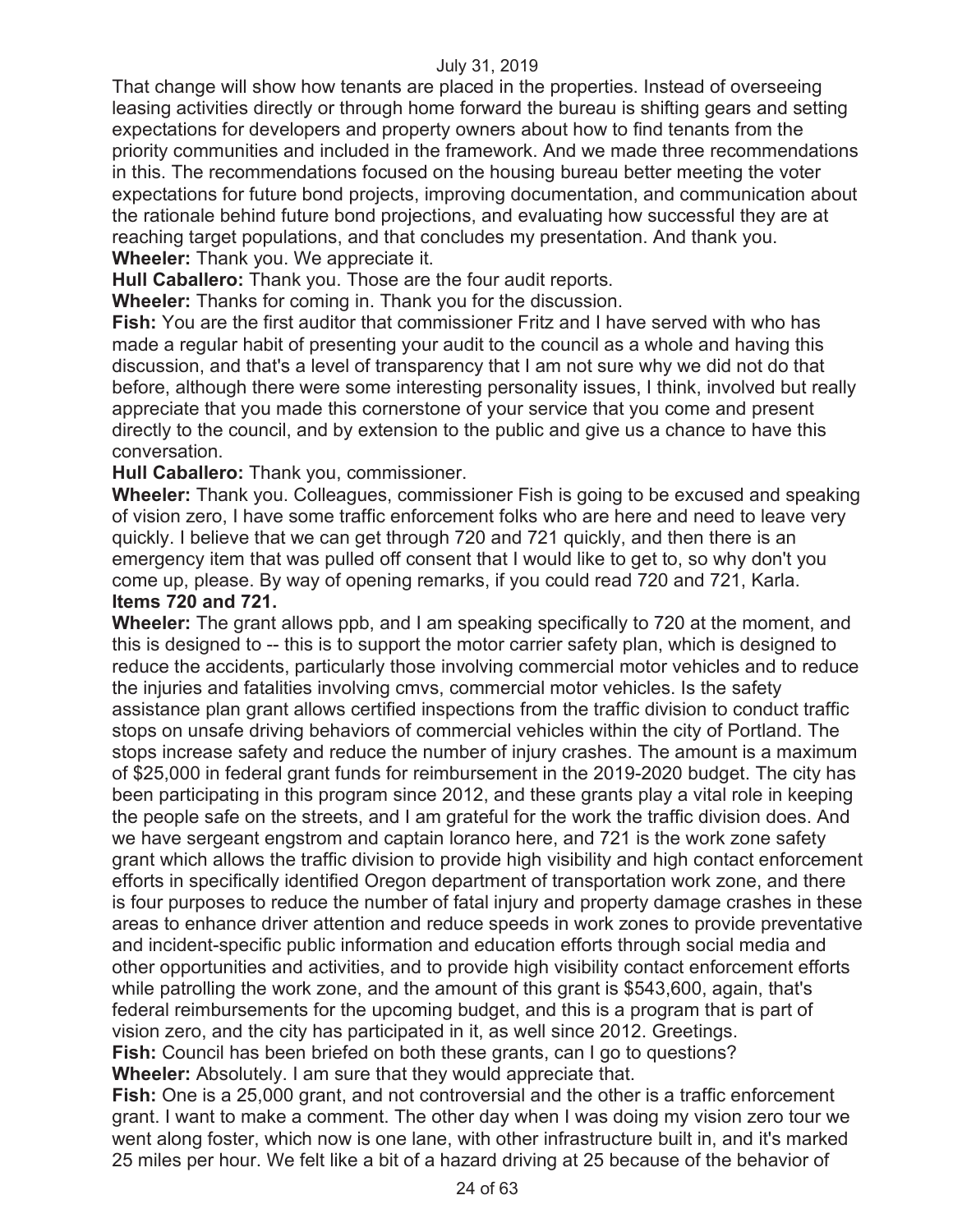people behind us, and the most egregious behavior we saw when we stopped at intersections and were watching the traffic was among the commercial drivers. I don't want to unfairly call out fred meyer and, you know, uber and some other folks, but there were trucks that were going too fast. My guess is that these truck drivers are given unreasonable schedules that they have to meet and make deliveries, and I am guessing that this is probably something that transportation commissioner can take up with the corporate executives just letting -- like figure out who -- where do we see the most trucks, and maybe sit down with fred meyer and say your trucks are not, you know, meeting our standard, and here's why it's important. The point that I want to make, though, is that in a three-hour trip we never saw any traffic enforcement people. The only police officer that we saw the entire day was at my favorite sub shop in lents, and everyone is entitled to have lunch so that's fine. There was no coverage anywhere that we went, and we were literally on 122nd, foster, and we would stop for ten or 15 minutes and have a conversation and watch, so in my view we have cut -- we have gotten to the point now where in traffic enforcement where we simply do not have the compliment of officers we need to do the job. I hope that the commissioner is not shy about making a budget ask because frankly, even just having the presence, even just having a car driving has the deterrent effect like the reader boards and other things. But, it was a little discouraging not to see any traffic enforcement people, and I hope that we make sure that the commissioner and is the police bureau have the resources they need to do that, otherwise I am in full support of this. **Eudaly:** You know I am not shy. Thank you, commissioner.

**Wheeler:** Very good, thank you. Any further questions? Is there public testimony on 720 or 721?

**Moore-Love:** We had two sign-up sheets but the same people have signed up. The first three will be charles bridgecrane johnson, jeff dubois and maggie.

**Wheeler:** And we will go two on your side minutes because I want to take the votes before the commissioner has to leave. Before you leave, is it helpful? Before you leave we could potentially put an emergency clause on these. Would that help? Would that speed up the process toward getting the grant dollars in the door?

**Ty Engstrom, Police Bureau Sergeant:** We're trying to stay on schedule and not put you in that position in the future.

**Fish:** It's a yes or no.

**Engstrom:** Yes.

**Wheeler:** Very good. Go ahead.

**Johnson:** Good morning. Charles "bridge crane" johnson. There's people at the police bureau whose work is to find the supplemental funding so we can have at least some as commissioner Fish noted some has traffic enforcement. Hopefully we'll get to a position where we don't have to fund this is a overtime when it's overtime expense we're getting 50% less hours of actual traffic enforcement for our dollars. It can't be missed that we're having staffing issues at the Portland police department. But hopefully there will be some brilliant sneaky management that can figure out a way to get more hours into traffic safety and also later on when we have an overall report from the police department it would be probably helpful for the police commissioner and the rest of the commissioners to know how many overtime hours are going into traffic enforcement, how many into violent crimes and other natures of the work. So thank you for finding this money. I look forward to taking the state's money.

**Maggie:** I'm maggie. Portland homeless town hall. I find it slightly hypocritical. The reason people don't want to go into police work and you have these overtime hours that you have to pay for at such high rates is we need a universal ban on assault rifles.

**Fish:** This has nothing to do with the subject.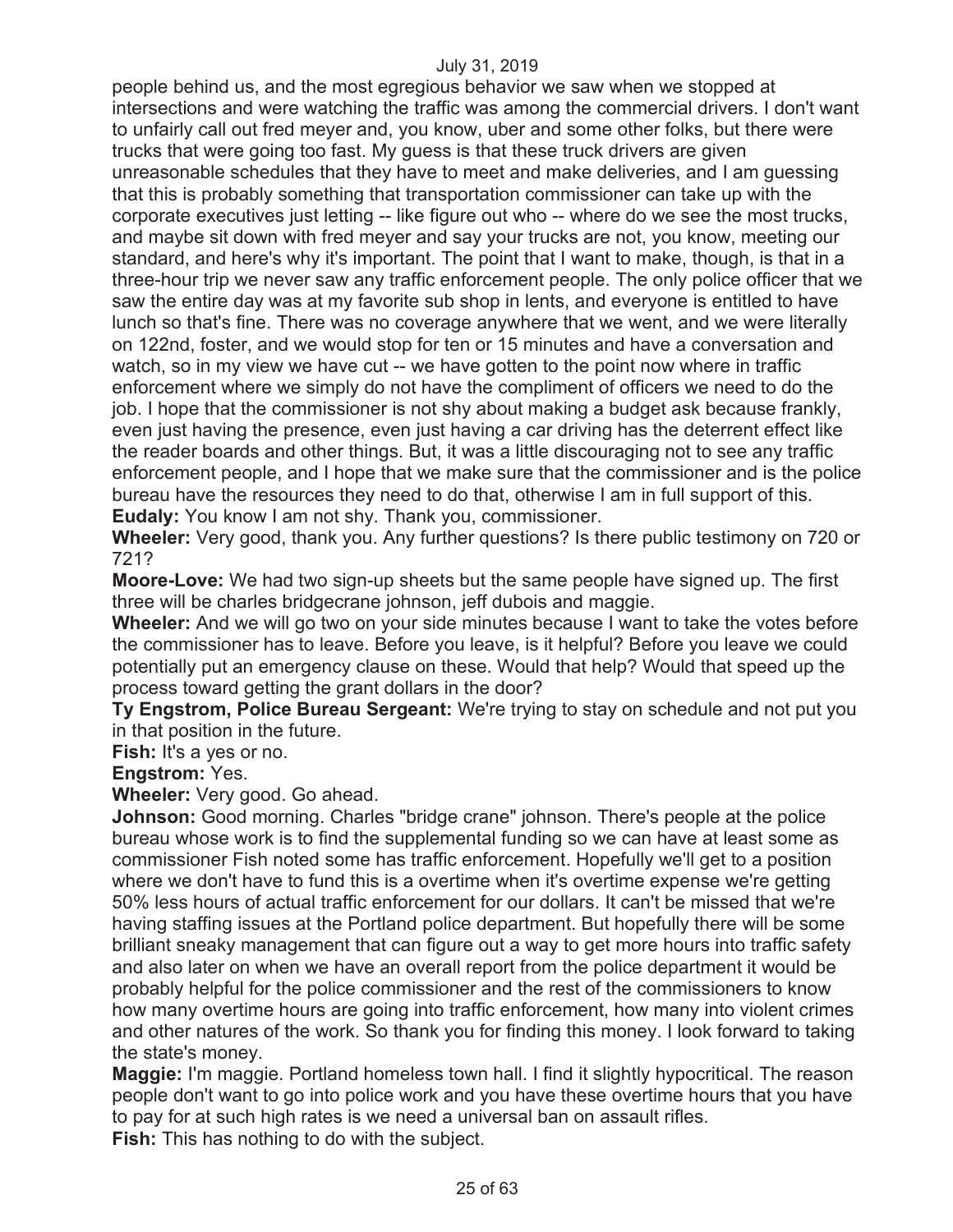**Maggie:** I'm just saying if you want to hire more police officers, let's ban assault rifles. Who wants to -- [speaking simultaneously] if you want to hire more people -- [speaking simultaneously]

**Wheeler:** It's not what it's about, maggie. Appreciate it. I move that we add an emergency clause --

**Fish:** Second.

**Fritz:** In the public interest.

**Wheeler:** Any further discussion? Please call the roll on the amendment to 720. **Eudaly:** Aye. **Fritz:** Aye. **Fish:** Aye.

**Wheeler:** Aye. The amendment is passed. Same motion for item 721, move to put an emergency for the reasons stated by commissioner Fritz.

**Fish:** Second.

**Wheeler:** Call the roll.

**Eudaly:** Aye. **Fritz:** Aye. **Fish:** Aye.

**Wheeler:** Aye. The amendment passes. Please call the roll on 720.

**Eudaly:** I want to thank the members of our traffic enforcement division. It's a hard job. Made even harder by underfunding and understaffing and I appreciate commissioner Fish's comments. I have been beating that drum for a while now. We need more funding. We need more enforcement on the streets. We cannot engineer and educate our way out of what I consider a public safety crisis. This month we reached the same number of deaths due to traffic collisions in july as we saw in an entire year of 2018. So of course I support these grants. I also support increasing enforcement over all. I vote aye. **Fritz:** Thanks for your work. Aye.

**Fish:** Aye.

**Wheeler:** Aye. The ordinance is passed as amended. Please call the roll on item 721. **Eudaly:** Aye. **Fritz:** Aye. **Fish:** Aye.

**Wheeler:** Aye. The ordinance is adopted as amended. Thanks for coming in. We'll go to the emergency item pulled off the consent agenda, 710, please.

**Fish:** Who pulled that?

**Moore-Love:** Charles johnson.

**Item 710.** 

**Wheeler:** This lawsuit arises from improper workplace behavior experienced by mr. Rollins in late 2016 through his attorney, mr. Rollins filed a federal lawsuit in 2018 against the city alleging federal and state law violations. In june of 2019 the parties agreed to participate in mediation session in an attempt to resolve the case. The session was productive and the parties agreed on a proposed settlement of \$80,000 inclusive of rollins' attorneys fees. He's no longer employed by the city of Portland. Approval will allow risk management to pay mr. Rollins and his attorney the agreed upon settlement totaling \$80,000. I don't know if there's anybody from h.r. Here.

**Eudaly:** We had the city attorneys.

**Wheeler:** Public testimony.

**Eudaly:** We have staff available.

**Wheeler:** Let's hear the testimony. Two minutes, please.

**Johnson:** Good morning, commissioners. Charles "bridge crane" johnson for the record. You know you're in trouble, especially commissioner Fritz knows when you make it into the daily mail something has gone wrong. In today's great up on --

**Fritz:** It's an absolute rag.

**Johnson:** Exactly: That's why we're in hot water when the city of Portland gets 23 shares about extreme hazing. So I hope that in making an allotment to grant this victim \$80,000 communications from the city regardless of whether we -- the city has accepted responsibility when it gives away -- fairly pays, rather, 80,000 to a victim of extreme hazing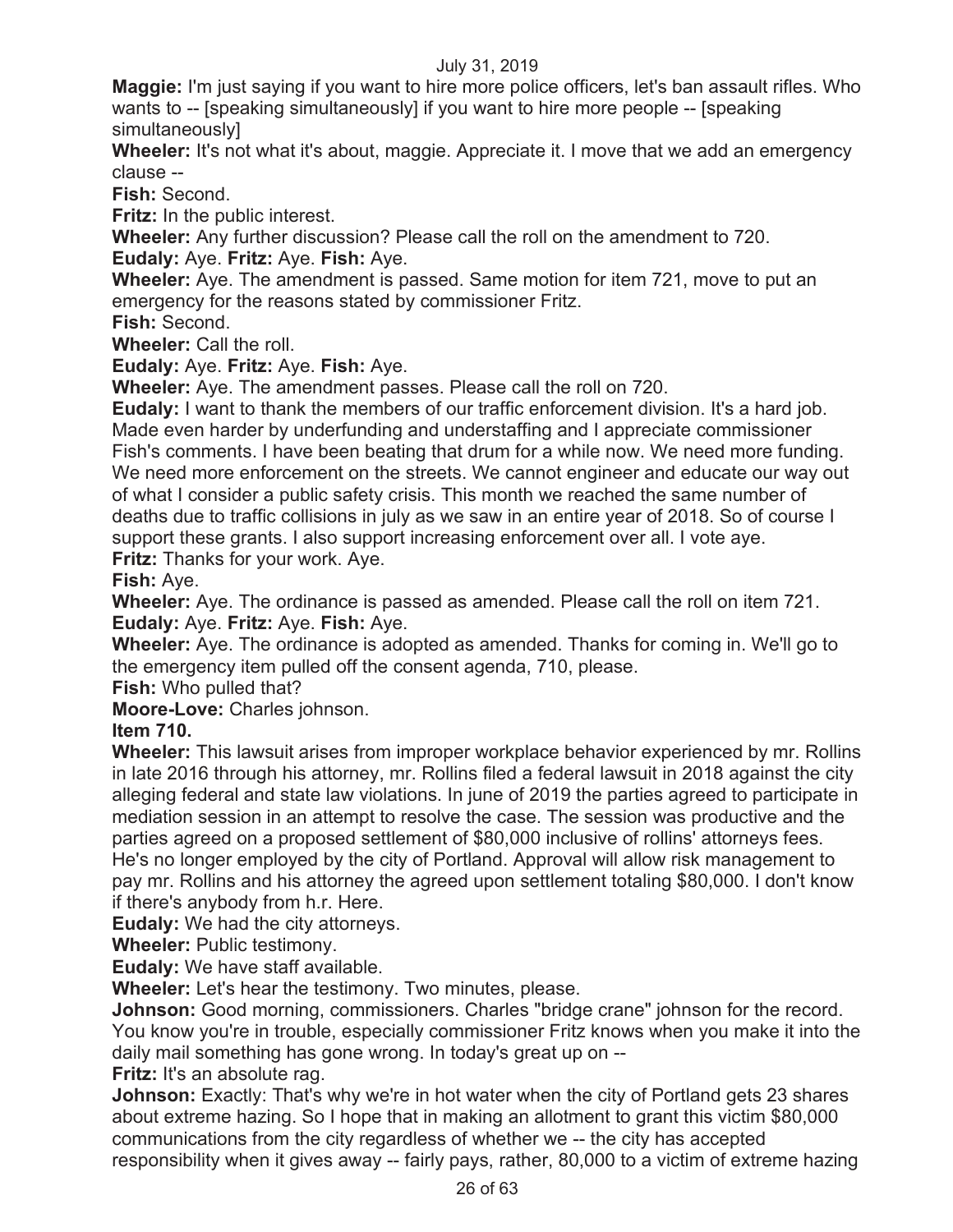as a citizen and I hope people in management are all very sorry this happened to mr. Rollins. I look forward to your unanimous approval of this settlement for him. **Wheeler:** Thank you. Good morning.

**Lightning:** Good morning. I'm lightning. I represent lightning superhumanity. To mr. Rollins I would like to apologize on the conduct of the city of Portland and what you went through. The torture that they caused you, the trauma, and I think this number is really on the low side. Again, to any other victims within the city, or who have been employed at the city in the past, please feel free to step forward. Please understand and look at the settlement, a number to work from, and if you feel necessary, come back with a class action suit against these sick, demented, sadists that would have put you through this. It's appalling that this happened within the city. It's absolutely appalling behavior. And for anyone to think they should get away with the treatment of a city employee in this manner, you should be in prison for this. Prison: [shouting] and whoever did this to this individual I want to have them investigated. I want to make sure their kids are okay, that their family members are okay, I want to make sure their animals are okay. This is one sick individual that did this to this victim. Your number should be up by ten times that amount. This 80,000 is a low number. This is appalling to me. This is torture. This is trauma everlasting. And for the city to even think that they can get away with this and not do prison time is appalling to me. I'm demanding a federal investigation on this whole case, and everything surrounding this case. I want to get feedback and I want an independent investigation. I demand this with this type of conduct. Thank you.

**Wheeler:** Thank you.

**Fish:** Can I make one comment?

**Wheeler:** Commissioner Fish.

**Fish:** We are often when we take up these settlements we get testimony from folks - lightning is one person, joe walsh I remember, someone else, who often say, you know, I think you should pay more in the settlement. I want to take one moment to address that because I used to be a plaintiffs' employment lawyer representing people in civil rights cases and in similar kinds of cases. When you go to mediation you get the service of an independent mediator who works with the parties to see if they can resolve the case. It's voluntary. A mediator reviews the strength and weakness of cases. This is not to excuse the behavior. I'm not speaking to the merits of this case. We obviously all feel terrible about this case. The mediator gives his or her opinion, it's voluntary. If a plaintiff does not think that that's a good settlement they have every right to proceed to court of the often lawsuits have been filed. A prevailing party in court often gets their attorney fees, so that's a good incentive to continue the case and do discovery. So again, when we hear from people who say I think this is too low or you should multiply' by ten or whatever, I appreciate the sentiment. The sentiment is you're offended by the conduct, and what you're reading, but I want to give people a sense of confidence that when these cases are resolved in mediation it's a purely voluntary process, parties have decided it's in their respective best interests and most modernly in every instance the aggrieved party has an attorney advising him or her, so they are choosing to settle because they want to. They have every right to go to court and we have no power to affect that decision. Just for the record, mayor.

**Wheeler:** Thank you. Any further discussion? Legal counsel, was there anything I should have said or not have said? Very good. Please call the roll.

# **Eudaly:** Aye. **Fritz:** Aye. **Fish:** Aye.

**Wheeler:** I want to apologize to mr. Rollins on behalf of the city of Portland and what he endured nobody in our community should have to endure that and certainly nobody who works for the city of Portland should ever be subjected to that kind of behavior. So with this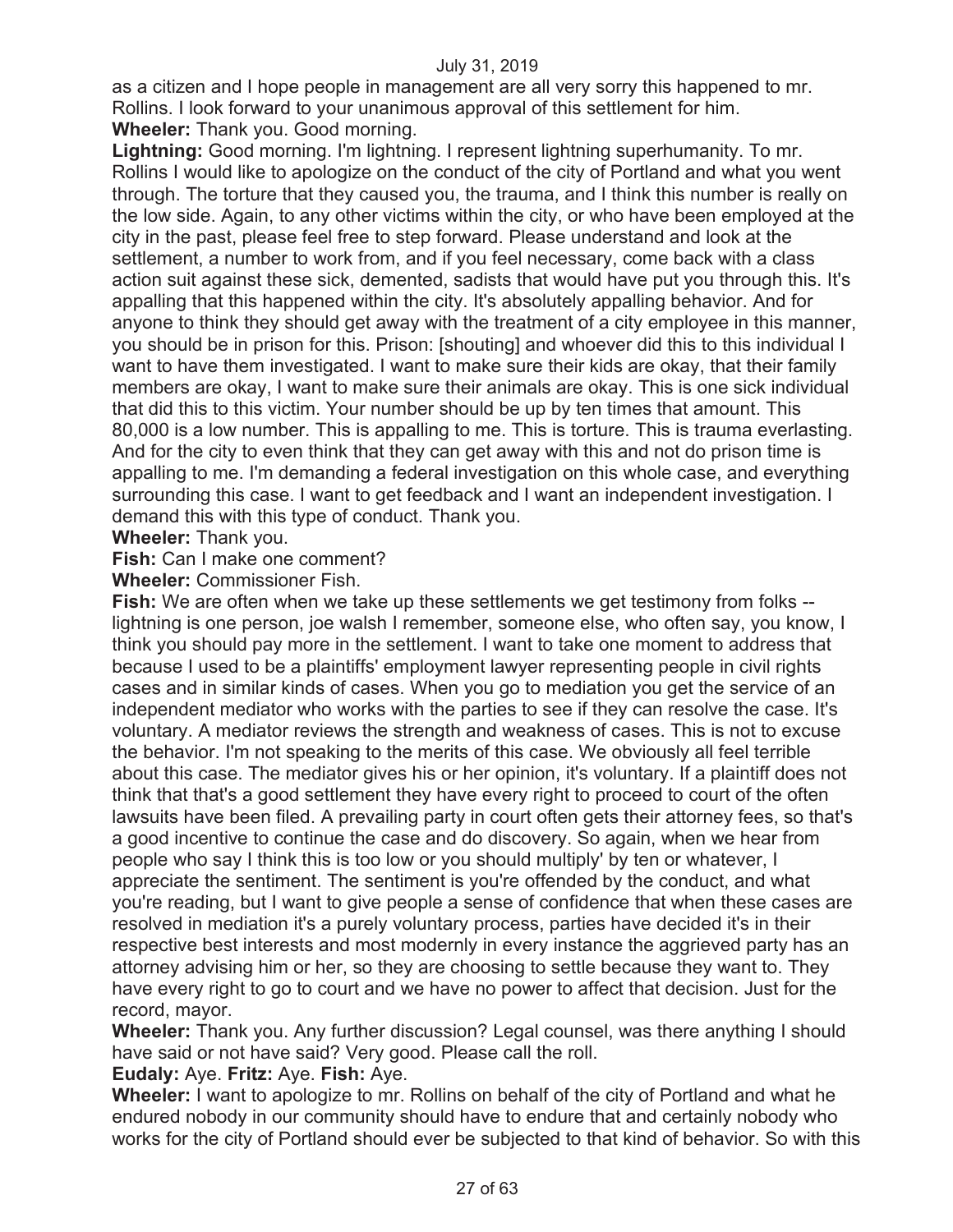settlement comes my apology. It's sincere. I vote aye. The ordinance is adopted. Next, 704.

# **Item 704.**

**Wheeler:** Commissioner eudaly.

**Eudaly:** Thank you, mayor. Just a few quick comments before we read this proclamation. As arts commissioner, lifelong lover of arts and the mother of a son with a disability it's a distinct pleasure to honor phame today. Aha served people with intellectual and physical disabilities for years. When it was founded there were not opportunities for people with intellectual and developmental disabilities to participate in the arts. Phame recognized this need for inclusion and acted to solve the problem. Numerous studies show the benefit of arts education and as Portlanders we all have proven time and time again how much we value arts education. Phame adults with intellectual and developmental disabilities have access to experiences we all deserve self-expression, connecting with one another, about this community and meaningful lives. I share phame's belief that art is for everyone and the work they do changes lives and makes our community stronger and more equitable. A special thank you to jenny, director anne-marie and rebecca morris. Jenny and anne-marie are here to speak and show us a video presentation so i'm going to turn it over to them before the proclamation. Welcome. Please state your names for the record before you begin.

**Anne-Marie Plass, Board Member PHAME:** Hi. Good morning. i'm anne-marie plass, a board member.

**Jenny Stadler, Executive Director PHAME:** I'm jenny stauber, executive director at phame.

**Plass:** I want to start our presentation by telling a little bit more about phame and getting some of you up to speed on some of the new projects we're involved in now. I have been over ten years as a student serving my second year on the board. Phame was started 3 years ago. At that time we were primarily a performance organization for adults with developmental disabilities. over time those first three years -- performance opportunities. Now phame is a robust art education organization that has three main parts of the program. First for school of the arts we offer -- three times a year. I have taken digital photography, musical theater, choir and yoga. I have taken drawing, monologues and dance. That's just me. Phame offers classes in podcasting, drama and video photography. we are also a performance program. This year it's the poet's shadow while performing in coordination with the importantly opera. Also in the last ten years of phame I have gone. we're a community. The opportunity to socialize, form community and make new friends becomes more and more limited. Phame offers the opportunity to do all these things at our school and also through events like barbecues and dances. I have friends i'll have for life at phame and my life is richer for these friends. It's never been a more exciting time to be at phame both as a student and a board member. We're partnering with more and more arts organizations to to take classes and work on shows. we're in the beginning stages of planning our own building, one in which we hope to have art space to show with the rest of Portland. Thank you for the support over the years. i'm hopeful for the future of phame and for a more accessible arts culture in Portland. Before I continue we would like to show you a video that gives a great sense of what we do at phame.

**Stadler:** Thank you. I just wanted to finish up by speaking to you guys to mr. Mayor and commissioners about why i'm so hopeful about what's happening in Portland right now, especially when it comes to people with intellectually and developmental disabilities in the arts. We people with develop mental disabilities can face multiple barriers to participation in the arts as audience and performers. I have been at phame a couple of years now and it's surprising still how often people with disabilities -- their voices aren't heard but how people think they don't have voices there are a lot of barriers but I want to talk about what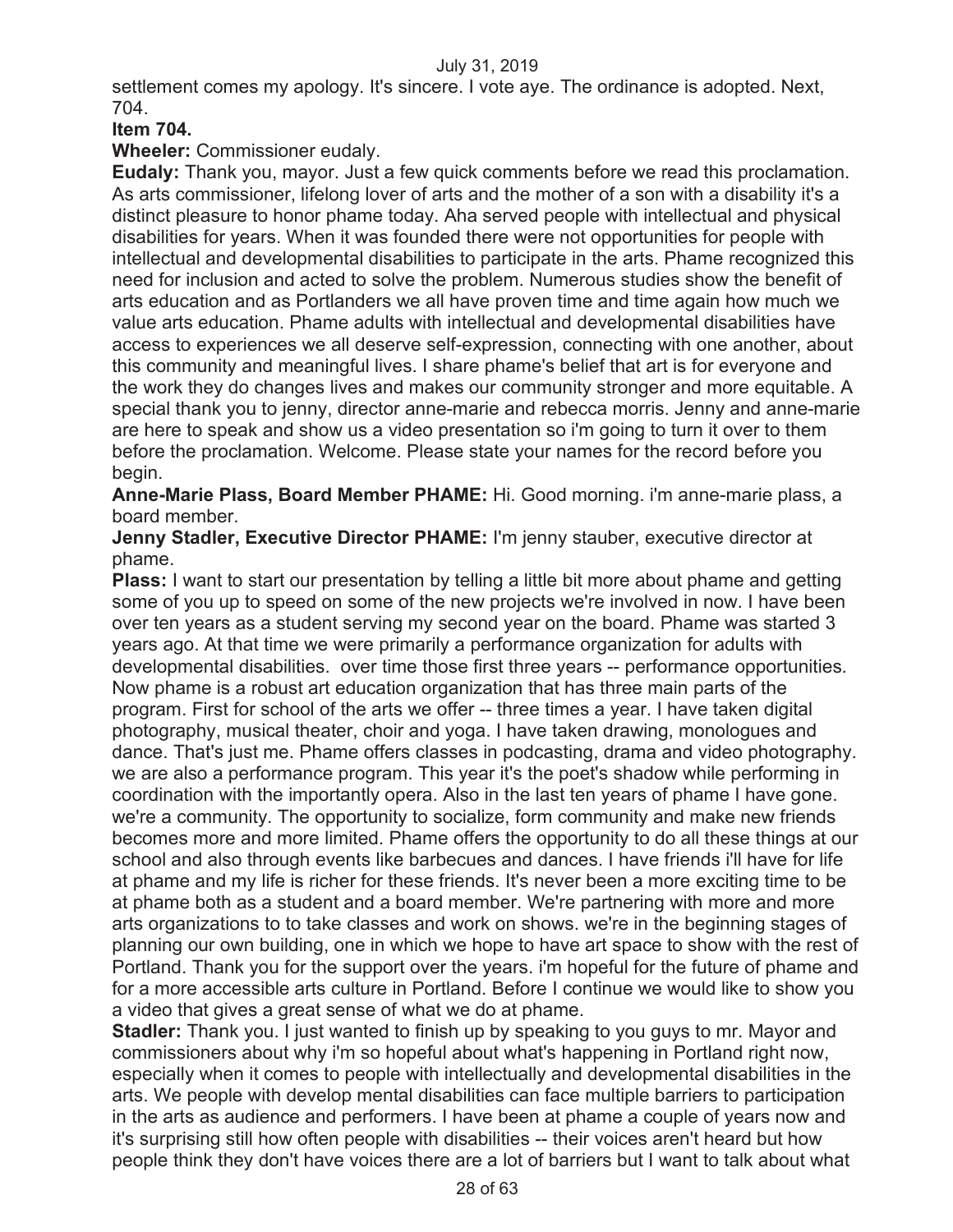i'm excited about. In the past couple of years there's been a lot of wonderful things that are happening in the arts community in Portland. Our upcoming rock opera is one example of this. This is an 18 month long project, the brainchild of one of our staff members, rob smith. Someone at the Portland opera, alexis hamilton, they thought, could we write a rock opera together and what would that take? Now 18 months later it's happening in three weeks. It's a student written, student designed, set design, costume designed, student performed rock opera at the hamilton performance center. It's the work of four arts organizations in town. Phame, the Portland opera, a local creative group and metropolitan youth symphony is involved as well as others. About a year ago I started asking these organizations I said do you want to work with us to bring this project to life? Do you want to give a voice to people who don't normally have a voice? Do you want to learn more about access? I kept hearing yes. I'm hearing resoundingly yes the more I ask. Portland playhouse and artist repertory have started casting our students in their professional stage productions and they want to do so. Oregon ballet will teach ballet at phame this fall. Portland center stage is asking students to be cultural conductants on an upcoming production of theirs. Limestone is writing a play this western. We hope those pieces might get into fertile ground. These are a few of the many people I have talked to and we keep hearing yes. I'm excited about other initiatives that are happening around the city. We are talking to Portland parks and rec in september about putting on some kind of summer show next summer in the parks. Knowing us it will be a sing-along rock concert that involves partnership. We really like partnerships. We're going to be giving a presentation on increasing access across arts organizations at the regional arts and culture council to all the general operating support grantees and i'm thrilled it's three months away and the space is so full we're talking about having to get a new space already because so many arts organizations are saying we want to learn, yes. We have also received wonderful support from some of your offices in regard to this building. With have a big dream building happening. It's at grace commons. This would provide housing for people with disabilities and for working artists. It would be low income working artists that would provide art space and performance space including ada-accessible theater which include a light and sound booth which are ada accessible. It would give phame a permanent home. Those are some of the things i'm excited about. I'm really grateful that you allowed us to come here today. I'm thrilled about the proclamation. We're honored to be building more partnerships in the city and recognize the city is trying to make active change toward supporting marginalized populations. Thank you for supporting us. I hope we see you from 4:30 to 6:30 this afternoon.

**Eudaly:** Thank you for focusing on the positive. My scripted remarks were too much on the kind of hardship barrier negative side. I also really wanted to focus on the positive today. I love phame. I'm so excited about poet's shadow and all these partnerships, especially the building. I served on the first Multnomah county cultural coalition, probably a decade or more ago. I feel like conversations were just beginning back then about basic access to audience members with disability. It was not about inclusion of artists and performers with disabilities. So it's just thrilling to see our community evolve and become more inclusive. I just can't say enough. Thank you for being here. I will definitely see you this afternoon at the reception.

# **Stadler:** Lovely.

**Eudaly:** Without further ado i'm going to read the official proclamation which the mayor has given me the privilege of doing. Whereas phame was founded in 1984. It has empowered hundreds of adults with developmental disabilities to lead full, creative lives. It's a school of the arts for adults with developmental disabilities that focuses on arts education, performance and community. Taught by exceptional working artists, phame's classes explore every arts discipline including visual, writing, acting, music and dance.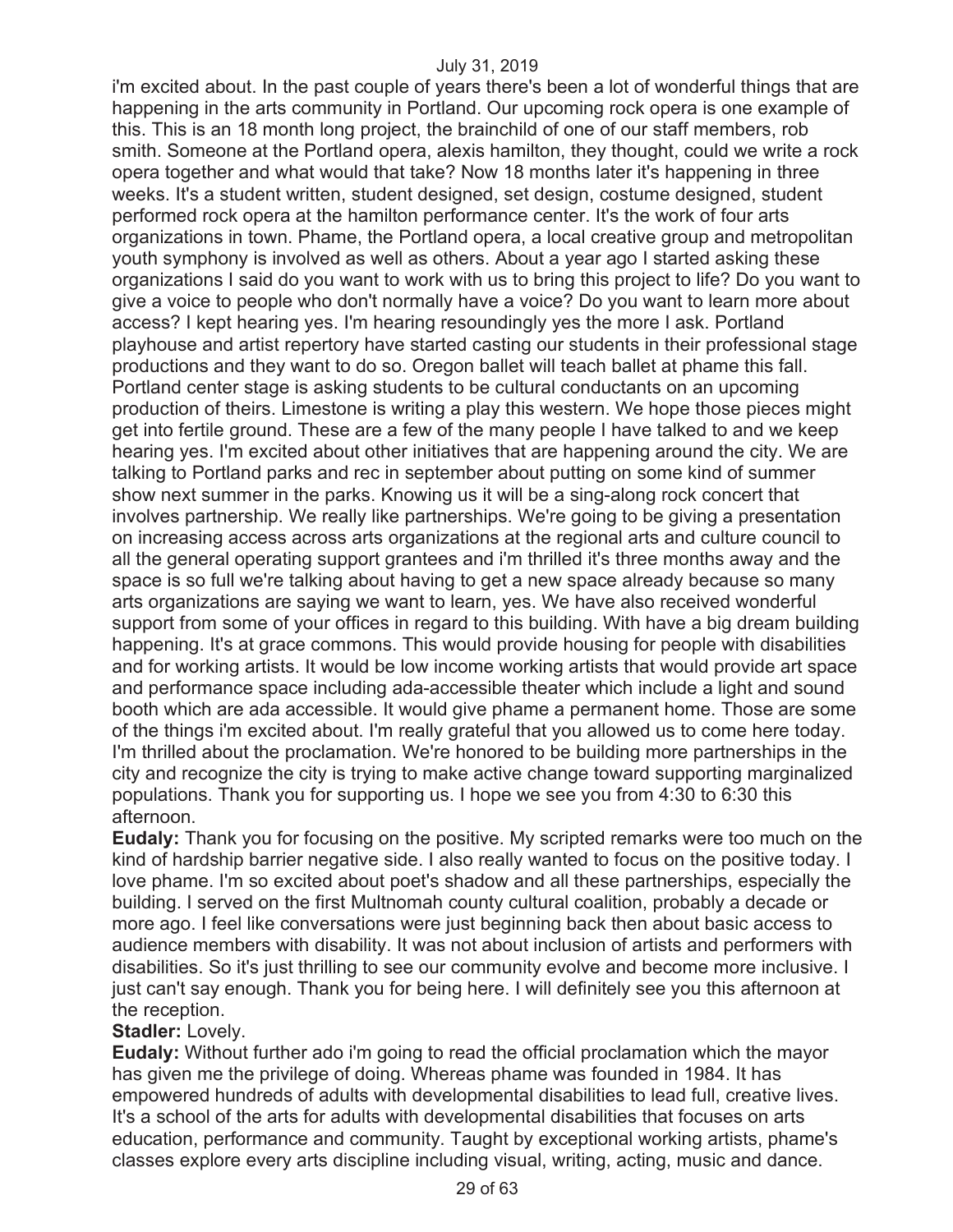Courses range from choir to fashion design to i-pad ensemble, an orchestra that uses ipads as adaptive instruments. The performances delight and move audiences around our city and the community building activities unite students as they create art together. Phame's work also reduces stigma around disability and encourages Portland's creative community to welcome and include people with disabilities. Whereas phame provides arts opportunities, phame gives people with developmental disabilities the chance to discovery and nurture their talents, gain real world skills, build self-confidence and socialize with those who share their disabilities and those who do not. Whereas bucking the trend of persistently low expectations set for people with intellectual disabilities and developmental disabilities. Phame's programs offer the same opportunity other artists have to stretch themselves and earn recognition from audiences. As phame's students develop their talents they learn to advocate for themselves and their vision making themselves known as vital members of our thriving Portland community. Whereas the poet shadow created by adults with developmental disabilities represents a new art form in the city we recognize contributions of people with disabilities to the arts. Created through a partnership with Portland opera phame's groundbreaking work centers the voices and artistic efforts of people traditionally madge naturalized in the arts and all areas of our society to the point where many with developmental disabilities have not been welcomed even in the audience let alone on stage or shaping the worlds, music or fearful the story. Whereas artists with developmental disabilities have the opportunity to share their talents through the poet's shadow and every artistic work produced at phame the city shares phame's belief that art is for everyone, community is for everyone and excellence is for everyone. Now therefore, i, commissioner chloe eudaly on behalf of ted wheeler, mayor of the city of Portland, Oregon, the city of roses, do hereby proclaim july 31, 2019 to be phame day in Portland and encourage all residents to observe the day.

**Wheeler:** We'll suspend the rules. [applause]

**Plass:** Thank you, guys.

**Eudaly:** Thanks for the great video.

**Stadler:** We're very honored. Thank you.

**Wheeler:** We appreciate everything you do. This was a wonderful presentation, very uplifting. Thank you for being here. Did you want to get a photo? **Stadler:** Please.

**Wheeler:** We'll move to the regular agenda item 722, please. Item 722.

**Wheeler:** The business license appeals board hears and decides appeals of determinations issued by the revenue division. These appeals primarily relate to the city of Portland business license tax and the Multnomah county business income tax programs. But they also relate to franchise and utility license fees collected by the city and transient lodging taxes collected by the city. Currently there are three vacancies on the board. The board position that would be filled by adam is to be appointed by the mayor and if appointed the three-year term would expire on december 31, 2021. The term of harriet struthers expired december 31, 2018. The board position held by harriet is also to be appointed by the mayor but subject to the approval of the Multnomah county intergovernmental agreement. They have provided their consent. The three-year term would expire on december 31, 2021. The term of daniel morris also expired in 2018. It's to be appointed by the city auditor. The city auditor has provided consent to the reappointment of daniel. If reappointed the two-year term would expire december 21, 2020. Good morning.

**Scott Karter, Revenue Division:** Good morning. I'm scott carter on the audit and accounting manager with revenue division. I wanted to go into a little more detail. The appeals board is a five-member volunteer board comprised of members of the public.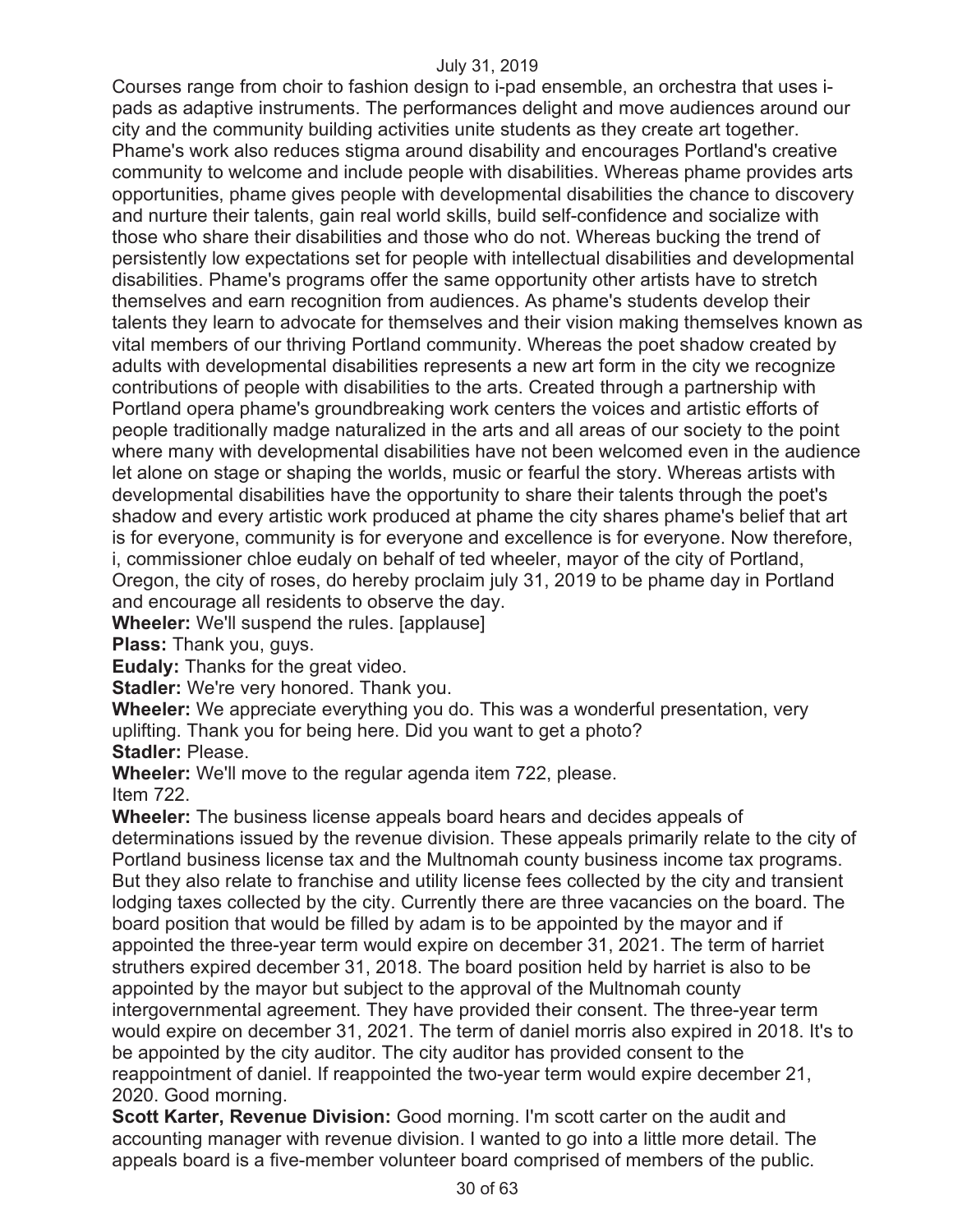When Portland fires their tax return the technology will review or audit the return. When adjustments are made to correct the return the taxpayer can protest the adjustments and explain why the return was -- or explain why the return was correct as filed. If the revenue division does not accept the taxpayer's explanation a final determination is issued by the revenue division which would include additional support and explanation. If the taxpayer still disagrees they can appeal to the appeals board. The board will review the case, hear and review testimony and make a decision of the city off the taxpayers. Thee decisions are final and there's no additional appeal available. Portland city code requires appointments to the appeals board provide an appropriate level of expertise in accounting, method and regulations. The three potential appointees meet the qualifications and should serve both the public and the city of Portland well in any matters coming before the board. I would like to introduce adam. He's the lone new appointment today. The other two are reappointments. Adam is founder and chief executive officer of the cobalt group, inc., a Portland cpa firm. He served as chief financial officer and several start-up and established small businesses. He did internal audit, risk management, information security and fraud management work. He graduated from the university of Oregon with a bachelor's agree in accounting. He has stated his reason for interest in serving is to apply his accounting and business knowledge and experience to productively contribute to local government. We believe adam would make an excellent board member. I'm going to step over the details of the other two candidates. If you need more information it's in your packets. Both have served the public and the city well and we strongly support their reappointment. To meet the requirements the outreach has been targeted to individuals who have a strong expertise in accounting as well as federal, state and local tax law. The revenue division recently ran recruitment through the office of community and civic life. The revenue division worked with procurement services to identify potential candidates. It reached out to accounting and tax professional organizations including the Oregon society of cpas to specifically identify individuals that could add to the board's diversity. Thank you and we're happy to answer any questions.

# **Wheeler:** Very good.

**Adam Abplanalp:** I'm adam. I don't have much more to add. I think mr. Carter covered most of it. Happy to contribute with my accounting and business knowledge to the board. **Wheeler:** Thank you. I'll just say we're really lucky to have someone with your experience step forward. There's a million other things you could be doing. This can be a fairly technical appointment so we need people with a certain degree of knowledge and we're grateful you're stepping forward. Really appreciate it.

**Abplanalp:** Thank you.

**Wheeler:** I'll entertain a motion.

**Fritz:** Move to confirm the appointment.

**Wheeler:** I'll second it. We have a motion and a second. Please call the roll. **Eudaly:** Aye.

**Fritz:** Thank you for volunteering. Aye.

**Wheeler:** You're going to have fun also. I vote aye. The report is accepted, the appointment approved. Appreciate it.

# **Item 723.**

**Wheeler:** This is a pbot item but i'll pass it to lester spitler unless commissioner eudaly has anything she wants to say.

**Eudaly:** I think we can cut to the chase. Lester knows the drill.

**Wheeler:** Very good. Welcome.

**Lester Spitler, Procurement Services:** Thank you. Good morning. Andrew aebi, the project manager wanted to say a few things about the project before I get into the report.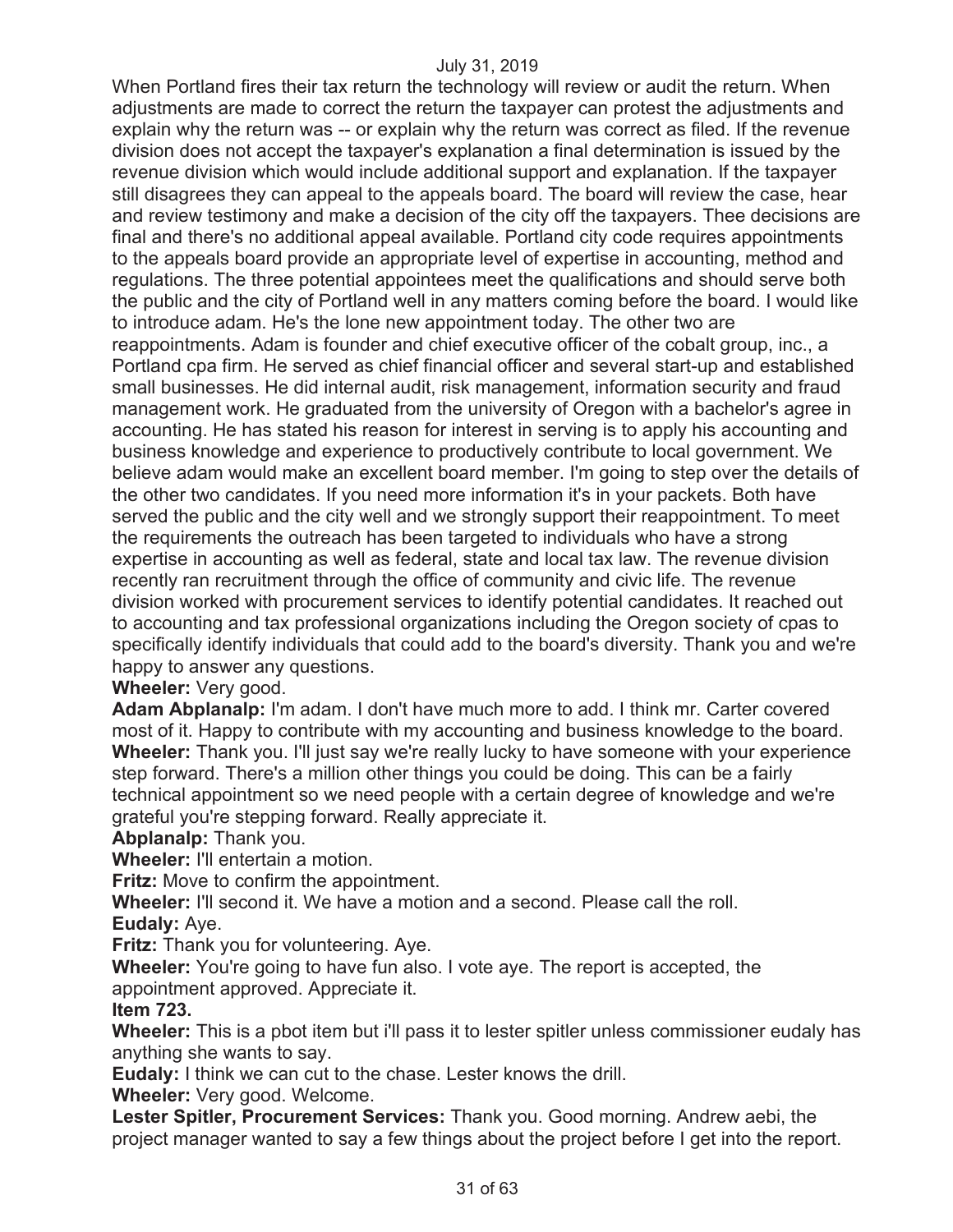**Andrew Aebi, LID Administrator Bureau of Transportation:** Good morning, council. I know you've had a long morning so i'll be brief. This lid was formed in 2016. It is an engineering marvel and we're pleased to be joined with nicole blanchard, the engineer on the project. She did exceptional work. This is one of the most difficult lids I have ever worked on. We're not only building sidewalks, multiuse path on northeast 47 but replacing a 100-year-old castiron water main. You may recall those occasionally break and leak and we want to replace that while we replace the roadway. We're also extending sanitary sewer and storm sewer. I also wanted to mention that since council formed this lid we have had a number of other pbot capital projects added to our list of projects that we're going to be building in cully. For example, replacing the northeast 42nd avenue bridge, building a multiuse path on northeast corn foot road and building what is currently the largest lid in the city's history at 46th and bryan where we're helping facilitate the building of the trimet bus base. We have a host of projects physically tied into this project and there's a real sense of urgency to get this awarded so we can start construction. With that i'll turn it over to lester. Thank you.

**Spitler:** Thanks, andrew. City council approved ordinance 187665 on april 6, 2016, and another 188514, july of 2017 that authorized us to issue a competitive bid for this project. We have issued the bids, due on june 21, 2019. We received four and moore excavation is the lowest responsive bidder. [audio not understandable] it's much, much below the estimate which was \$8,264,632. We have here in the report that the confidence level was low however in talking to andrew, that was a mistake and that should have been corrected to have a high confidence level in that initial estimate. So we're happy about the price that we received from moore at well below the estimate. For this project we applied our 20% utilization goal for subcontractors and suppliers. Moore excavation is not able to meet that goal. You have in the report a table of certified subcontractors that they will use on the project but the total utilization is only at 11.78%. Moore excavation is self-performing 67.5% of the work and there's 20.72% of the work going to noncertified subcontractors. Moore excavation is in fairview, Oregon. They are not a state certified contractor. They are in compliance with all of the city's contract requirements. With that we recommend that you authorize -- accept the report and authorize execution of the contract. If there's any questions we're happy to take those.

**Wheeler:** Any questions? Otherwise i'll entertain a motion.

**Eudaly:** I move the item.

**Fritz:** Second.

**Wheeler:** Motion and second. Call the roll.

**Eudaly:** Thanks for being here. I love your excitement about our lid program, andrew, and appreciate you and lester. Aye.

**Fritz:** Thank you for your breaking down of the subcontracting firms. That's very helpful. Seems like moore excavation had been doing better for a while. It's disappointing they have not met that goal. Perhaps next time they bid you could let them know I would like to see them to ask them about their efforts, whether they are still working on diversifying their own work force if they are going to be performing so much of the work. Aye.

**Wheeler:** Aye. The report is accepted. Thank you. Appreciate it. Next, 724. **Item 724.** 

**Wheeler:** I'm sorry, this is an emergency item. We'll have to hold it over.

**Moore-Love:** I'll finish reading the title.

**Wheeler:** Are we going to move this to next week?

**Moore-Love:** 2:00 p.m. The first item at 2:00 p.m.

**Wheeler:** Very good. Great. We'll move 724 to 2:00 p.m. This afternoon. Move to 725, please.

**Item 725.**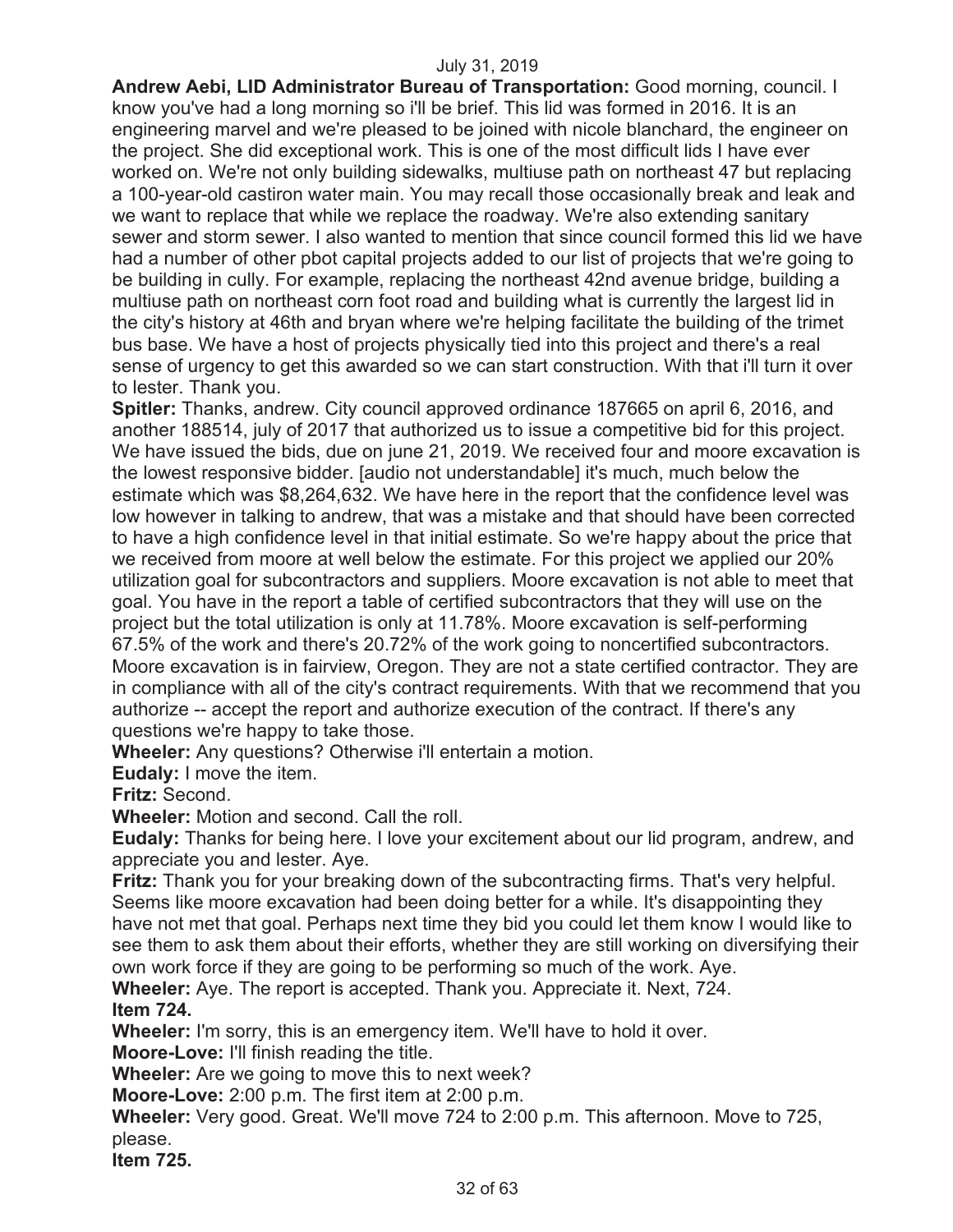**Wheeler:** Mr. Spitler, welcome back.

**Spitler:** Thank you. Good morning again. I'm going to hand it over to susan, the project manager. We're going to go through a presentation and we'll walk through what we propose and the context of why we're seeking an exemption from our low bid requirement. **Susan Hjorten, Program Manager Bureau of Environmental Services:** I'm the engineer with environmental services. Next downtown old town rehab project is going to be in southwest main, salmon and taylor from naito parkway to southwest 13th. Most of the pipe that we want to rehab is between 90 and 150 years old. Most of it can also be rehabbed sustainably with cured in place liners. That construction method requires us to have access to the manholes. There's no digging or excavation required. It will give us additional 75 years of life to that pipe. The laterals only to be bypassed allowing businesses to stay open. It doesn't disrupt their use of the bathrooms or anything. But we need to determine which are active and not active. Some are full of roots, debris, so we need to figure out which are active. Some of this work might require us to be in their basements, have agreements with them.

**Spitler:** So the legislative action before you today is exempting this project from the competitive low bid requirement. So just for some context our state statutes and city code require us to issue invitation to bit for construction projects and make award based on the lowest price unless our local contract review board, our city council, exempts a project which requires us to walk through certain findings to provide justification and support for why we're exempting it from the competitive low bid requirement. For this project we're proposing a request for proposal to award a cmgc contract. Some of the findings that we address for this project i'm going to touch on them and highlight why this approach is better than competitive low bid. Cmgc stands for construction manager/general contractor. That approach is used when you want to bring a contractor on board before the project is fully designed to be able to get their input into the design on things like constructability, sequencing, value engineering. It provides a much more cohesive and team oriented environment with the architect, engineer, the project owner, project manager and the contractor via a cmgc approach. We believe there are public benefits to be achieved via a cmgc by bringing on the construction contractor before the project is fully designed. They will have input on constructability, sequencing, scheduling, means and methods so there should be less disruptions once the project is in construction to businesses and residence and the traffic and transit operations in the vicinity of this project. The schedule can be reduced by getting feedback early on from the contractor. There can be better strategies for noise reduction and traffic control. Another added benefit is the value engineering. The contractor is going to work with susan and with the architect and engineer to inform the design to make sure that the project is executed as easily and efficiently and effectively as possible. We also feel like cmgc will increase public safety because the contractor will have input on the design. We can take certain things into account that the contractor knows about that the architect or engineer may not be aware of because they are not in the business of constructing projects. Another benefit is that we feel like we will receive adequate competition if not more competition with an rfp than an invitation to bid. The reason for that is because there are obviously some risks associated with this project when you're replacing old sewer pipes in a downtown urban area. So we feel like there will be more opportunity for people to propose on this project and not necessarily take on the risks that they would via an invitation to bid, but be able to work with the project owner and architect and engineer to inform the design and then work with them to come up with an estimate for the work instead of assuming risks via invitation to bid. So that concludes the findings, overview of the findings. I'm going to pass it back to susan to talk about some alternative delivery drivers why this is better suited for an alternative delivery method rarity than invitation to bid.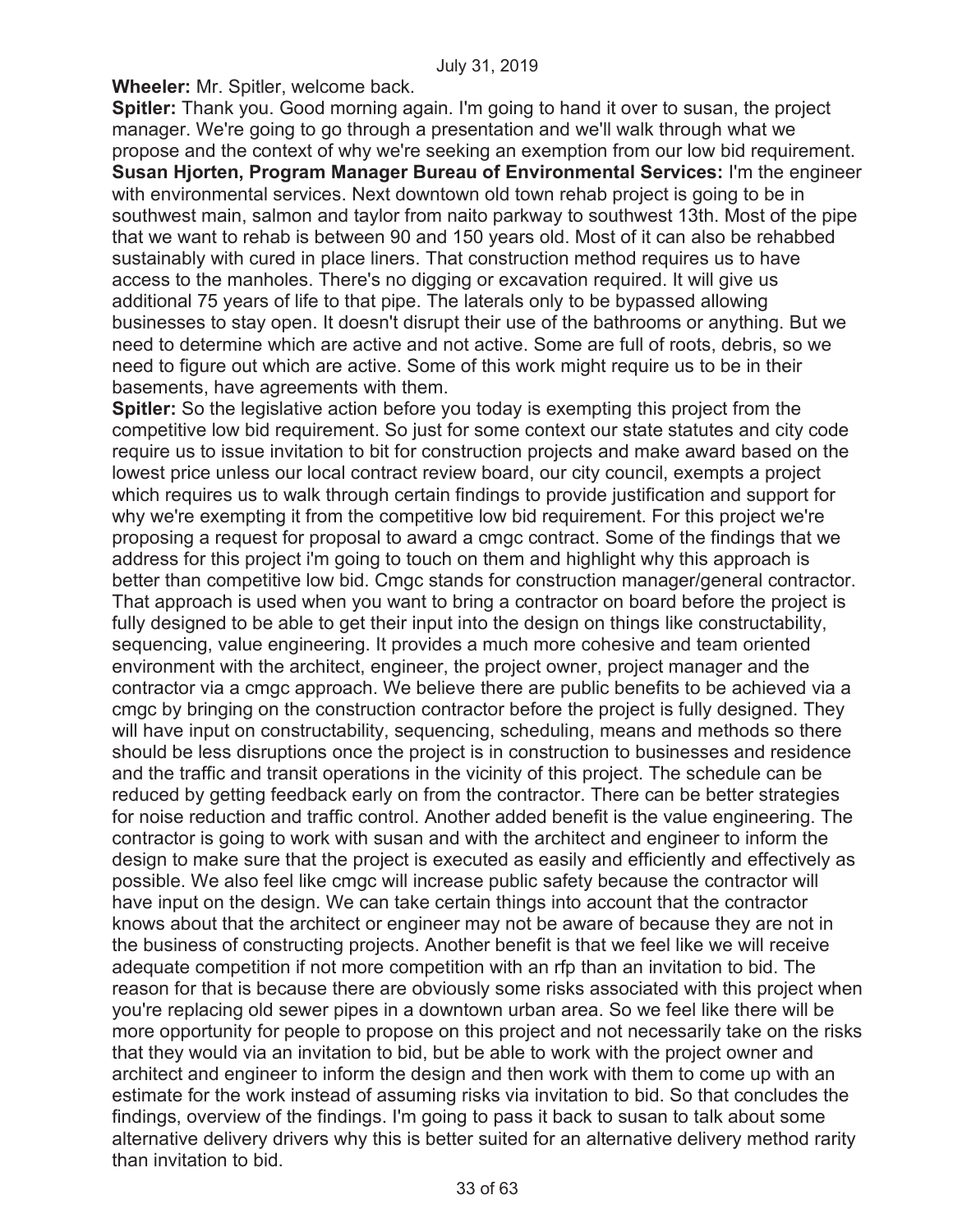**Hjorten:** Just a quick overview, this map shows the entire downtown old town program. We have a couple projects currently under construction, yamhill morrison, initially completed in may of 2017 when trimet had their shutdown. We have a few more pipes to wrap up in the next month. And they started construction in spring of this year, should be wrapped up by october. In case -- those are future projects we plan to do next 10 to 12 years. Just basic overview there. These drivers are very similar to what lester just mentioned. Having contractor input during the design stage we need to upsize some pipe and we plan to do it trenchously. It's almost impossible to dig downtown with all of the utilities above us. The sequencing, they are able to coordinate better with other developers, bureaus, franchise utilities, and one of the things we would like to do is make the safety, their performance safety record in downtown a criteria. How have they managed these things in the past. So when we look at the rfp we have different items to see how they have performed in the past.

**Spitler:** Another added benefit we foresee this having greater certified contractor and subcontractor utilization. We are able to take that into account in the evaluation of proposals and awarding the contract. There's also a pre-construction period before the construction starts where the contractor will be able toll outreach and engage all of our community partners to maximize participation from certified firms. If there's no more questions, we would ask thaw you approve this and allow us to issue a request for proposal for this project.

**Wheeler:** Very good. Any further questions? Public testimony?

**Moore-Love:** Possibly two people. Jeff dubois and maggie.

**Wheeler:** Appreciate it.

**Moore-Love:** She's passing and jeff is gone.

**Wheeler:** Very good. Any further discussion before I move this? This is a first reading of a nonemergency ordinance. Moves to second reading. Thank you both. And I believe that's it. Have I forgotten anything?

**Moore-Love:** That's all I have.

**Wheeler:** We're adjourned until 2:00 p.m.

**Council recessed at 11:49 a.m.**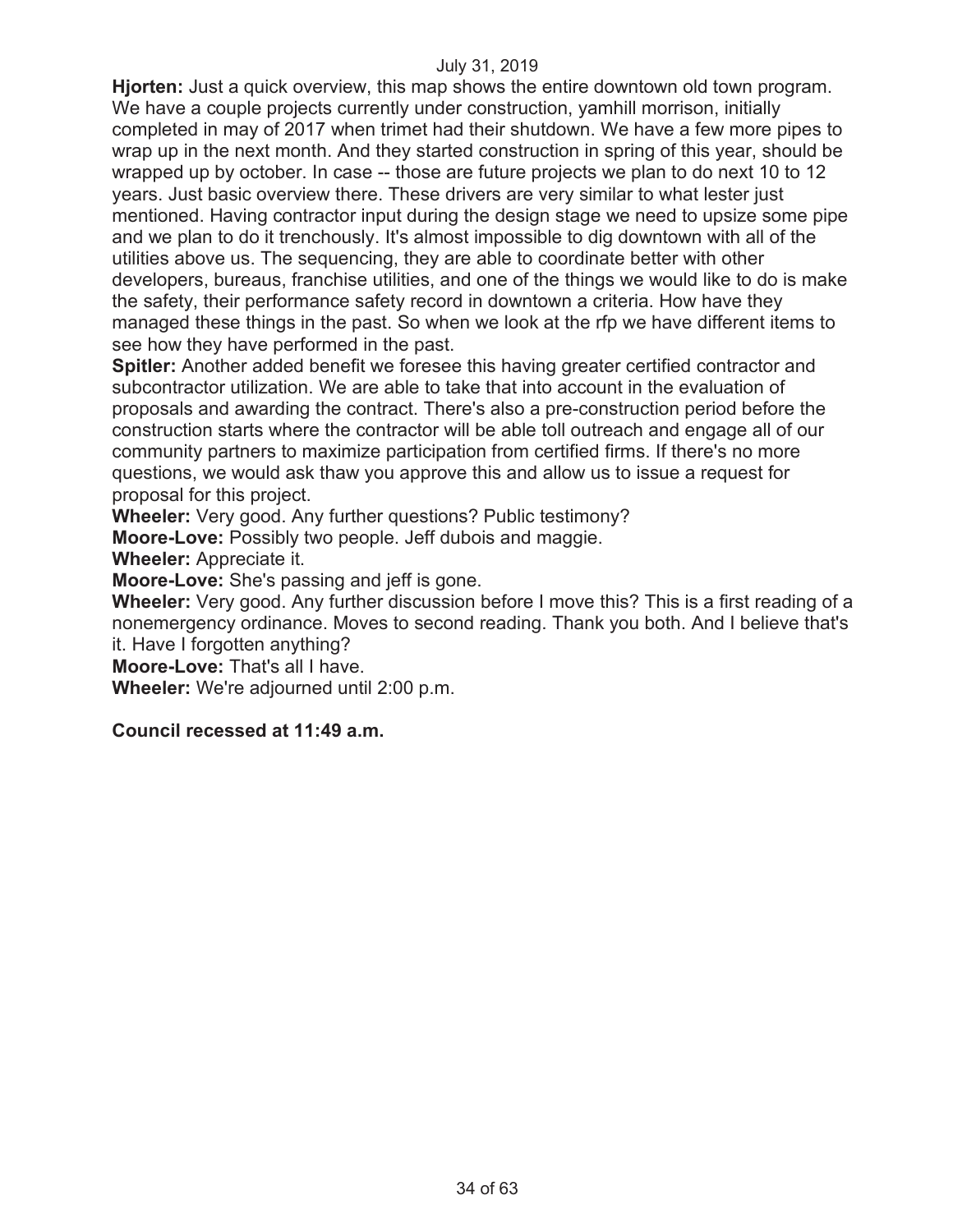# **This file was produced through the closed captioning process for the televised City Council broadcast and should not be considered a verbatim transcript. Key:** \*\*\*\*\* **means unidentified speaker.**

# **July 31, 2019 2:00 p.m.**

**Wheeler:** Long serving public servant here at the city of Portland, somebody who has made a huge impression on our community, Antoinette Edwards. [cheers and applause] **Wheeler:** I'll turn this over to aja in a minute but I have to say there's never been anybody that I have seen with this kind of support in the community who is so almost reticent to accept public acknowledgment for the work she does. She's here somewhat against her will. [laughter] we who are her partners and her teammates, we just couldn't let it go without a formal acknowledgment at city council. Antoinette, thank you for giving us this opportunity to acknowledge the fantastic work you've done over the years at city hall. Good afternoon.

**Aja Blair, Executive Assistant Mayor's Office:** Good afternoon, mayor, commissioners. I'm Aja Blair, executive assistant to mayor wheeler. It's my great honor to speak about a woman who I have had the honor to know and work with over the last year. Although when you first see her one usually thinks queen, there's so much more than meets the eye. Fierce community leader, change agent, humble public servant, loving mother, wife, teacher, advocate, colleague and friend. Those are just a few of the words I use for this powerhouse of a person. Antoinette is a force to be reckoned with, and today we honor her years of public service and bid her farewell into her next journey of retirement. First I want to look at the office of youth violence and prevention along with manager tom peavy and play a short video for everyone to see. [applause]

**Blair:** So I would like to turn it over to the city council and the mayor to read a proclamation.

**Wheeler:** Colleagues, did anyone want to say anything? Commissioner Fritz.

**Fritz:** You have just been so inspiring to me over the 10.5 years I have been here. Every time I have come across you in the community or in city hall you've made me feel better about however my day was going, crossing paths with you gave me something to smile about, something uplifting. Your fashion sense is absolutely inspiring. [laughter] your contributions to the whole community and recognizing the communities within the community, you help me so much. I appreciate your heart-driven work and the fact you have worked with -- how many mayors now?

**Antoinette Edwards:** All of them. [laughter]

**Fritz:** Four, right? Each of them has recognize your special gifts and special abilities and your anchoring of this office starting with tom potter through mayor hales and mayor adams, now mayor wheeler. It's a hugely difficult job that anyone does for more than six weeks never mind how long you have been doing it. You have provided a continuity between different mayors, different approaches. Just doing your thing because you seek the good. I'm happy for you that you have chosen to retire. I wish you all the best in that and I just want to thank you sincerely for me personally.

**Fish:** I want to get to the proclamation, that's the high point. You and I both served under four mayors. Who is your favorite? [laughter]

**Edwards:** All of them:

**Fish:** And I just want to make a comment about ten years of service. I have noticed recently that a lot of people who take appointed jobs in this building have chosen to serve what I would call abbreviated terms and move on. I know this work is very hard. I know we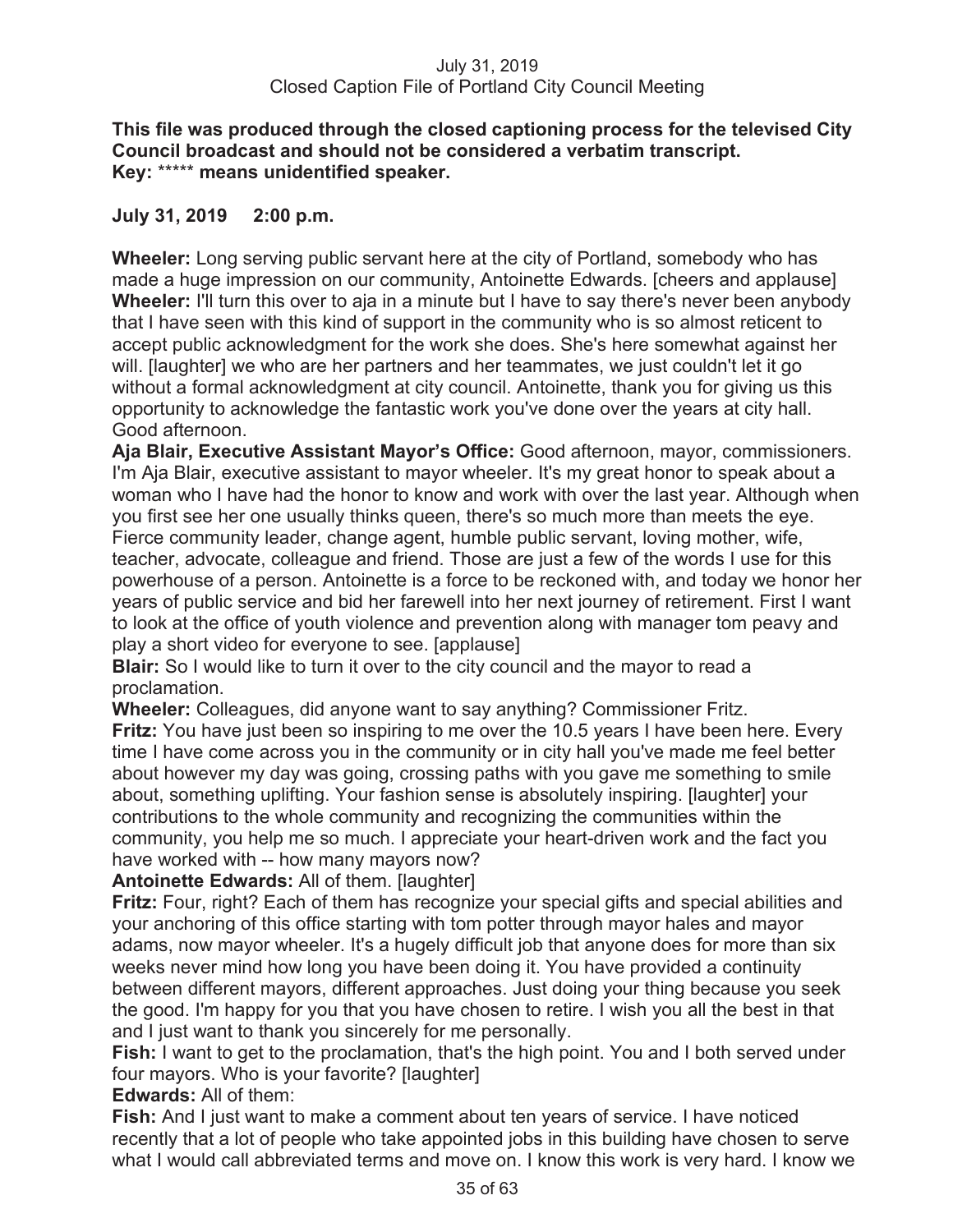live in times where there's extra challenges that we deal with in these jobs. I know people have lots of different considerations. It says a lot about you that you've stuck with it for this long a period of time. These are not the best paying jobs. They are jobs where often people have complained particularly in this building about feeling unsafe from time to time. There's enormous challenges but you stuck with it. So thank you for being a role model for a public servant.

**Eudaly:** I regret we haven't had a chance to form a personal relationship or work together with the city, but your name is very known to me. It's a name I feel almost everyone knows whether they are connected to city hall or not. Certainly your style also makes you stand out. So many times in the building I have caught a dress or ear ring and done a double take, who is that? Oh, of course. I just want to thank you and congratulate you and encourage you to enjoy and rest and recuperate, but I have a feeling that your work is not done. Thank you.

**Wheeler:** I want to say, I wish you well. I don't know what's next for you. I'm sure it's going to be a lot of fun. There are very few people that I call hero. You're a hero, somebody who has had some of the most uncomfortable and difficult conversations when people say who is going to have this conversation, who is going to help heal a rift in the community, who is going to bring us back together again, often you served in that role and you have been a fierce advocate. You've been the glue that in many respects holds our community together, particularly at a difficult time when it's so easy for us to be divided. In the absence of that kind of hard work you've been a voice for people who don't always have a voice at city hall or feel frankly like they have a voice anywhere in society. You've given them that voice. You've been here for all of us and helped us all out. This is the least we could do. As a council, as you know, we read proclamations. We can't necessarily give you tax abatements, so we do the next best thing. [laughter] this is on behalf of all of us at city hall and we'll give this to you but you'll probably need some help carrying it out. As you know, our proclamations represent the values of this entire chamber, so I now have the honor of reading a proclamation we wrote specially for you today. Whereas antoinette edwards has been director of the office of youth violence prevention since 2011 and has worked tirelessly to convene meetings and built community support to prevent violence in our city. Whereas she received the gladys mccol citizen involvement award from Multnomah county in 2009. She created through directing a community poll the community police collaborative, peace collaborative public forum in september of 2014 and facilitated biweekly meetings ever since. Whereas she received the social justice fund northwest jeanette rangin award for being a tireless lifelong activist in 2013. She received the equity foundation's women who lead award in 2015. Whereas she has been a beacon of light, a guardian angel, a sister, a wife, a mother, a community leader, and a friend and continues to inspire hope in all who meet her. Now, therefore, i, ted wheeler, may of the city of Portland, Oregon, the city of roses, do hereby proclaim july 31st 2019, to be antoinette edwards first advocate day in Portland and encourage all residents to participate in this day. Thank you, antoinette, for all of your service. [cheers and applause] **Wheeler:** You humored us thus far by agreeing to show up so let us honor you. Would you further humor us by giving us a few remarks? We would love to know what some of your

favorite moments have been and what advice would you give us? **Edwards:** Thank you all for this amazing day. I am in gratitude for the love. The love. I feel the love. My words would be we need to you're awesome leaders, you're chosen on purpose for a reason. We need your unified collective wisdom and strength. Portland, we don't have to make it great again. Keep it good and make it better and we can't do it without you. So those would be my words for you all. I have tremendous respect for each and every one of you. The courageous conversations I have had with folks. I have had some tender ted moments and I appreciate you for that. My parting words to my beloved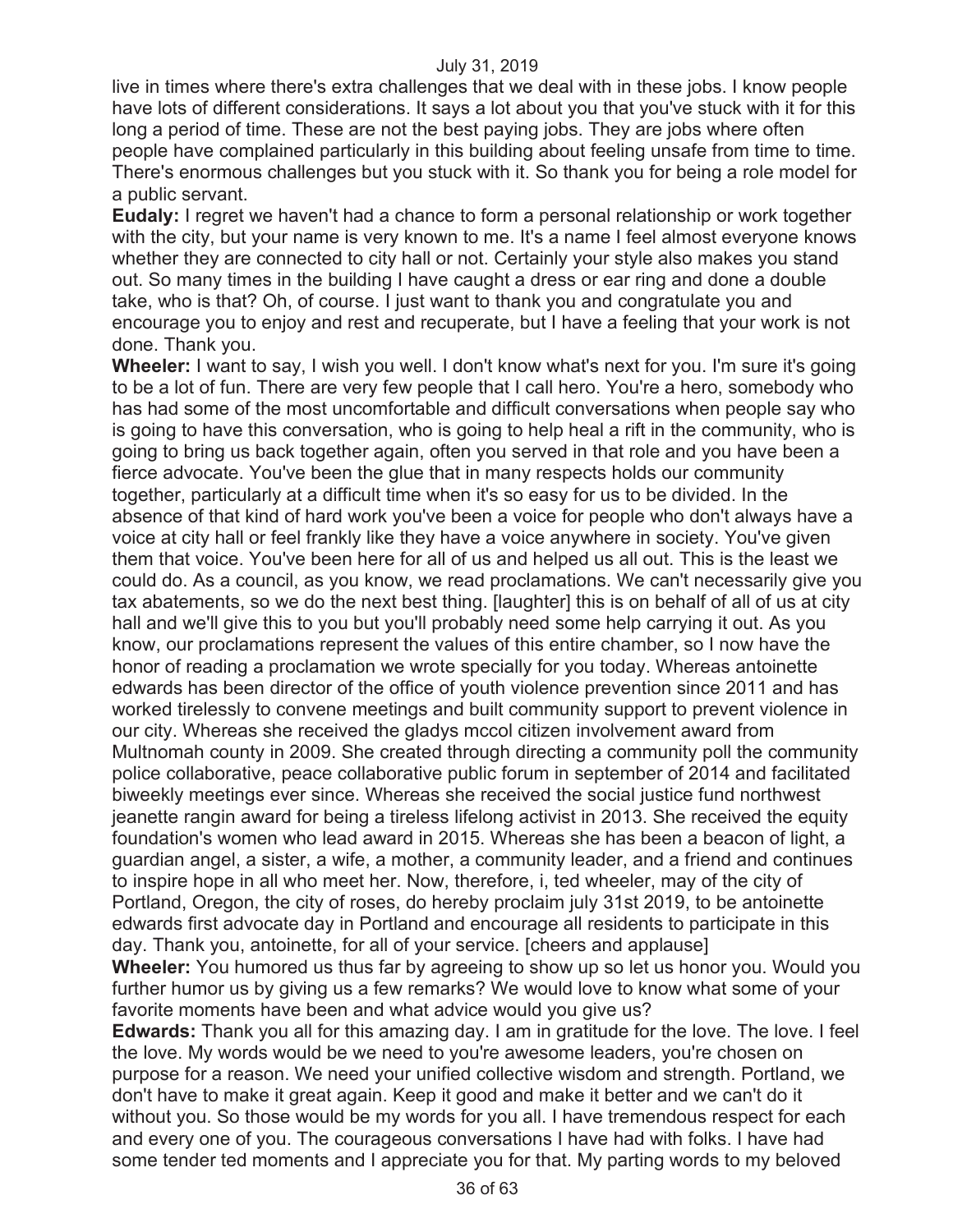community, we're so much stronger together. We're resilient, wonderful, powerful. Let's just be the best of who we are and I thank you all.

**Wheeler:** Thank you, antoinette. Appreciate it. [applause]

**Wheeler:** Good afternoon. This is the wednesday, july 31, afternoon session of the Portland city council. Karla, good afternoon. Please call the roll.

**Eudaly:** Here. **Fritz:** Here. **Fish:** Here. **Wheeler:** Here

**Wheeler:** We'll hear from legal council on the rules.

**Lauren King, Senior Deputy City Attorney:** Welcome to Portland city council. City council represents all Portlanders and meets to do the city's business. Presiding officer preserves order and decorum so everyone can feel welcome, comfortable, respected and safe. You may sign up in advance to speak about any subject. You may sign up for resolutions or first readings of ordinances. Your testimony should address the matter being considered at the time. When testifying please state your name for the record. Your address is not necessary. Disclose if you're a lobbyist. If you represent an organization please identify it. Presiding officer determines length of testimony. Individuals generally have three minutes unless otherwise stated. When your time is done a red light goes on. If you are in the audience and would like to show support, feel free to do thumbs up. If you want to express you do not support something, thumbs down. Please remain seated in council chambers unless entering or exiting. If filming please do not use bright lights or disrupt the meeting. Disruptive conduct will not be allowed. If there are disruptions a warning will be given further disruption may result in the person being ejected for the remainder of the meeting. A person who fails to leave is subject to arrest for trespass. **Wheeler:** Very good. Thank you. We had one item, colleagues, pulled over from this morning. 724. Karla, please read that item.

# **Item 724.**

**Wheeler:** The office of management and finance and the police bureau are here to present information for authorization to execute a lease for available ground floor retail space at the justice center from a private party owner. The city and Multnomah county are the majority owners of the justice center, and jointly desire to have the full occupancy of the building. The police bureau has two programs where ground floor access is absolutely essential and provides supporting services to the building. Currently the justice center doesn't have a community space so all community members must be checked in through the front desk for any business that they may have. Leasing the space will provide a huge benefit to the community by having more accessible space and in my opinion this is long overdue. Omf and the police bureau determined that the pace meets the needs of the programs and the owner is willing to lease at a commercially reasonable rental rate and terms and we have folks here to present. Good afternoon. Thanks for being here.

**Pauline Goble, Property Manager, Office of Management and Finance:** Good afternoon, thank you. I'm pauline goble, property manager of the the office of management and finance. I'm here with staff from the importantly police bureau to request authorization to execute a 61-month lease for space at 220 southwest main street located on the ground floor of the justice center. As you know the justice center is a 16-story public condominium that contains court facilities, correction facilities including the central precinct and ground floor retail space. The city and county have majority ownership of the building and the private party owner owned the remaining part of the building in the form of two ground floor units. One became available to lease and the city and county have long desired to secure the 2400 square foot space for uses consistent with the building services so the police have two programs as you mentioned where ground floor access is essential and so they are going to provide an update on those programs and their space needs.

**Mike Sommers, Facility Manager, Office of Management and Finance:** I'm the facility manager for Portland police. Do you need other information about the space? Mike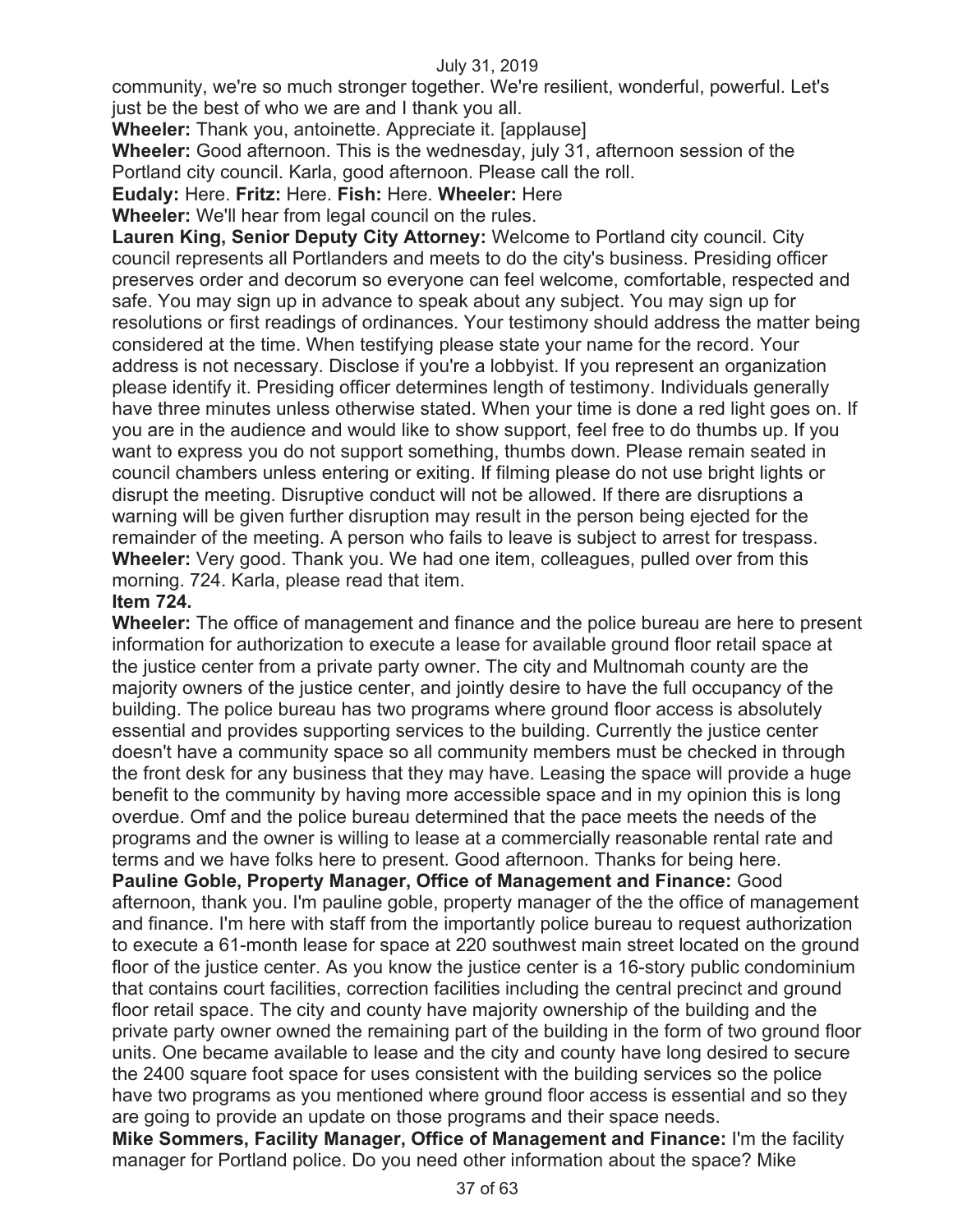summers, facility manager with Portland police. We have this 2400 ground floor space that we're looking to rent. Long term it will be a community room for us, and in short term we'll move our quarter master to that space while the city does our elevator remodel project. Apparently there's only one elevator to our quarter master office so we need a place to put it. When it gets moved out of there we will use it as a community room.

**Fritz:** What is a quarter master office?

**Sommers:** They are the ones that house our police supplies, everything on the uniforms and things like that. Including our radios and basically it looks like a retail store with racks of uniforms and all the supplies they use for their uniforms. It's basically a storage space with one person managing the entire program.

**Fritz:** Currently they go to the 16th floor?

**Sommers:** That's where our mechanical room is. It's a windowless environment. This will be ground floor space with windows and long term that will be turned into a community room and we would like to move our quarter master to our training division where it belongs. That's kind of the short and long term plan for the space.

**Fritz:** Thank you.

**Wheeler:** Any further questions? Are there people signed up for public testimony on this item?

**Moore-Love:** They may have been signed up for the morning session. Charles "bridge crane" johnson, jeff dubois and maggie.

**Wheeler:** Very good. There being no further questions please call the roll. **Eudaly:** Aye.

**Fritz:** Really good that it's become available. Aye.

**Fish:** Aye.

**Wheeler:** Aye. The ordinance is adopted. Thanks. Appreciate it. Thanks for your patience coming back this afternoon.

**Wheeler:** Next item, first on the regular afternoon agenda, 726.

# **Item 726.**

**Wheeler:** The 150,000 for mediation services pilot program was included in the 2019-2020 fiscal year budget in response to a request for services from the rental services commission. To ensure the program designed for the pilot is targeted and effective, the bureau will be working with the program design experts at Portland state university and service providers in the community. As the housing commissioner I will commit the housing bureau to keeping the city council informed on the implementation an outcomes of the pilot program as we consider future permanent programs for the rental services office. We have matt tschabold from the housing bureau -- I don't know if you want to present or take questions.

**Matt Tschabold, Housing Bureau:** Matt tschabold for the record. The focus of Portland state university will be to compile data sets and do quantitative analysis on major issues that could be addressed through mediation services, then to engage through qualitative analysis with renters and landlords, our rental services commission and industry and stakeholders associations to cede some of the issues that could be resolved through mediation and then help us with the program design of the pilot. They will not be administering the pilot. We'll do a separate rfp process for a community-based organization to administer the mediation services themselves.

**Wheeler:** Very good. Questions? We lost Karla. She will be back. She never leaves for long. Do you see how we miss you when you're gone? [laughter] literally. City hall comes to a grinding halt. Is anyone signed up for public testimony on this item?

**Moore-Love:** No one signed up.

**Wheeler:** Please call the roll.

**Eudaly:** Aye. **Fritz:** Aye. **Fish:** Aye.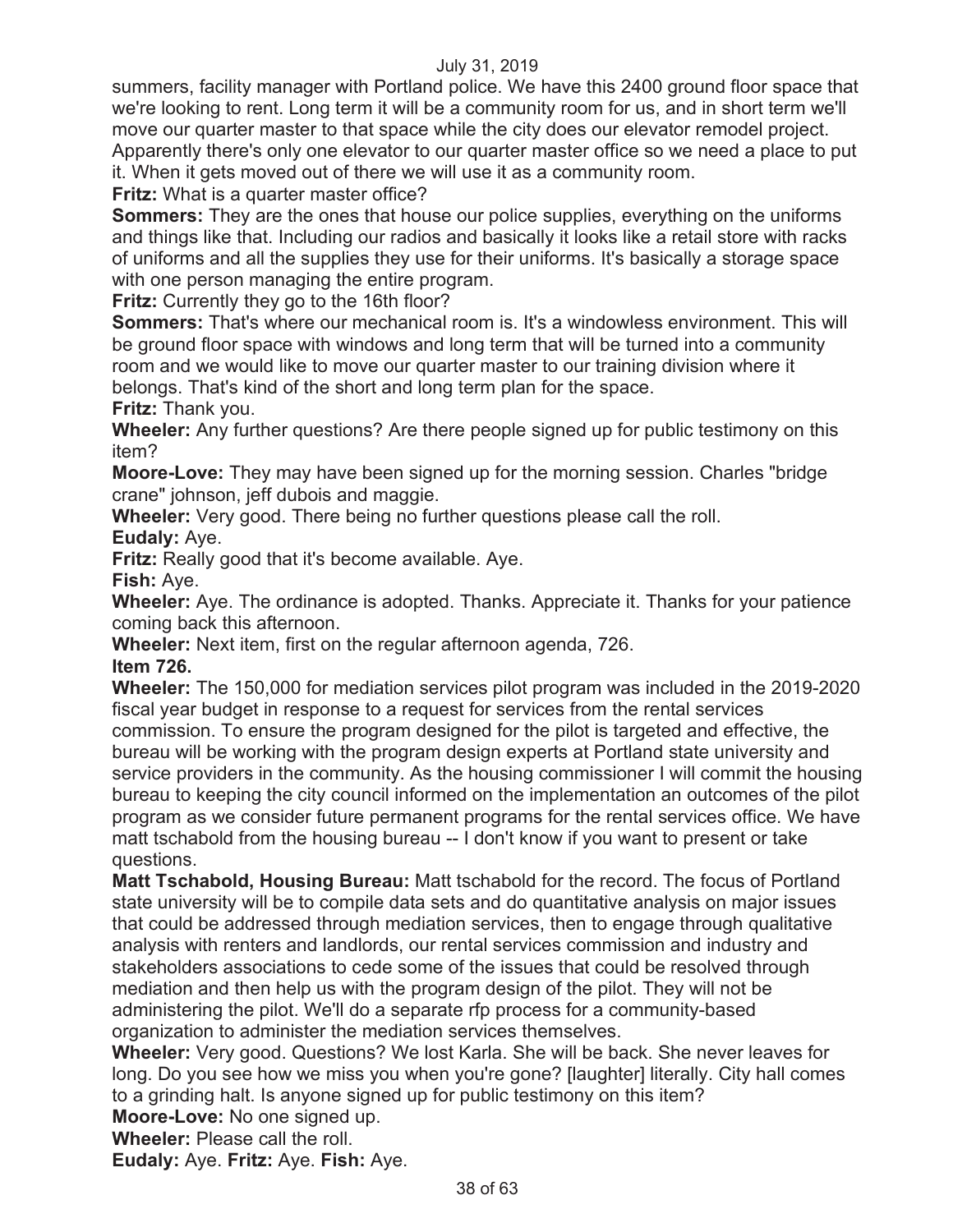**Wheeler:** I would like to thank the entire Portland housing bureau staff, specifically both director shannon callahan and matt tschabold and cupid and tanya on my staff. The ordinance is adopted. 727.

# **Item 727.**

**Wheeler:** I'm pleased to bring forward the rental registration fee, which has long been a commitment and a priority of mine to help support the office of renter services and establish a system to collect more accurate data of the rental market in Portland. In 2017, we set a rental registration. Prior to that requirement for all units in the city of Portland. In the first year of registration we did not charge a fee. We wanted to encourage voluntary compliance for landlords but it's been clear from the beginning that a fee would need to be established. We asked the revenue division in the Portland housing bureau to return to us this year with the established fee. Since 2017 we have made consistent progress in increasing the city role in landlord-tenant law and services including the rental services office, the commission, adopting local landlord-tenant law, increasing landlord-tenant services and increasing training and education services. Roughly half the work being completed is funded with one-time funds and we need to find a sustainable and responsible way to pay for the rental services office. Portland is one of the only cities our size to not have a rental registration system in place and fees to cover the basic services. We're behind the curve and this is an imperative first step to allowing a more robust and streamlined support for renters in our community. This council has made it clear the importance for data driven policy making. This fee will support the maintenance of an expanded registration system, something that i'm be back in the fall bump to ask for support of this council for funding for the procurement of the expanded system so that we have data not just on the number of units and their location but accessibility, general unit characteristics and other relevant market data. The recommended fee is in response to the budget note we included in our adopted budget. This fiscal year and it's reasonable when compared to other cities in the region and across the country. I'm now going to turn this over to director callahan and director lanham and their team for more background on the process that got us here today.

**Shannon Callahan, Director Housing Bureau:** Thank you. I'm shannon callahan. Matthew and I will provide you context for the item including an overview of the services being provided by the rental services office and details regarding the implementation of the rental registration system. Then thomas lanham and I will talk about some of the factors that we considered in crafting the recommendation before you today. In 2017, the rental services office was established within the Portland housing bureau. The rental services commission was also established. It's a 12-member commission which serves as primary public forum for discussion of rental housing law and regulation, renter owner programs and services within the city of Portland. In 2017 council also authorized new funding to increase direct services to provide additional legal assistance as well as expanded education and training services. In addition, 2017 was a busy year, council passed a temporary relocation assistance policy and tasked to the housing bureau with leading a technical committee to address and make recommendations regarding permanent relocation assistance policy. Last year council approved the rental registration requirement requiring that all units, rental units owners in the city register their units through the business license tax platform. As the mayor mentioned to encourage voluntary compliance council did not set a fee for the system within the first year, and back filled the expenses with one-time resources. Without a rental registration system it's impossible for us to determine who may be providing rental units within the city of Portland. To ensure that we were reaching out to as many property owners as we could we sent a mailer in collaboration with revenue division to all property owners in the city of Portland regarding the rental registration requirements. Also in 2018, council passed a permanent relocation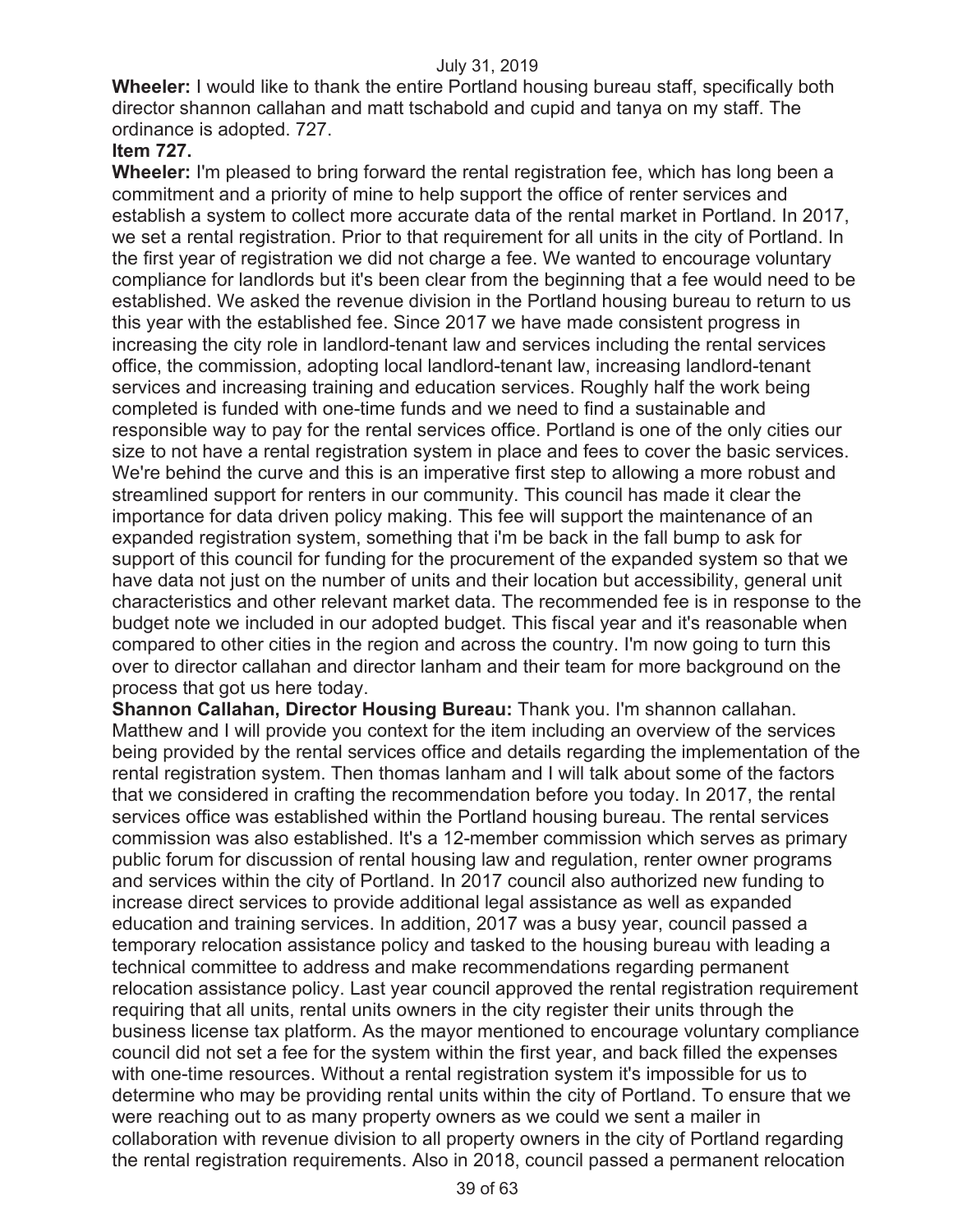assistance policy and tasked the housing bureau with administering the policy and processing exemptions. Since passage the housing bureau has provided landlords technical assistance and processed exemptions without fee for the service. Instituted new culturally specific housing enforcement programs and piloted an expungement program in 2018. This brings us to our current item this afternoon, which is talking about what we're doing in 2019. As you know, council recently adopted a security deposit requirement as well as application and screening criteria requirements and tasked the housing bureau and the revenue division to bring you a rental unit registration fee. We are also implementing a mediation services pilot which you just heard in the prior item and we're increasing our education and training services for both landlords and tenants. The goal of our service to landlords in our increased tenant and training services will be so that they both understand and comply with local, federal and state landlord-tenant laws it's hoped by providing those services and reduce conflicts between landlords and tenants and reduce liability for landlords that they may not understand the changes that have recently occurred at the state and local level. Going forward in 2020, we believed that if the fall bump request that the mayor just mentioned in his opening remarks is approved we would procure an enhanced rental registration system and work with our rental services commission on recommendations for the type of data to be collected. We would anticipate bringing that system online in 2021. In alignment with the timing for the new business license tax platform as well we anticipate continuing to increase our education and training for both landlords and tenants. Now for an overview of our plans in more detail for the rental registration system i'll turn it over to matthew.

**Tschabold:** Again, matthew tschabold of the housing bureau. As the mayor and shannon mentioned council last year passed a registration requirement and I would like to thank our partners on the revenue division for working with us to make that happen. We were able to use the business income tax filings as the mechanism to register units, but that has significant limitations on the data we can collect. It's the address of the unit, location of the unit, and we can through the filings try to understand the number of units per landlord. But there have been conversations that we have had over the past couple of years as city council has considered various local landlord/tenant policies and services where there have been questions that the housing bureau has not been able to answer, and a general desire for additional data, so we have contacted some vendors to try to get initial preliminary bids on an off the shelf con fig rabble system that has the ability to collect as the mayor mentioned data on accessibility, other unit characteristics, market data. So should the housing bureau be appropriated funding for that we will go through a process with the rental services commission, with council members, with the public to have a discussion about what data we should be collecting to better inform our public policy decisions.

**Callahan:** As to the recommendation for a fee the housing bureau worked with the rental services commission, which in april of this year recommended that if a fee were to be adopted that the fee should be administratively simple and is easy to communicate. That a uniform flat fee would best accomplish this goal. We considered council's direction and are recommending a fee that will fully cover the unfunded rental services office costs, provide resources for maintenance costs for an expanded rental registration system, and ensure that the fee revenue will be used exclusively for rental services, office costs and costs of the revenue division in administering the system. Therefore we are recommending an annual rental registration unit fee of \$60 per year with an exemption for regulated affordable housing and adjustments with the consumer price index west. With the average market rent in Portland being equating to \$1425 per month, the fee equates to approximately one-third of 1% of the annual average rents in Portland. Now I would like to turn it over to thomas to add some comments from the revenue division.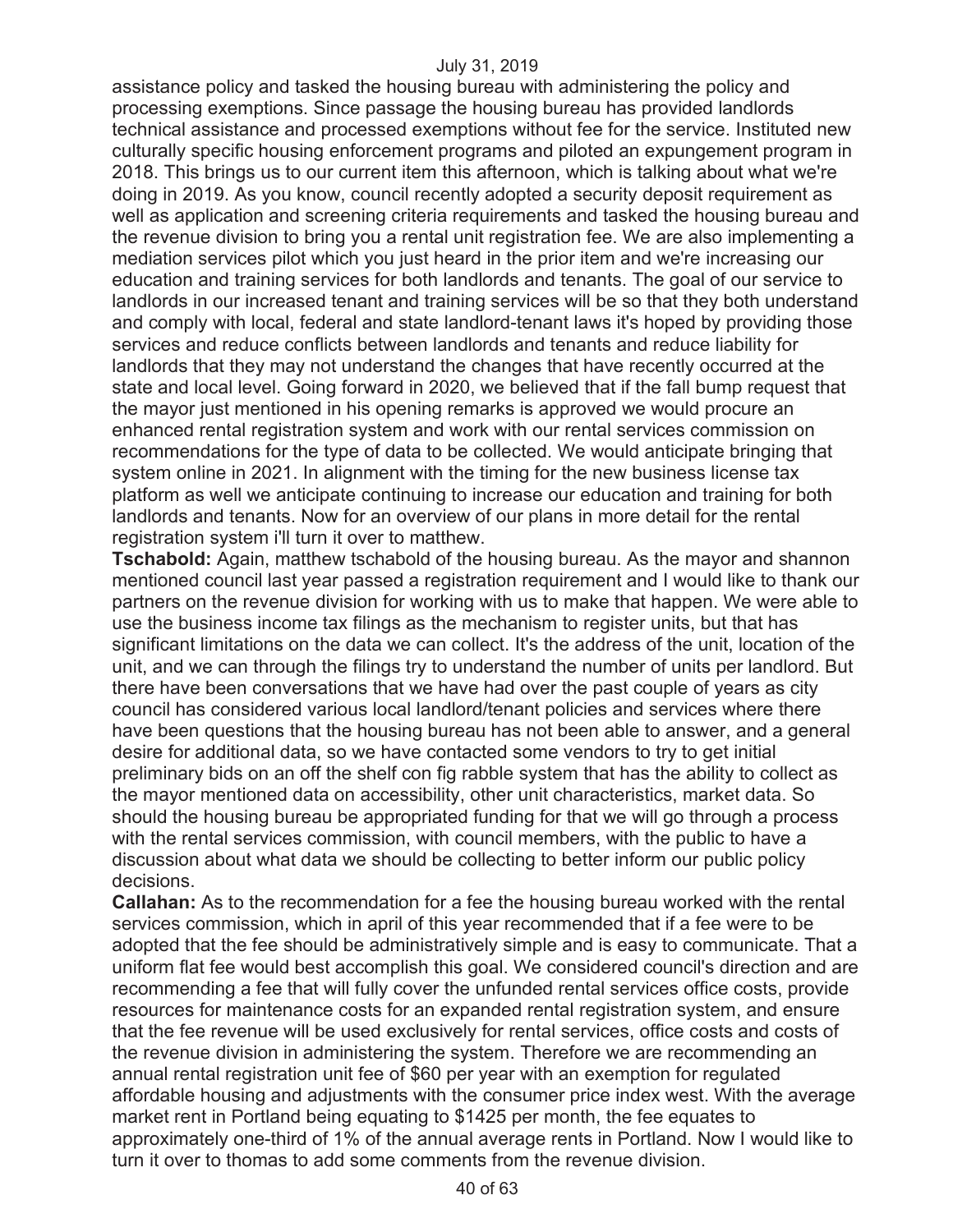**Thomas Lannon, Revenue Division:** Thank you. Thomas lanham from the revenue division. I'll keep it brief. It's been mostly covered. Generally a fee needs to provide benefit back to those who pay it. This one does through the services provided by the rental services office. One of top considerations that we have in revenue for any tax or fee is administer ability. We look for a structure that is easy to verify, explain and understand. This fee meets all three tests in terms of being very straightforward. As far as the rate we set it at \$60 because this is the rate we feel most likely to cover the costs of the program as we understand them today. We're estimating revenue yield at this point with no prior track record to look at so we may need to make an adjustment in a prior year and we have been given prior authority by you to make that change administratively if it's necessary. I will stop there and happy to answer any questions.

**Fish:** I have a few questions, mayor.

**Wheeler:** Commissioner Fish.

**Fish:** I have some basic questions. Excellent presentation. Director callahan, the \$60 that we're proposing to charge, how does that the charges at sister cities that you canvassed? **Callahan:** If I might, commissioner, thank you for the question, Karla, would you turn back on the power point for a moment? Commissioner, I would like to turn it over to matthew to answer more of your questions. He's done the research. We're putting up a slide for you so that you can see some comparitors.

**Fish:** I would like a very high level answer, if I could.

**Tschabold:** So the back page of the memo includes additional cities but we included these five that only to illustrate the fees in different cities but different structures. I'll hit them at a very high level. Gresham charges a first unit fee and then a variable additional unit fee. Minneapolis charges a building fee and a unit fee. Seattle charges a first unit fee then a flat additional unit fee. Philadelphia has a flat per unit fee similar to the fee we're proposing. Then dallas has a variable fee structure for single family versus multifamily. As far as rates, fairly comparable there are various structures but we have heard from the jurisdictions we have contacted as well as stakeholders that a float fee is the easiest to administer and to understand.

**Fish:** Thank you. Director callahan, it's two years from now and we're getting a presentation from the auditor on her first audit of this program. How do we ensure that the proceeds of this fee are dedicated to a particular account and not interspersed with other funds?

**Callahan:** Commissioner, we have ensured they would go into a special fund with the housing investment fund fort rental services office only. Then we would look to our budget office as well as council through the budget process to ensure that those fundings remain in that --

# **Fish:** Goes into a dedicated fund?

**Callahan:** It would go to a dedicated funds. The only costs taken out is the costs of revenue division has already indicated would be the cost of administering their system. **Fish:** To thomas lanham, what do we anticipate will be the compliance rate when you look at this and you forecast over the next five years, obviously we have some experience with the yards tax although that may not be comparable. Some experience with other fees in terms of compliance. What are you predicting with respect to these fees?

**Lannon:** Initial compliance we think will be about 60%, climbing to 90% as the program matures. Over all tax compliance rate is just north of 90% at the peak of each year. This program ultimately should mirror that. Particularly for two reasons. One we have recently executed a contract to replace all our databases and revenue and will soon be able to leverage taxpayer information in a way that will help reveal rent income that we can't currently access. We will in very real way be able to pinpoint who we should be hearing from around this. Of course the second benefit is in approximately fy-21-22 we will be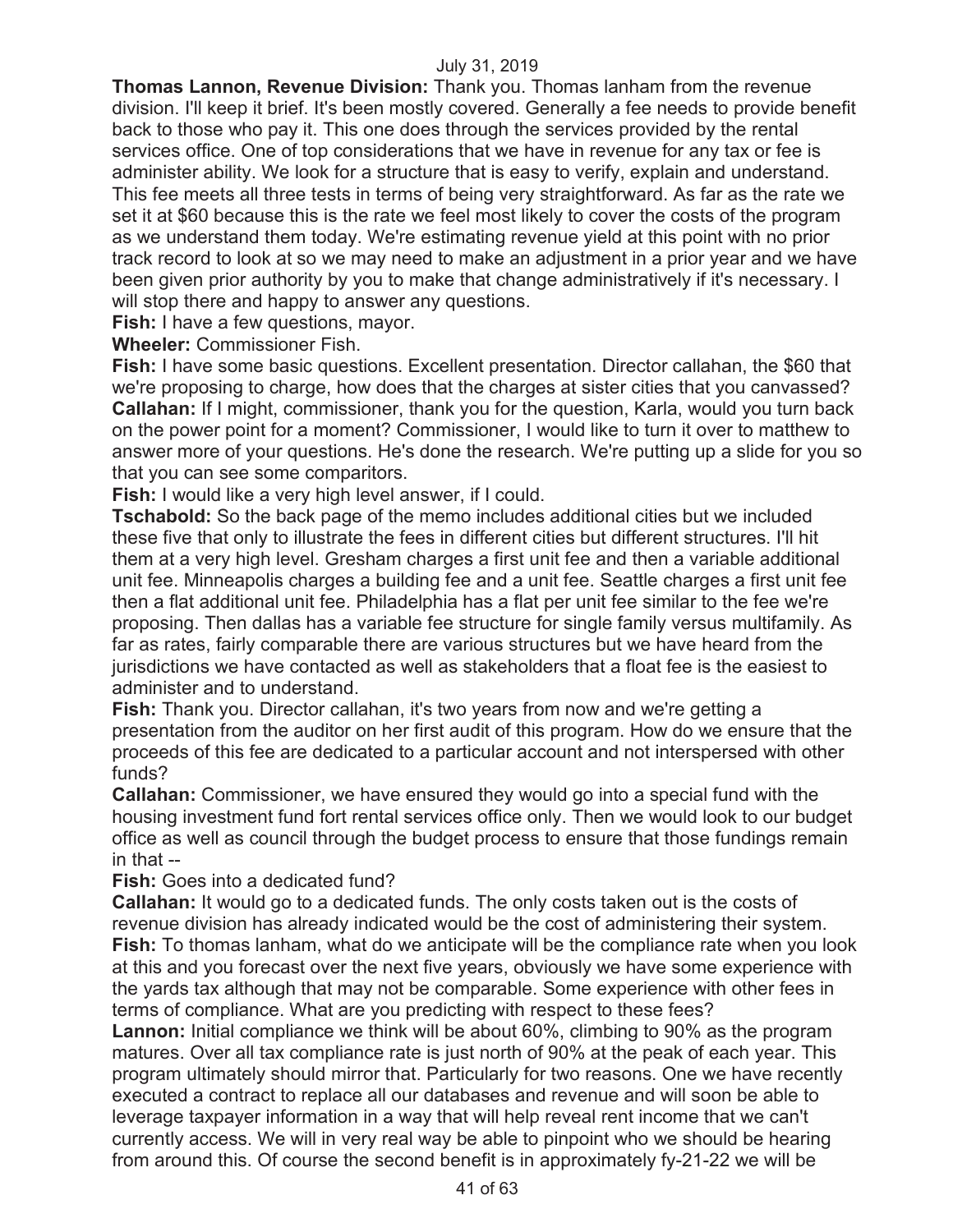implementing efiling making it easy to comply with this. Using turbo-tax, it will be an initial wizard for the taxpayer to comply.

**Fish:** For similar kinds of fees, what tools do you have available to you to ensure compliance?

**Lannon:** Primarily tool that we'll be using is the federal taxpayer information.

**Fish:** That's how you cross reference. I'm talking about what's the carrot and stick. What is the stick?

**Lannon:** Any taxpayer that fails to comply with all the tenets of our tax code is subject to up to a \$500 civil penalty per year per jurisdiction, in this case it would just be Portland, not the county. There's the ability to implement a penalty and that would be something that we would be looking at. It would depend on taxpayer circumstances. If the taxpayer owed not only the rental registration fee but had other outstanding tax debt the full \$500 would certainly be implicated in that circumstance. It's likely that we would promulgate an internal policy or procedure to perhaps bring in lower penalty. The penalty is up to \$500 is our authority so we could make it more reasonable given that this is a \$60 fee.

**Fish:** I think we have to be careful. I think a penalty that is almost ten times the fee is going to be suspect. So I would look forward to hearing from you on that. I'm assuming director callahan that will be doing aggressive outreach and education in years one and two in aid of making sure people know whatever we land on here that they have to do it, and we may have a golden period where if they have a good faith reason for not complying they don't get dinged?

**Callahan:** I think so. I also think that we are currently -- the revenue division is currently receiving filings in the present time from tax filers, so they -- 2019 is the first year of the registration with voluntary compliance, no fee. I know as we gather more information and they are registering ahead of time it will be easier for us to communicate with them about the fee.

**Fish:** Thank you. Thank you, mayor.

**Wheeler:** Commissioner Fritz.

**Fritz:** Thank you for your work on this. Could you explain a little bit more about the exemption for affordable housing under the guidelines of the united states department of housing urban development to households earning no more than 60%, how does somebody qualify for that?

**Callahan:** We would be proposing that this is regulated affordable housing. Agreements that landlords have in place with the city or other jurisdictions that have assured that they are keeping rents at 60% or below. So it would not be a market solution necessarily but where there are regulated units that are requiring you to keep your rents affordable at 60% or below.

**Fritz:** Did you consider an exemption for any affordable housing and saying what that is? **Callahan:** Looking at the market to try to determine what the rents rates were and if they were a lesser amount --

**Fritz:** Yes.

**Callahan:** We considered a variety of different options but we currently have no way to collect data presently on rents or any way to verify what that private market is. Actually charging I know thomas and I have recently had a discussion about the possibility of doing that in future years based on changes that will be implemented through the upgraded business license tax platform, but at the present moment there is not a way for us to do that in a verifiable way.

**Fritz:** What about exempting mobile home parks? From what I have been reading rents there tend to be much less if you're just renting the ground. You mentioned one-third of 1% for the average home but more like 1% if you're only paying 500 in rent.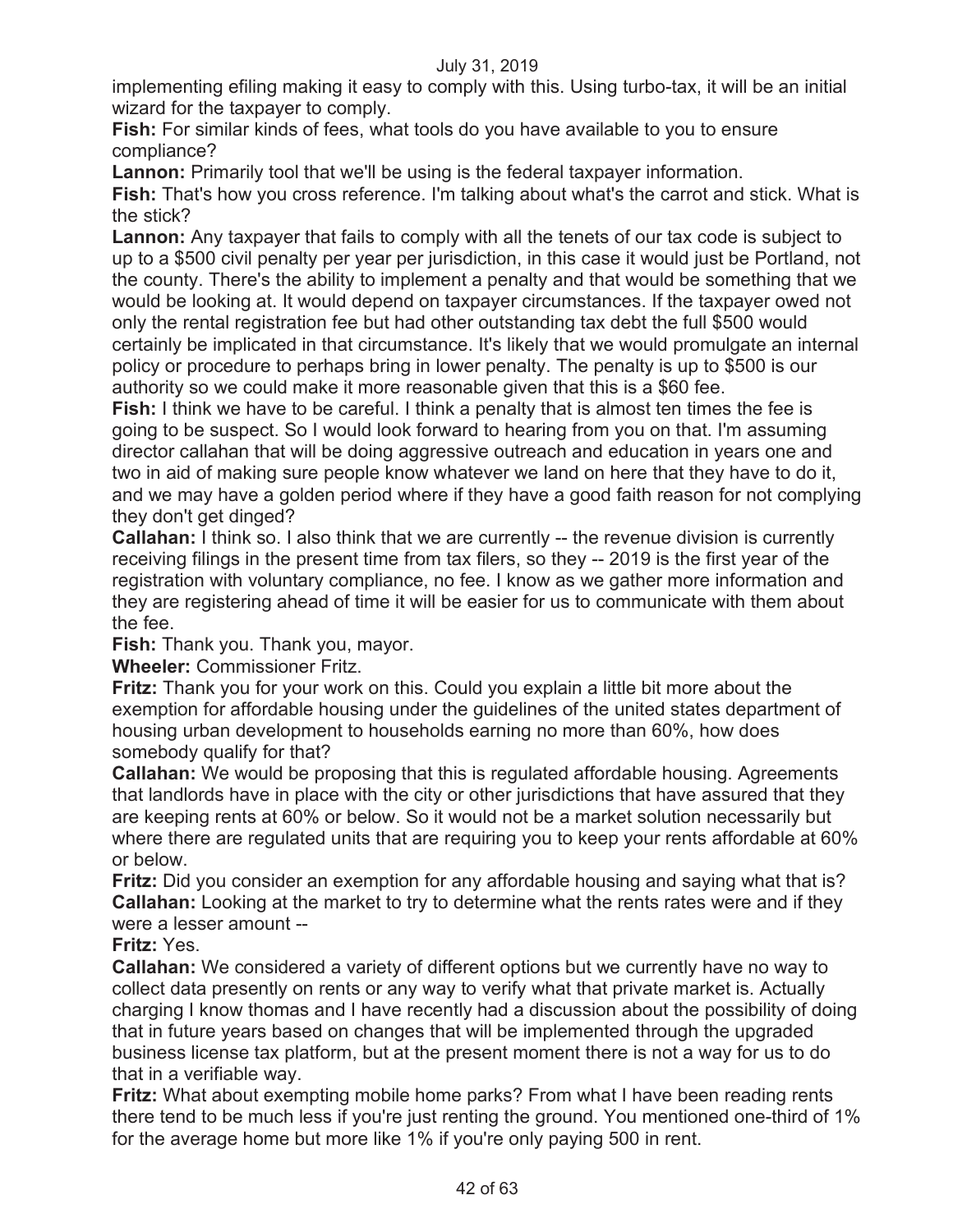**Callahan:** I would take a moment to make sure that the definition of dwelling unit would include space rental. I would want to double check. I would look to matt on that. Many mobile home situations are not just space rental but you're actually renting many folks living in the parks are not necessarily owners of their coach but renting both the unit and the space. Matthew, would you proffer --

**Tschabold:** They are under the current requirements they are rental dwelling units under state law and would be subject to the registration requirement. The census estimates around 900 manufactured home rentals in the city of Portland.

**Fritz:** That probably should be something that should be considered, exempting them. They are some of the most naturally affordable rental housing in Portland. That just seems like an expensive \$2,000 a month condo in the pearl paying the same \$5 as somebody living in a manufactured home park just doesn't seem reasonable. Did you look at other kinds of fees, somebody suggested why don't we have a fee on the new construction of apartments and condominiums that's valued over a certain amount of money. Was that considered?

**Callahan:** For their rental registration fee itself?

**Fritz:** Yes.

**Callahan:** We do have a separate excise tax levied on new construction of apartments and dwellings in the city of Portland. All of those funds flow for the development of new affordable housing. We actually do have a construction excise tax in existence in the city of Portland which captures that new development. We did not consider a different structure for rental registration fee that would charge only new units being created versus older existing units. Frankly I think our rationale and the rationale would be that the services that we're providing and the data we're trying to seek collecting owe of the rental registration system are necessary in both circumstances whether they are existing units or newer units. So we're getting phone calls from landlords, we're doing a service for landlords whether they are landlords of a new building or of an existing stock.

**Fritz:** Okay. Can our -- add to this new fee on to their existing leases or do they have to wait until the lease renews to pass it along to tenants?

**Callahan:** Any rent increase that they were increasing by would be subject to state and local laws. I could not speak about individual situations that a landlord may be in in the particular lease or whether they have already made an increase in excess of state or local law. I could not answer that blanketly.

**Fritz:** I'm not a lawyer either. I'm wondering at what point this gets -- who pays it this year and i'm wondering about implementing it right now rather than giving notice so landlords can build it into their budgets. Is this intended to go into effect right away?

**Callahan:** It's intended to go into effect for this tax year and next year's tax filing, 2020. **Lannon:** So it would be due in april of 2020.

**Fritz:** Starting on implementation, so six months.

**Lannon:** Effectively, the effective implementation date is january 1, 2019, however payment is not due until april 15 of 2020, many filers will extend, so some leases will be caught wholly -- there will be no opportunity for revisiting the contract versus others would expire between now and april.

**Fritz:** I thought we were not allowed to do retroactive taxings.

**Lannon:** Yes, we can. We can. Given the materiality of the \$60, it didn't raise a flag for us in revenue.

**Fritz:** Thank you.

**Wheeler:** Any further questions? Good presentation. Thank you. Karla, how many people do we have signed up?

**Moore-Love:** We have 13.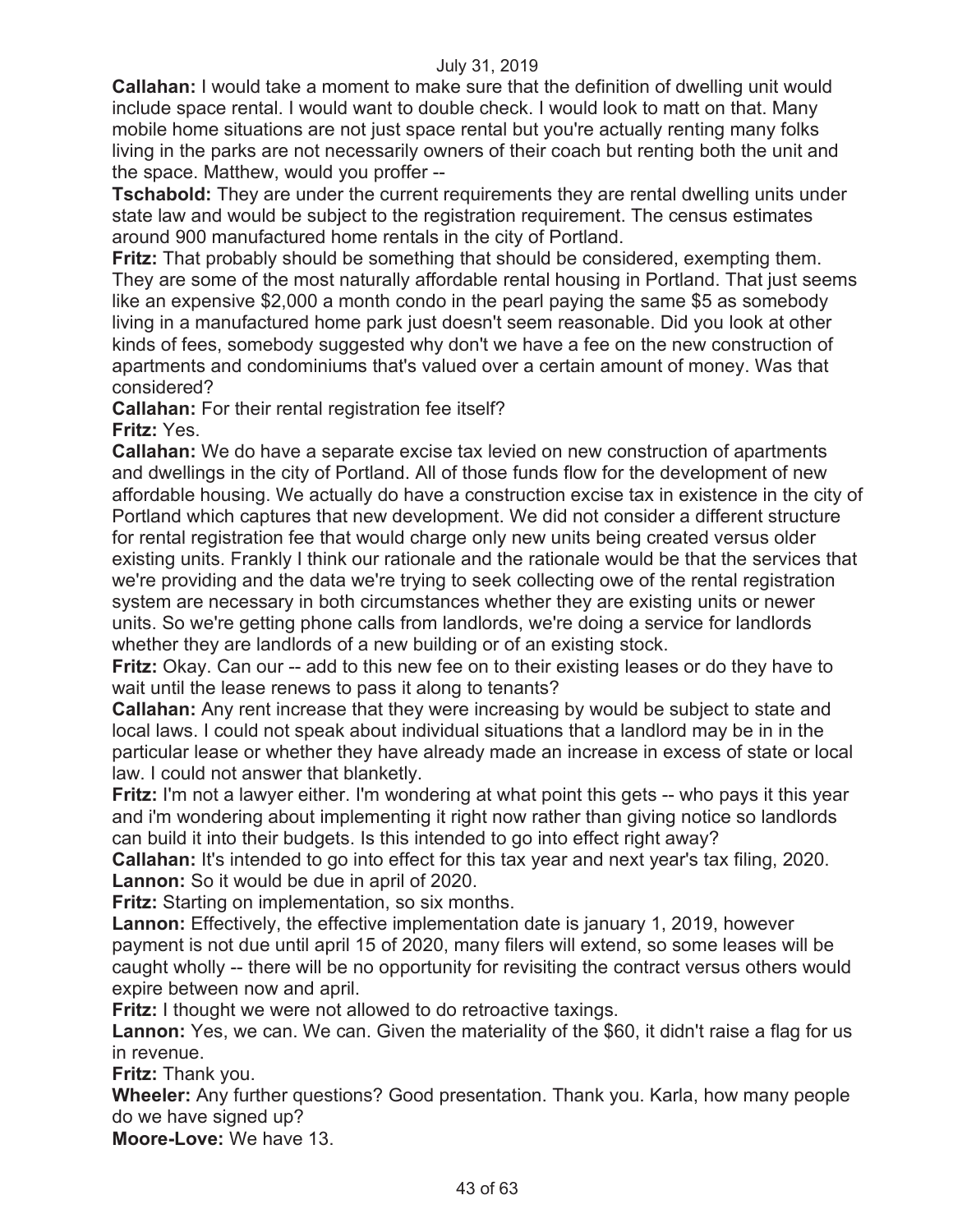**Wheeler:** Let's do two minutes. If everyone could stay within the two minutes it would be appreciated.

**Wheeler:** We're not taking a vote on this today. If people want to provide written testimony we'll certainly accept that as well. Good afternoon. Thanks for being here.

**Marc Rogers:** I'm mark rogers. I'm an apartment building owner with my wife kathy. We own a building on 19th and hawthorne. We provide an alternative housing in that area. On the 26th Oregon live came out with an article outlining this proposal. I was sitting with my 21-year-old son and we decided to look at the comments in the section. So we read through those.

**Fish:** You were looking at Oregon live? That's a cry for help. We discourage you from doing so for your own mental health.

**Rogers:** Do you mind if I finish what I have to say?

**Fish:** In the spirit in which I offered it I appreciate the spirit in which you made your comment.

**Rogers:** Fair enough. The majority of the comments were opposed to the fee structure. I guess my comment is that if you're not paying attention to what people are saying, then are you really listening to your constituents. I also talked to a commercial realtor and a client of mine and he shared an email exchange between himself and one of you. I'm going to read that. It's anonymous because I don't feel like I need to point anyone out specifically. He said so to answer your question I would likely email all my tenants and let them know due to policies of city council their rents will be going up \$25 a month of the most of my tenants have not seen a rent increase in two or three years and I think you would consider the bulk of them affordable. Council person responded. Thank you. I share your concerns. Will you pass this fee along to your renters? I think I would if I rented a home. I think it's a very polarizing subject, and I think it's easy to look at landlords and demonize them as uncaring and interested only in the bottom line. I would like to share a story. It might take more than 27 seconds. For 11 years I have had someone living in my building for free. We pay his utilities and we provide him with a cell phone. Probably a thousand a month, maybe \$12,000 a year. We don't have a formal agreement. We don't even have a handshake. But what we have done is he looks out for my interests and I for his. Think that's the Portland thing to do. That's what we have shown we're willing to do and have done for the last 11 years, so that's really my closing. I would hope that you would reconsider this and maybe take more input.

**Fish:** Can I make a quick comment? My inept attempt at humor which you very nicely parried, I was pointing out the fact that not only is the internet not the first or second or tenth place I go to look for feedback for a lot of reasons, but I have noticed that Oregon live is that no one uses their real name. You may have a different experience, but I can't tell who is sending the comments and if I can't tell I actually don't know whether they are my constituents.

# **Rogers:** Very fair.

**Fish:** Number 2, I asked previously and I think you were here for this, staff to tell me what's the occurrence in other cities, do they have a few and how much. Some cities charge more for that registration and have a different way of doing it. Can you tell me, because I sincerely am interested, in what way do you feel that discussing this fee cons tights demonizing landlords because i'm sensitive to that issue in part because to me this seems like a straightforward issue. We can disagree about what kind of fee and how it's structured. I like to hear people say there's a better way of doing it but how in the course of this discussion about this particular fee you believe landlords have been demonized? **Rogers:** I think that's a fair question. I think that the policies of council over the last couple of years have been very negative towards landlords. I think that maybe the use of demonization was not the correct word to use in that.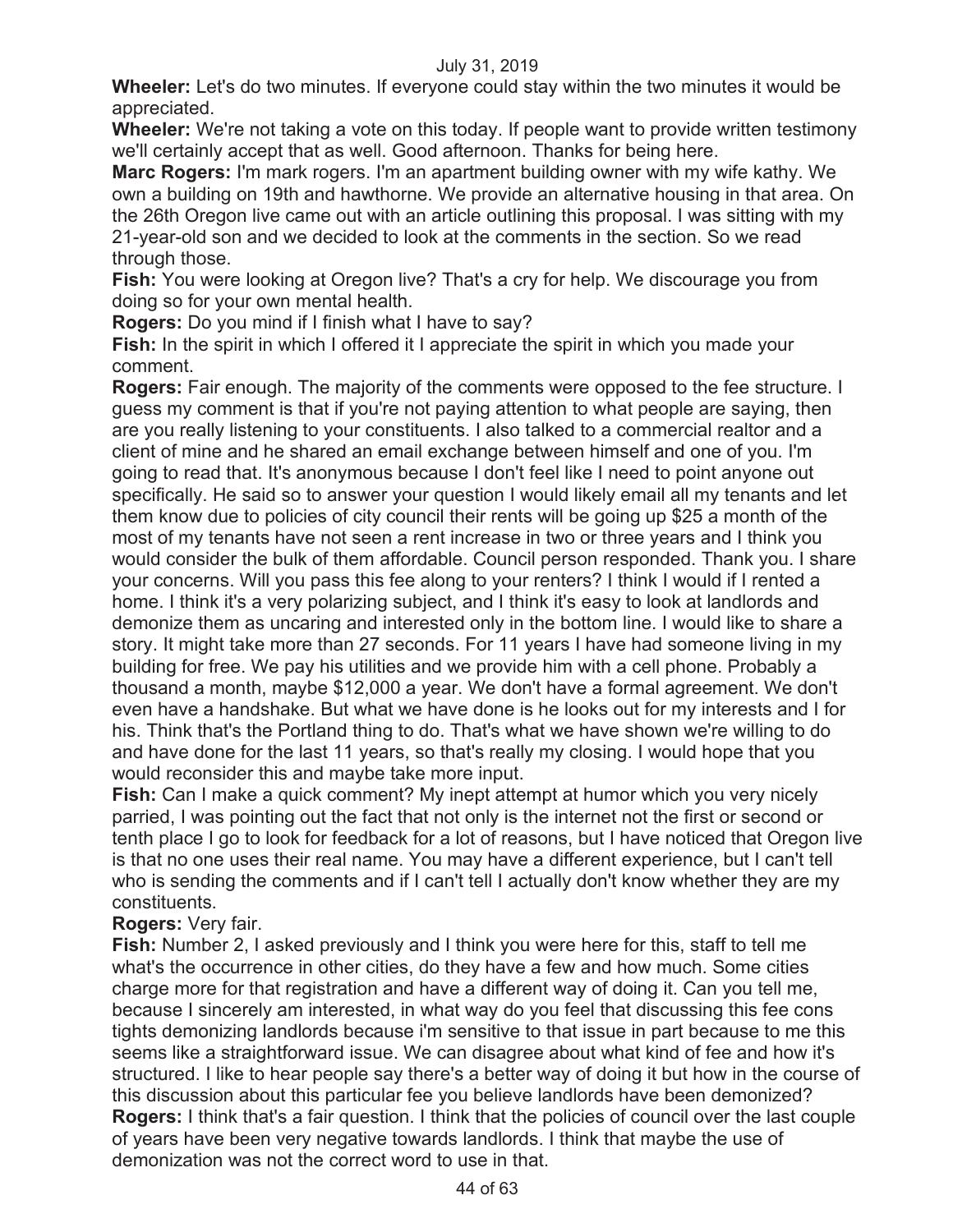**Fish:** If you believe this commissioner has demonized less than landlords as part of this discussion I not only invite you I insist that you call that out and let me know. That I think is a -- we can have agreements or disagreements in this room. In this current environment in this country which i'm getting awfully sick of all the divisiveness and negativity, we ought to be able to have a conversation. If you feel put upon or the climate is wrong, if i'm contributing to that i'm asking you to call me out.

**Rogers:** Perfect. I will. Thank you.

**Eudaly:** Thanks for coming back again. I remember your previous testimony and I kind of want to join commissioner Fish in saying it's not certainly my intent to demonize landlords. Some of my best friends are landlords. [laughter] but seriously, friends, family, we do have a number of supporters who are landlords. I really admire and appreciate the way that you treat and serve your tenants, and this kind of exceptional situation you have described. I'm wondering, it's a question for bureau staff, if you have a unit that you don't collect rents on would you be required to pay the fee. I also can't help but wonder if we could help your tenant connect with some services or supports they may qualify for, especially through the county. My question about your testimony is why would your friend feel compelled to raise the rent more than five times the actual cost of the fee? It's a \$60 fee and \$25 a month would be \$300 annually.

**Rogers:** You know, I can't answer that because obviously I can't speak for him. What I can say is that any time any commodity, the price of a commodity goes up that's typically passed on to the end user. If the price of diesel, a loaf of bread at fred meyers goes up fred meyers is going to pass that along at their store. That's the way businesses work. I think sometimes in my opinion landlords are not necessarily looked at as small businesses. We're small business. We're not any different than any other mechanic shop or a coffee shop or a restaurant. We're small business people. I think in my opinion the attitude of this council in the last two years has been that we're in some way not a small business, that we're something different than that and that we're not good people. And we are.

**Eudaly:** I certainly don't want you to leave these chambers thinking that. I was a small business owner for 22 years and I would say in fact I want landlords to recognize the fact they are business owners. We hear from a lot of especially small business owners who feel it's something they do on the side. It's almost more of a hobby or a supplement. They feel that some of the regulations are forcing them to professionalize in a way they are not equipped to do. I see you as a small business. I just question, you know, I was lucky to be able to double my costs on anything. Granted I had a bookstore and books come with a preprinted price on them. Unfortunately rental units don't, but I think that it's hard for me to take a comment, not you but your friend's comments seriously because that's not reasonable.

**Rogers:** Just to make a point, we're a commercial realtor. We deal in smallplex properties. Duplexes, triplexes, fourplexes mostly. Two years ago if you could find a dozen duplexes on the market close in northeast southeast or northeast Portland southeast, you would be lucky to define that. There was none on the market. I checked two days ago there were 61 duplexes on the market in north northeast and seeth Portland close in zip codes, five or six of those were new product. So a speculator, developer made those. There was maybe a handful, outside of 82nd. The rest were all very close to the downtown core. Feedback we get consistently is that the small mom and pops, people that own a duplex, maybe two of them. Don't want to deal with security deposits, amortization schedules, rent control. The sophistication level for them they decided to get out so that takes inventory off the market. It also adds cost.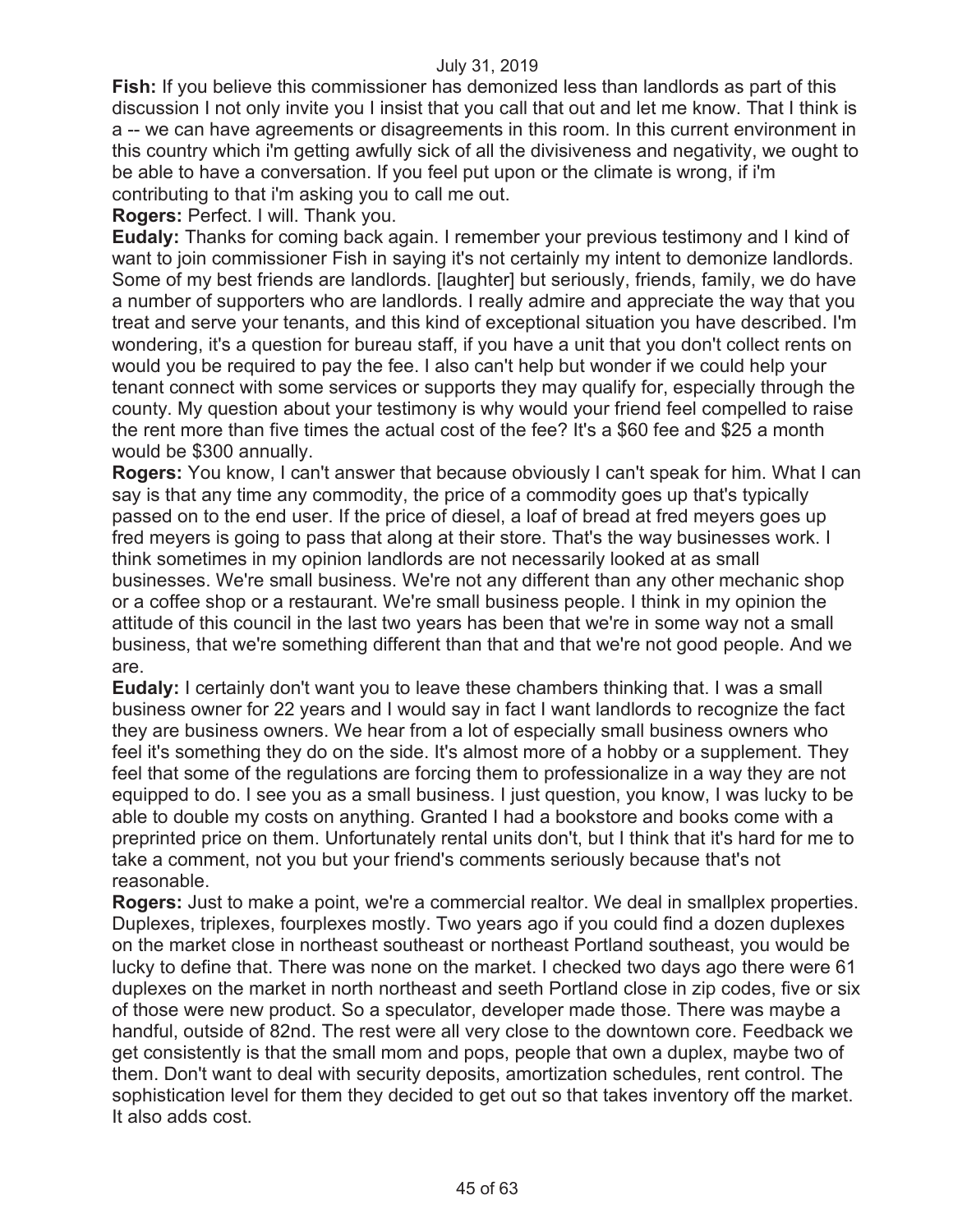**Eudaly:** I don't think that we can draw direct correlation between our regulations or policies and changes in the real estate market without adequate data, but I will say there's a plus side to having more housing on the market.

**Rogers:** I don't disagree with you at all.

**Eudaly:** And that rental services office will actually help landlords navigate these rule changes. It kind of supports this item. We should probably move along.

**Rogers:** I appreciate your time.

**Fish:** Thank you for your courtesy.

**Wheeler:** This was a good discussion. Thank you.

**Kathy Rogers:** I'm kathy rogers. This fee in and of itself may not seem like a huge deal, but I think as mark alluded to, coming on the heels of everything else that's been thrown at landlords over the last two years ago, it feels a lot like the straw breaking the camel's back. I think a lot of small landlords feel like all of the costs and fees and complexity will being dumped on the landlord, not shared by the tenant. If this is to support the rental services commission, which I have been in contact with and as far as I can tell about 90% of what they do supports tenants, why are the tenants not paying the fee? How about with every lease renewal the tenant pays the \$650 fee. Why is it 100% paid by the landlords is my first question. With the mandatory renter relocation assistance, elimination of no cause notice evictions, rent control, new tenant screening ordinances which our attorney can't even figure out and he's a real estate attorney, security deposit ordinance, the rental registration program, this is all come to us in the last two years. The ur and placarding ordinance which was overturned in a federal court, now this, it's very difficult to navigate. I will tell you that a lot of small landlords are afraid to rent out their properties. They are afraid of being sued, of not following the rules. A lot of single family and duplexes being sold are being purchased by owner occupants. Those are rental units being taken off the market. We never used to raise our rents every year. We have to now. Every year on the anniversary, 100% of the time we raise rents to the 100% maximum we're allowed because of the actions taken by this city council and we never used to do that so I want you to think about everything you're throwing at us may be hurting the people you're trying to protect.

**Wheeler:** Thank you. Good afternoon.

**Michael Havlik, Deputy Executive Director Multifamily NW:** Good afternoon. I'm michael havlick. I'm deputy executive director from multifamily northwest. We make up 40% of rental housing supply and as such prior to joining multifamily northwest I worked for several firms and home forward as director of asset management. I have passion for housing affordability and rental services. All tolled I have 26 years experience in property management including conventional multifamily housing, affordable tax credit, public housing, permanent affordable housing and special needs housing. My associates are dismayed with the registration fee, another layer of tax on housing adding to a cost of the market already in process. It offends common sense that implementation will cost millions each year. The commissioner asked about fees. For the comparable 200 unit property in seattle the fee is \$575. \$2.88 a unit. Compared to 12,000 for the comparable 100 unit property in the city of Portland. In other words the city of Portland's rate will be over 20 times the amount of seattle. We estimate by year 10 of the fee scheme the city will have collected \$58 million that will do nothing to create more affordable housing. It's ultimately a tax on renders impacting those most who have lower incomes and do not have the good fortune of living in regulated affordable housing which receives the special carve out. With the housing supply shortage what rational jurisdiction would meet this out? The city is creating inequity across all housing renters by imposing a fee for the sole purpose of [audio not understandable] if you're truly striving to provide solutions to the problem for the lack of affordable housing across the continuum of housing you would pin the path through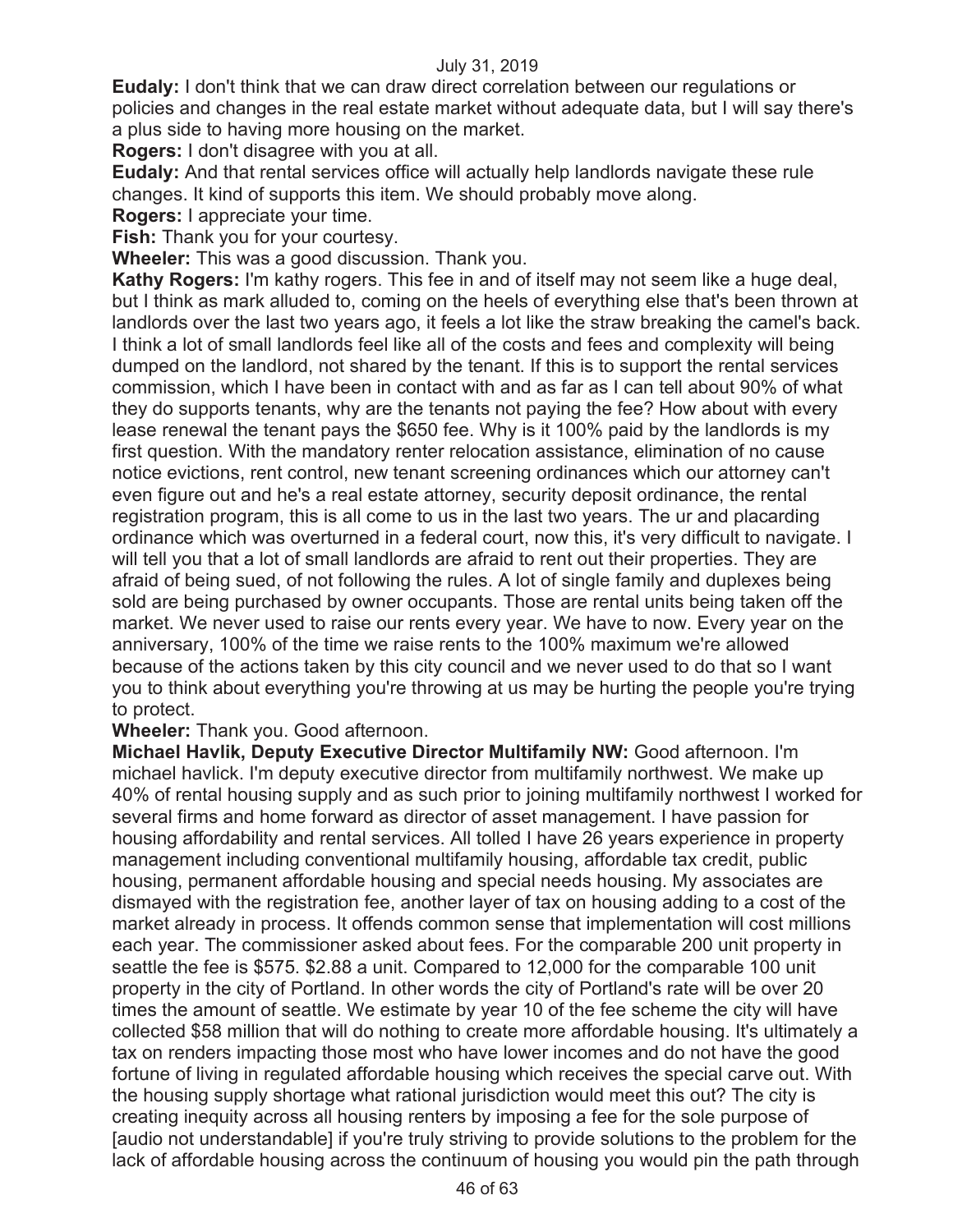house bill 2001 and 2003 which both work to create diverse, inclusive and vibrant housing opportunities throughout our city. Additionally, the city should reassess its posture towards housing providers it has demonized over the last several years. These providers are big piece of the solution and you should view our members as willing partners in the goal of making housing more affordable and accessible to all Portlanders.

**Wheeler:** Thank you for your testimony. Next three, please:

**Jill Warren:** Good afternoon. Mayor, commissioners, i'm jill warren. I'm a mom and pop landlord in the city of Portland for 30 years. We have 34 units, so it's \$60 per unit we'll be paying \$2040 a year to support the program. I just think that's too high. \$60 per unit. I appreciate the previous conversation about the demonization. I have felt that some of the mandates that are being brought down by this body is actually it hurts our industry like for example that you don't want us to factor in the criminal background for a tenant, and that's very dangerous. I just screened an applicant. He had 17 pages of felony convictions including felon in possession of a firearm, theft, burglary, possession of methamphetamine, and to protect the safety of my tenants that is my primary goal is their welfare and safety. So that's why I screen. It's all about screening. Also the mandate to pick the first applicant that comes along. That's not very intelligent to do that. That's why we screen so that -- I run a criminal check, I do a background search. I check your credit history and your previous and currently landlord referrals. I stir it up and that's how I determine their eligibility. So I appreciate our discussion on this and thank you very much. **Wheeler:** Thanks for being here.

**Eudaly:** If I may, i'm interested in hearing people's feedback on this item but I can't allow this forum to be used to spread information -- misinformation about our policy. We're not requiring landlords to not consider prior convictions. That's a choice. The first come first serve, first come first to qualify. We're not requiring landlords to literally rent to the first person that applies. Those are two false statements that you made and I want to ask everyone who comes up here to try to avoid spreading misinformation. Let's debate real issues, the policy in front of us.

# **Wheeler:** Thank you.

**Chris Nguyen, Director of Operations Commerce Property:** I'm chris wynn, director of operations for commerce properties.

**Fish:** Bring the mike a little closer. I couldn't hear you.

**Nguyen:** I'm chris nguyen, direct. I want to talk more about the potential impact of this fee on the market and quality of rental housing in Portland. So we believe that the proposed rental fee will be harmful to renters by reducing new development in low to omoderate housing using upward pressure on housing costs and reducing quality of existing rental housing. This tax combined with additional state and local legislation introduced over the last few years makes it difficult for housing providers to provide affordable housing and reduces incentive to develop new units or keep existing units on the market. Good example is my next door neighbor who has been occupying his house with his wife and two kids for four years is moving out in august because -- I don't know the owner's reasoning but it's on the market now. The proposed rental fee is essentially a tax on renters. Since rents need just to align with the cost of providing housing an example of - we can look at for instance the current tariffs imposed by the white house how the cost of consumer goods have exponentially increased because of the tariffs. As an example of what adding any extra fees can do to the end user.

**Fish:** I'm glad you said that because the white house keeps saying they are designed to punish the host country yet we know the cost is passed on to the consumer. We're seeing extraordinary inflation in things like speculative products like steel, the cost that we're bearing as a city in projects where they are using steel are going through the roof because people are betting that they will go way up because of the tariffs yet the line out of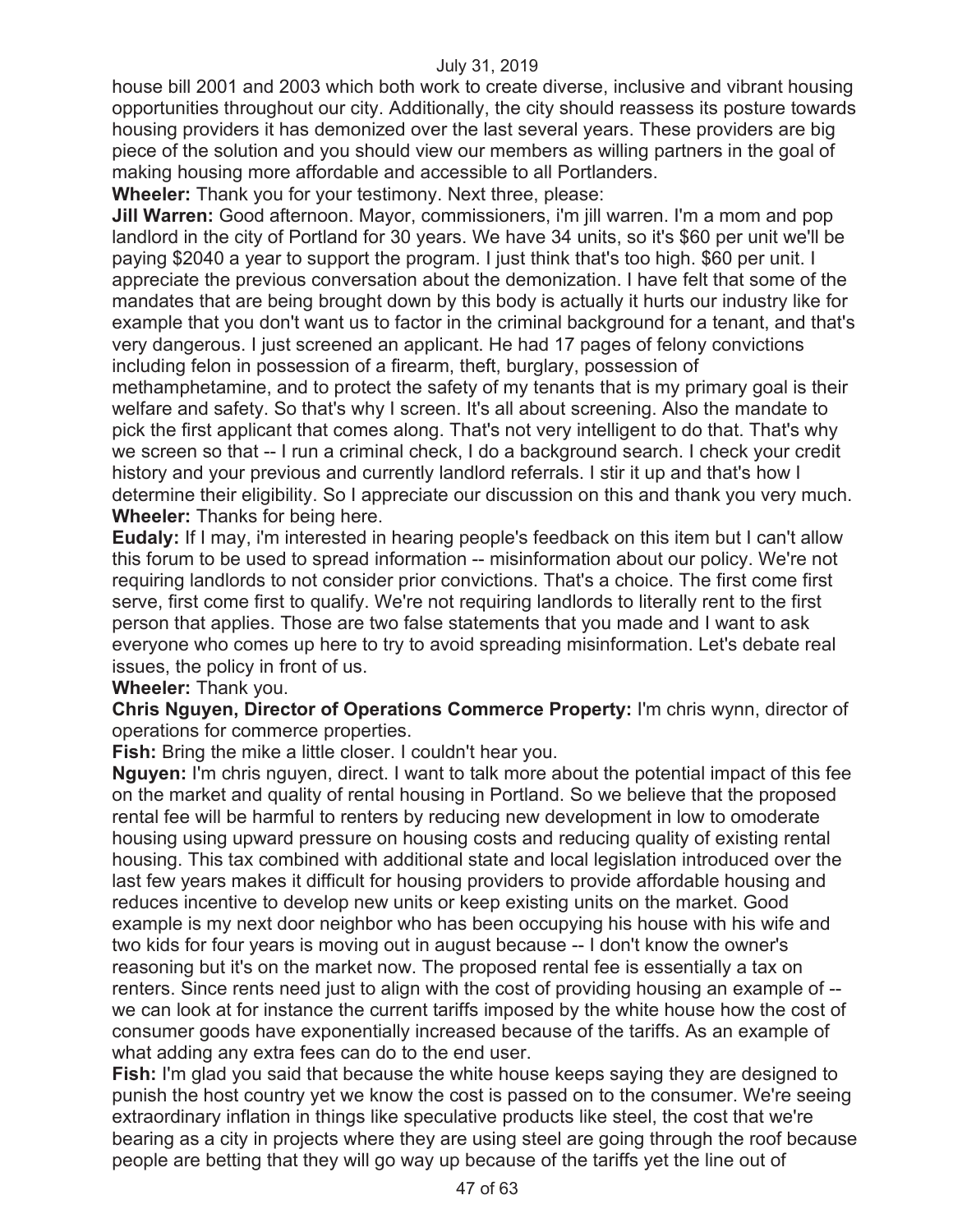Washington is tariffs are punishing the host country, not the consumer. So i'm pleased that you brought us back to economics 101.

**Nguyen:** I can tell you that I pay \$150 more for -- I pay \$78 more for a water heater, a comparable water heater, now than before the introduction of the tariffs. So lastly the proposed rental fee reduces funds available for maintenance this. Tax for the company I work for will have a \$27,000 annual impact. This fee could hire a part-time maintenance technician. Could allow us to replace 23 carpets, allow us to put appliances in 16 apartment homes. This means that many housing providers will have to choose -- not have to choose, will have to pay fees with funds they would normally use to improve or maintain existing house.

**Wheeler:** Thanks, chris. Appreciate it.

**Margot Black, Community Alliance of Tenants:** Good afternoon, mayor, commissioners. I'm margot black from Portland tenants united, a registered lobby organization with the city of Portland and i'm here to testify in support of the fee with minor reservations. I'm going to bypass most of my testimony to respond to a couple of concerns I have heard come before council so far. One commissioner Fritz to say no fees are strictly regulated by 9 state and landlords of Portland would not be able to explicitly pass this on in their fee, however I just got a 90-day notice for a rent increase that will start this november. I'll pay \$150 every single month. One of the reasons my landlord gave me was increased fees by city council. I'm not even sure if she knows about this one yet. She could pay that twice every single month. That's something you to remember. Rents are still allowed to go up by 10% every year and median rents are about \$1500 and will go up about \$150 a month. Frankly as a tenant every time we hear about tenant protections or things that will help tenants, costing us money and ultimately hurting us when my rent can already go up hundreds of dollars a month I would rather it go to the city to provide programs and services to renters than just in my landlord's pocket. The other thing I wanted to talk about today was the expanded rental registration system, make sure that council understands this fee is currently covering a very limited bare bones rental registration system as was already discussed earlier by folks from the housing bureau. I want to remind council how limited that system is and how not useful it is in solving the problems that this rental registration system is supposed to be able to solve. We need to collect data on rents. We need to collect data on vacancy and turnover, on size of units, on no cause and for cause evictions, rent increases, late fees which tenants are charged often in excess of \$60 a month, far more than this fee will be charged to landlords. So please support this fee but please remember work has not been done and who is not being protected and whose needs are not being met until we have that expanded rental registration system in place which was promised, is needed and is not being met yet with our current system and with this fee.

**Wheeler:** Thanks all three of you. Next three, please. Good afternoon. **Nico Sera:** I want to make sure you got his written testimony so you can follow along.

*Written testimony provided by Allen Hines to support verbal testimony presented to Council for Item 727:* 

# Mayor Wheeler and Commissioners,

My name is Allen Hines, and I work as a peer mentor supporting people with disabilities to find and succeed in housing. I am here today to express the critical need for the expanded rental registry and encourage Council to allocate funding for the system as soon as possible.

I am going to share a story of a participant of my organization to illustrate why we cannot wait any longer to collect information that will enhance equitable access to housing,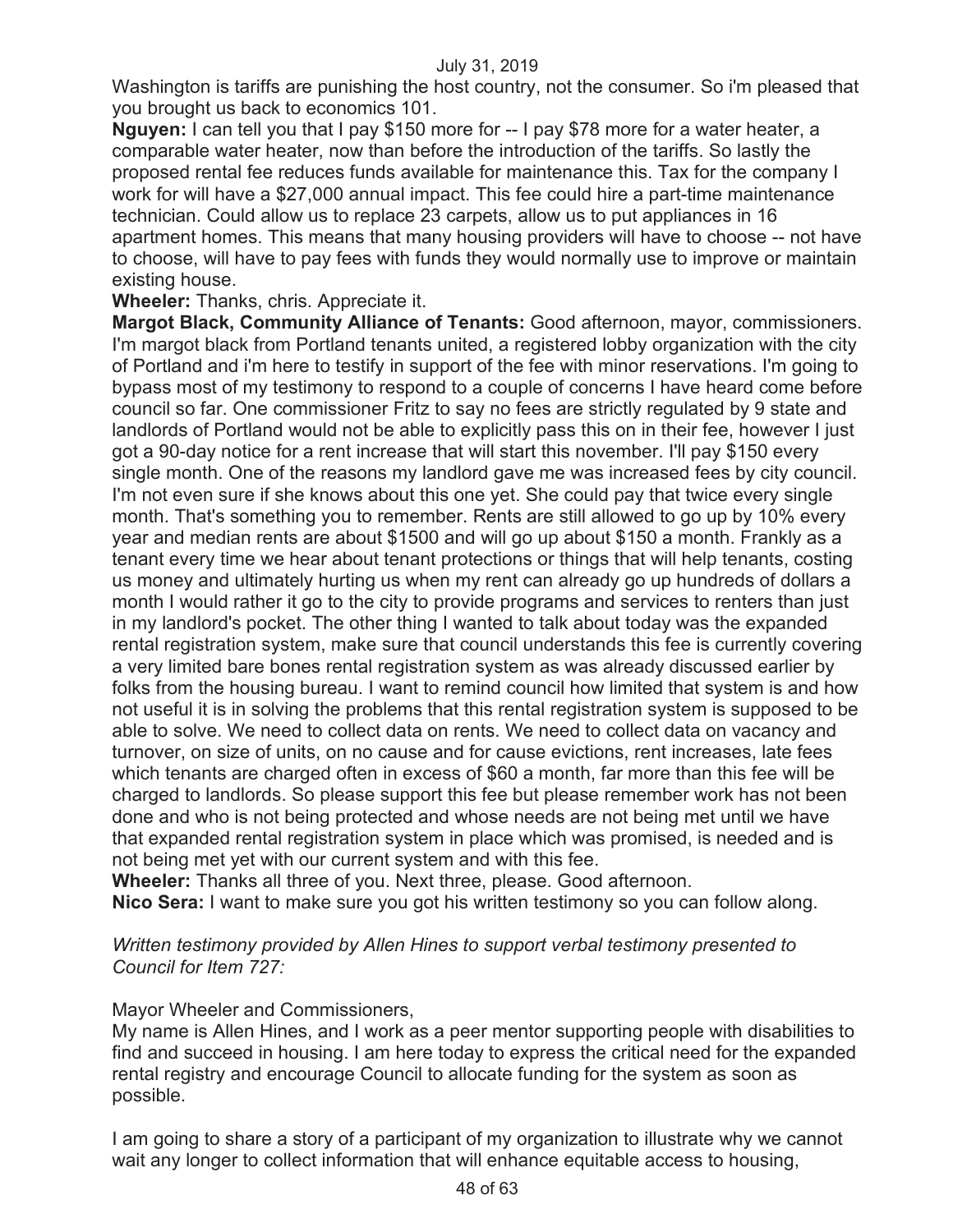especially for people with disabilities. The participant secured a grant to cover housing costs for them and their child. The grant covers approximately \$1250 a month, and once awarded, the participant faced a time crunch to lease up or lose the opportunity. The participant is a wheelchair user and approached my organization to help them find a unit that would work for them.

We had seven weeks to find a unit. Throughout June and the middle of this month, we searched. I reached out to 10 different property management companies and routinely checked their websites for vacancies. The participant scoured Craigslist and Facebook groups for finding housing. In our daily searching, we found nothing that was wheelchair accessible and would accommodate this family of two. With days to spare, the participant came across a unit that had not yet been listed as available and was able to utilize their grant.

That people with disabilities are positioned precariously in the housing crisis should not be news to anyone on the Council. In fact, we've heard stories from policymakers, landlords, and about their family members who have struggled with unmet needs for accessible housing. I encourage you to take action to help those family members and seemingly everyone who has a story about the difficulty of finding accessible housing. Please fund the expanded housing registration system and use it to collect data on accessibility features. Our community needs to know where to find the units that meet our needs.

# Thank you.

**Wheeler:** Thank you. Appreciate it. Thank you for being here.

**Nico Serra:** All right. Good afternoon, mayor, commissioners. I'm nico sera. I'm a white passing mixed race trans and gender -- I volunteers with people with disabilities as a board choice at real choice initiative with alan. I'm here to support -- show support for the rental registry and talk about the critical need for the fully funded publicly accessible expanded rental registry that includes accessibility and price ranges for each unit which as I understand from your comments, mayor wheeler, will be included in the fall bump. **Wheeler:** I can't commit on behalf of the council. There will certainly be a proposal that I will put forward.

**Serra:** When I arrived in Portland in 2010 I was a rock climber, hiker, snowboarder among other things but that all changed with one bicycle ride about six weeks after I got here. Although I was doing everything right, wearing a helmet, I was on the right place on the road, looking around, aware of my surrounding, a person driving a station wagon wasn't paying attention. He hit me, kept driving and turned a corner. I just barely missed hitting my head on an electrical box when I fell to the ground. The timing of moving to a new state and being hit by a car was made so much worse as the most supportive member of my family, my father was killed in a high profile plane crash and I had just started my transition from female to male. Like most queer and transgender people of color I was disowned by my family. Just a few minutes my life was forever changed. I never understood the importance of accessible housing until I had to scoot around on my bottom to access five of the eight bedrooms I have lived in in Portland. I have had to move my power wheelchair outside where it once became infested with rats. It was disgusting and unbearable and I couldn't clean it so it smelled bad everywhere I went. I spent hundreds of dollars creating makeshift ramps to get wheelchairs inside only to be told that when I got a prescription tore a power wheelchair medicare-medicaid law says you have to have an ada-accessible unit so I had to wait years to get that. I appreciate you giving me some extra time here. Thank you. I can't tell you how frustrating it is to pay \$800 a month to live in a unit I can't use. The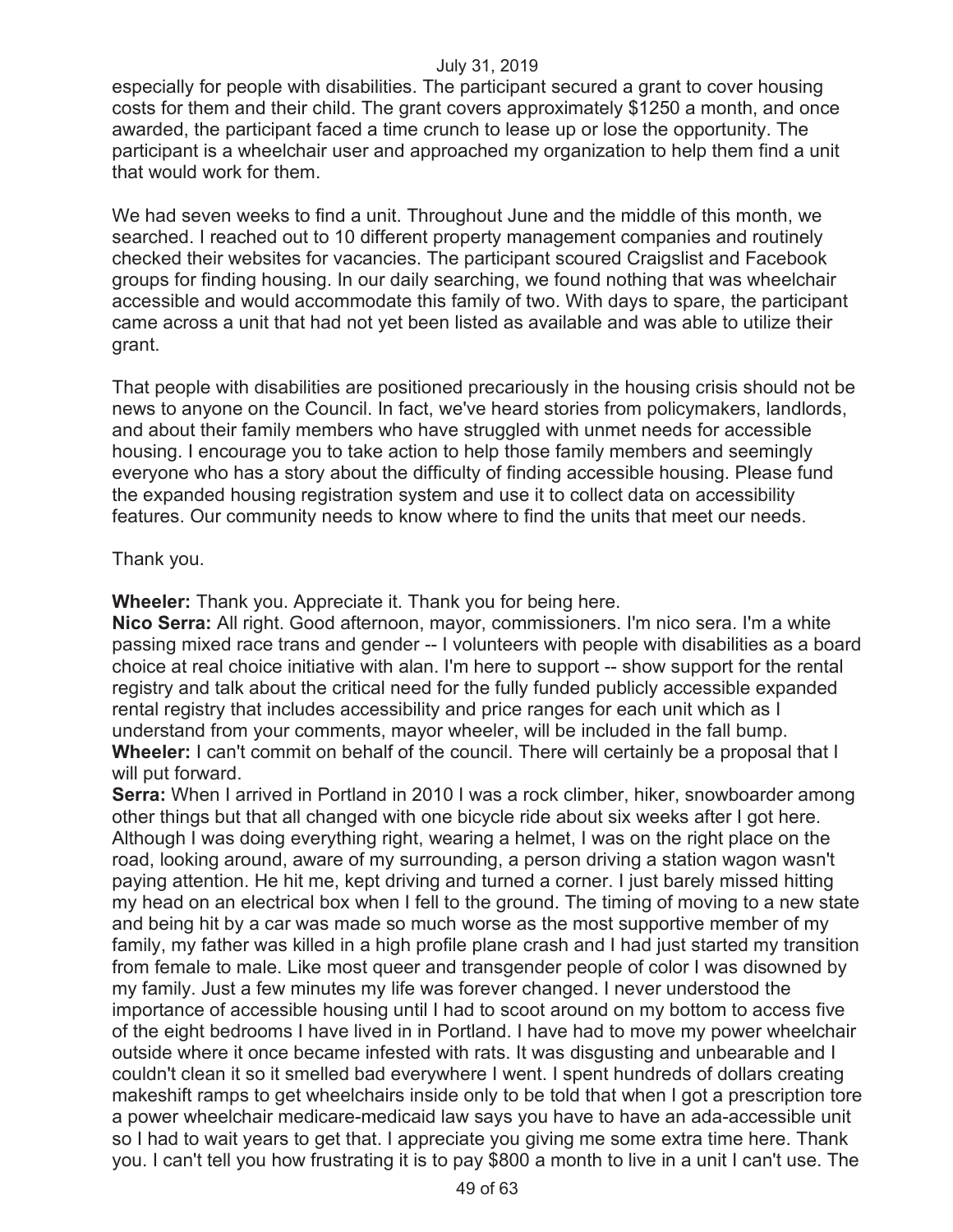stories of making do are abundant in the disability community, and we lived through these humiliating experiences because there's no way to find housing that we can afford. The rental registry is a tool that will help the most vulnerable early in at \$5 a month. In addition to tracking these units the registry would tell us where the stock is and provide essential data to tell us what policy decisions need to be made in the future to create more accessible housing. Mr. Mayor, commissioners, I assure you my story is not unique. Any one of you or your family members could be in my shoes tomorrow. When we talked to your staffers and lobbyists and the landlords every single group had a story about a family member that needed accessible housing so i'm here to ask if we all knew that we need accessible housing can we at least start tracking where it is? We need it. I encourage everyone in the room to think about people and their family or friends that need this accessible affordable housing. We deserve to live lives of dignity. When you get to the point when your bodies change you will need it too. Disability disproportionately affects people of color and other vulnerable populations. We need this registry. The expanded version with accessibility and pricing will be very helpful for us and i'm excited to hear that you will be bringing this forward in the fall bump. Thank you so much.

**Wheeler:** Thank you. Appreciate it. How many more do we have?

**Moore-Love:** Four more at least. Was that pam on north east 63rd? Then we'll go with jessica greenlee.

**Jessica Greenlee, Infinity Property Management:** I'm jessica greenlee with finnity property management. I wanted to point out a couple of things regarding the registration fee that I have some concerns around after hearing a lot about this in the rental services commission. One being the cost for the rental registration fee is being dedicated just to administrative and software costs. Right now there is not a line item in here for inspections, which is where the majority of rental registration fees typically go in other cities. I'm sure that that is a program that eventually will be rolled out. So we're starting at the high end at a \$60 mark for a per-unit fee. The other major concern that I have is that this is rolling out at the same time as properties are incurring a lot of other additional expenses associated with legislative changes. This fee represents about 10 to 15% of the over all increase in costs that properties will bear due to some of the changes regarding the screening criteria and the security deposit ordinance. Rolling this out at the same time is definitely adding to that level of burden and making it that much more challenging for work out for new supply. Also the fact that it's essentially charging for the past year, so it's going into effect as a retroactive fee. So those are just some things that I hope that you would consider as you look at this proposal. It's obviously there's some great services and programs that the rental services offices are operating, and that they will be expanded in the future. Fully focusing on funding the rental services office just through a registration fee I think is quite likely not feasible when you look at the expansion of what those program needs will be in the future. Thank you.

**Wheeler:** Thank you for coming in.

**Sarah Iannarone:** Hi. I'm sarah. Nice to see you all. I'm here to testify in support of the \$60 fee but with caveats. To ensure adequate housing stock municipalities need to design and implement policy based on practices based on complete data. I appreciate what we have done so far to have landlords register with the city but we need to think beyond that. I appreciate the effort to create a permanent funding stream via the proposed flat fee maintaining rental services office but there's an opportunity here for us to move the rental registration program out of the half kept promises column and start collecting all of the necessary data we need to ensure adequate supply of the right mix of affordable housing in our city. I'm hoping city council will approve this fee when it comes up for a vote recognizing it's not nearly sufficient. We need to circle back on this in the fall bump and aggressively expand the rental registration program making investment in software,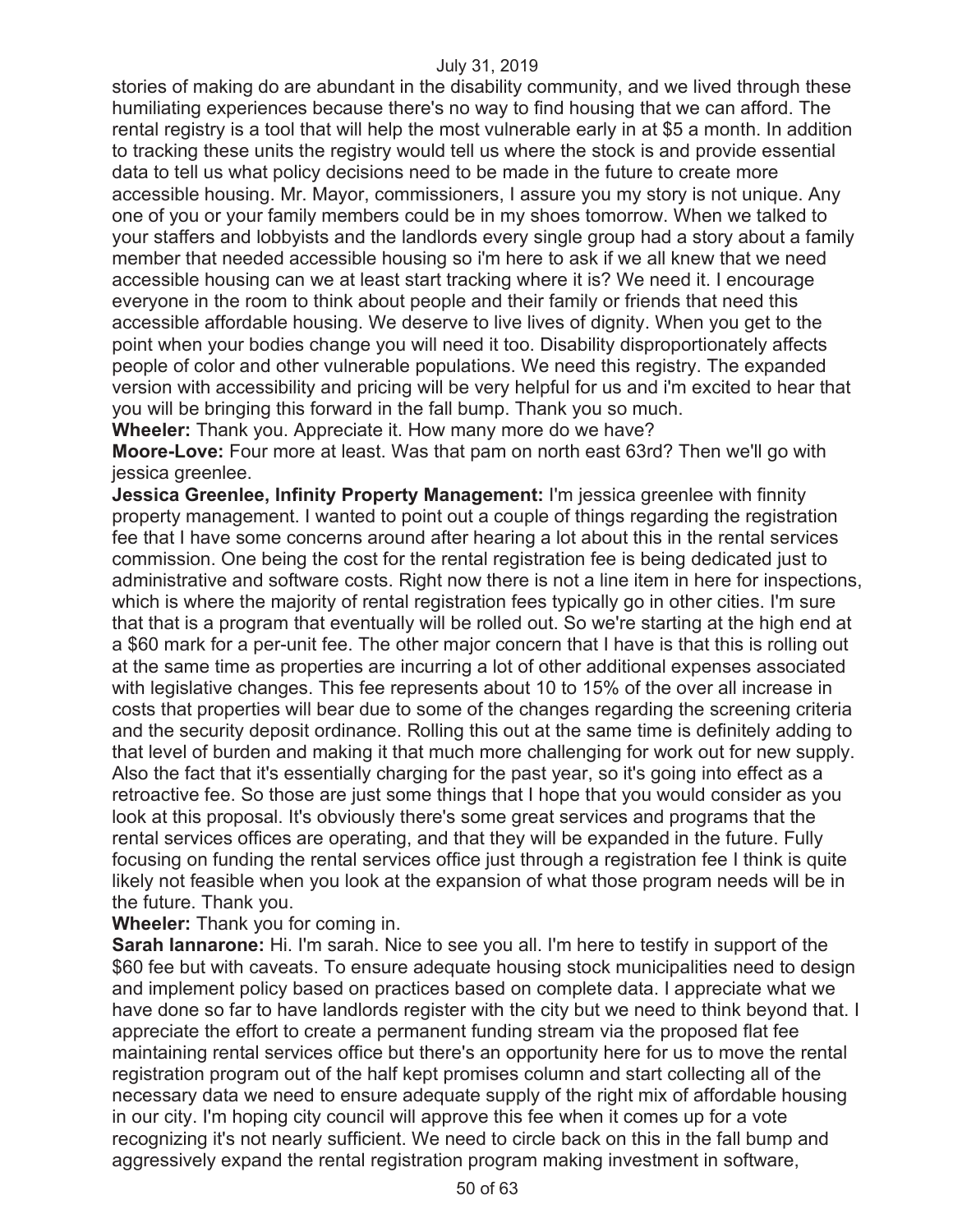program administration to fund the additional data collection that we need. State level policy hinges on us sect up a system that provides the way information that we need but we're not collecting. If Portland is going to be serious about realizing the right mix of rental housing supply we need to move beyond base funding and gather expanded data for our decision making. So please support what we're doing today but don't stop there. We need to commit to implementing via the fall bump the robust data collection mechanism in a dashboard that delivers to our community the voter information we need for a thorough understanding of the rental landscape in our community.

**Wheeler:** Thank you. Good afternoon.

**Mary Sipe:** Good afternoon. I'm mary sipe. I support this fee. I'm very much in support of the rental services office. I have heard a lot of really good testimony today and a lot of really good feedback. In the past, it has been my observation on most of these ordinances that you'd been working on, especially relating to rental, tenants and landlords, you have taken feedback and gone back to the drawing board, and you have amended and you have made changes and you have modified, and I can see where I think that some testimony today gives you the opportunity to go back and work on this a bit more and address the issues and concerns. I was thinking about how you came up with the \$60 fee, and to me, you need to identify really how much funding do you need, is the first year going to be the most money because of the technology that you need to buy, and then you kind of back into how much the fee needs to be once you know how much money you need to have. So, I just -- I just want to encourage you to, once again, to -- I definitely want to see this move forward. We are talking about \$60, I was confused because on one hand they were talking about passing it to the tenant, and on the other hand I hear it cannot be passed onto the tenant, so I think we need clarity there. I just want to support it and ask you to do your due diligence once again.

**Wheeler:** Commissioner eudaly.

**Eudaly:** Mary, the distinction is the landlords can't add a \$60 fee to the lease, but they can roll it into a rent increase. Within the constraints --

**Sipe:** Yeah, okay.

**Wheeler:** Appreciate it. Was this one more person, Karla?

**Moore-Love:** Yes. Katrina holland.

**Wheeler:** Good Afternoon

**Katrina Holland, Executive Director Community Alliance Tenants:** Good afternoon. Greetings, council member, mayor wheeler. Thank you for the opportunity to -- oh, for the record, I am katrina holland, executive director of community alliance of tenants. Again, thank you for the opportunity to sit before you today to talk about rental registration. I am pretty sure you will not be surprised to know that the cat is very supportive of the effort when it comes to the fact that we will is a have a reliable source of information to collect and understand the housing data within the city of Portland and when it comes to the fee. However, they did voice in the rental services commission meeting we think that it is absolutely imperative that we understand that this fee in comparison to what the city needs is, actually, really low. Considering the degree of programming, members of the rfc are advising on and asking for to support the rental market, again, this fee is very low. When it comes to the variety of services that both landlords and tenants are asking from the city, we don't believe that 60 per door would cover the cost, considering the degree of revenue options available to us from the state and local government, I am just not sure where the extra money is realistically going to come from to support these critical asks for services requested again by both landlord and tenants. Assessing the fee makes sense because we will start to lessen the burden of taxpayers putting -- footing most if not all of them supporting landlords and tenants to understand their rights. It is a common argue that we hear from the managers that it should be mitigated by government intervention, even if the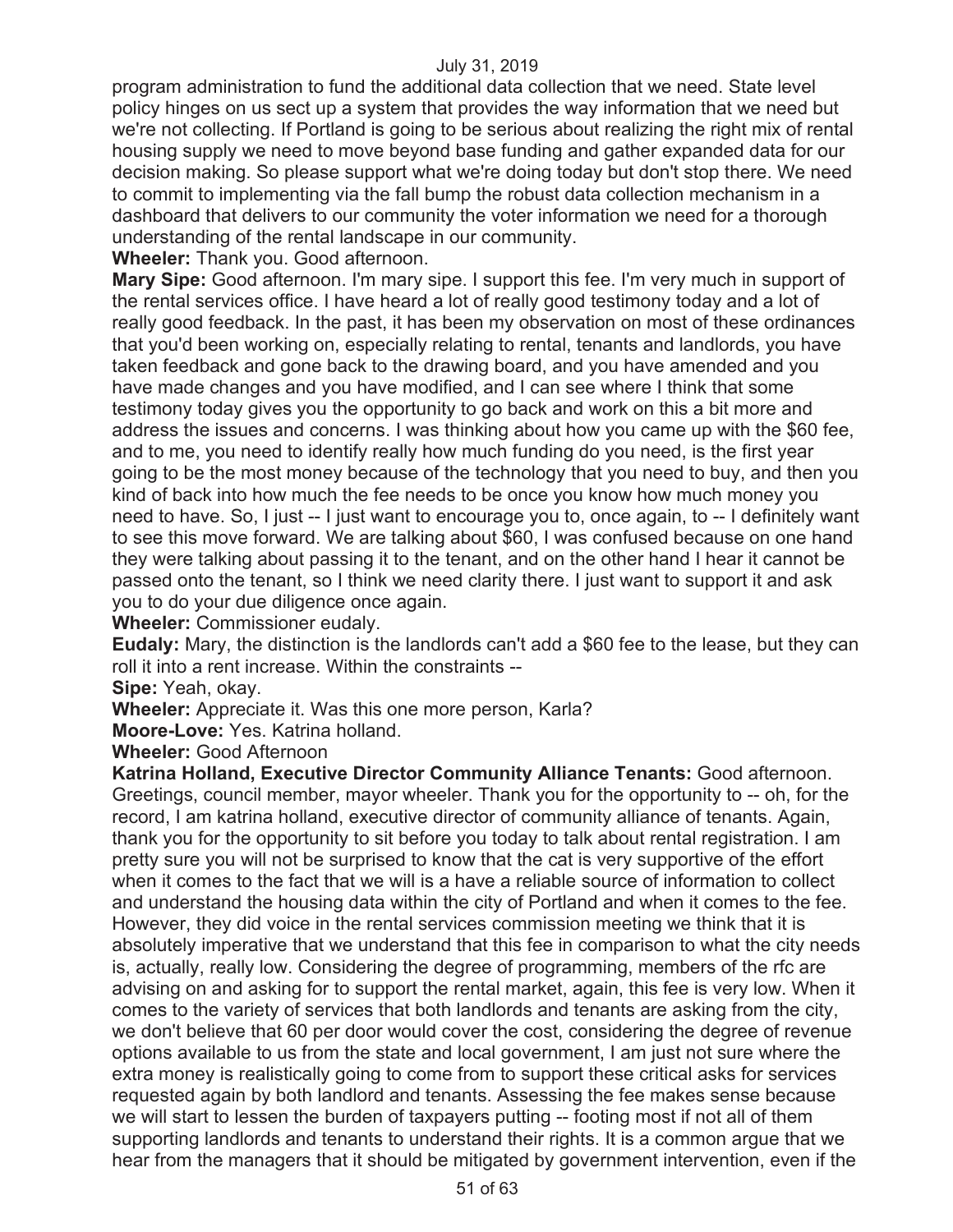direct benefit to the market actors materializes in a way that is individual or for a select few. The cost to provide requested programming is very expensive and to expect taxpayers to foot the bill has been necessary because we had no choice, but now that this option exists, I think that it makes sense. We also think it's unfair to make services for half the population in Portland who are renters, and an unknown amount of landlords rely on volatile, non-guaranteed politically fraught, one-time funding mechanisms when we know that these critical services are needed on an ongoing basis. Existing landlords and tenants need information on their rights for housing education and enforcement is critical on both ends, and serving our most vulnerable -- populations only makes sense so we support this fee and we hope that -- thank you for your commitment to evaluate whether it is enough, we hope that this fee goes up given the cost it is going to cost to maintain services requested by both landlords and tenants. Thank you.

**Wheeler:** Very good. Thank you. That completes the testimony. This is a first reading, so we are going to move it. Is there anything else before we do so? Very good. This is a first reading of a non-emergency ordinance and moves to second reading. Thank you, everyone, who testified today. [gavel pounded] next item, please, 728. Commissioner eudaly.

# **Item 728.**

**Eudaly:** Oh, boy, all right. Thank you, mayor. Pbot staff occasionally identify the need to clarify and update the city code. Pbot staff are bringing updates to multiple sections of title 16 and 17 to council for consideration and adoption. These changes are primarily administrative in nature to address changing bureau practices, updates to out of date terminology, and to clarify previously ambiguous code. Pbot staff member matt burkow is here to answer any questions that the council may have. Welcome and please state your name for the record.

**Matt Berkow, Bureau of Transportation:** I am matt burkow. We are bringing -- we assemble a number of updates to the city code. These are a combination of cleanup, clarification, and a few that are more substantive. I could step through the impact statement if that would be helpful to walk through each one.

# **Wheeler:** Okay, great.

**Berkow:** So first one to 16.20, public right-of-way parking, first element is we have a lot of areas of our code that reference meter hoods, we no longer use parking meters so this is an example of cleanup, just changing the language. We don't use meter hoods to reserve the parking spaces any more. The other thing that was in this code is the authority to issue parking reservation permits. We revised this with the director of the bureau of transportation. This just matches our authority at the bureau. It used to be the city engineer and traffic engineer, and we have updated title 17 with this in the past so this is just making title 16 consistent with that. And the other element in here is we removed the reference to the special traffic control district. This is the downtown area. We used to have development activity, mostly concentrated downtown so we would regulate the closing of parking spaces with vision zero with the city's commitment to insuring that we accommodate the people walking and bicycling through construction zones. We now manage the parking throughout the city, so this change flex the expanded authority of the permitting citywide. That's the first one. Okay. And this second element of 16.90 was again, referencing the meter hoods. 16.50, vehicles allowed on the transit mall. You may recall that a few months back we came to you with an emergency ordinance to allow for the closure of the auxiliary vehicular lanes on the transit mall. Currently, it is not permitted to close those lanes between 6:00 a.m. And 7:00 p.m., maintaining the vehicle access on the transit mall. But, periodically, there is a need for construction, otherwise, to close it, so this is just granting the authority for short-term three days or less closures provided the -- with tri-met's approval. We are working on a subsequent admin rule to kind of clarify that the applicant needs to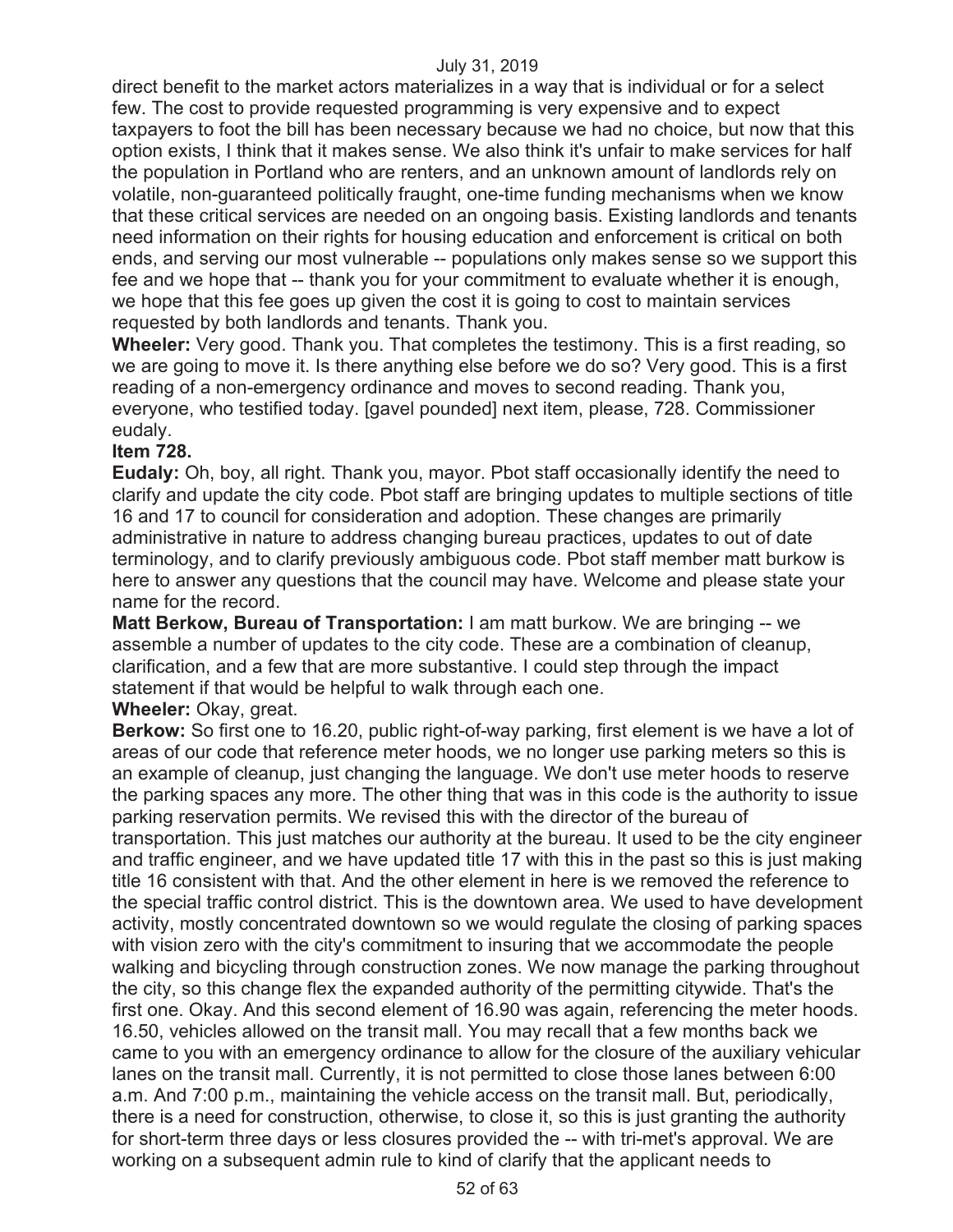demonstrate why they cannot perform this on private property or, you know, on the weekends or nights. The next one was a very simple cleanup where we changed the name of a position, and so we are just making the code consistent removed one word from the title of a position. I am flipping to the next page. 1715, this is the transportation system development charges. There was a confusion where the discounts would be applicable, particularly, in some overlay districts, so this is clarifying that it kind of read a discount would not be applicable in these districts, and that it's referring to the citywide sdcs, the discount is applicable, so just clarifying that, the discount is not applicable to the particular sdcs, the north macadam and innovation quadrant, so it's a clarification of that code. Another clarification for sidewalk cafes, the cafe language says that the furniture must be placed on hard surfaces. We added that, but not in the driveway approaches. So if there is a driveway, sometimes they are expanding it into that, so we are making it clear for people. 17080, so we had the gateway master street plan. This was existed as code, and the typical practices when we update the transportation system plan, we amended the tsp to reflect the street plan, which renders this code no longer necessary so we are moving that. The 178-8090, about the local transportation infrastructure charge. So we removed the previously added provision g. The change was initially recommended by the office of is the ombudsman, however staff found that the program could have unintended negative consequences on property owners, and this is a provision that has never been used. And the next one was another 171-0720, this is a -- another cleanup. It referenced a policy of the tsp. It was updated. That number changed so we had to change the number here. So, a simple cleanup. Finally, 17109, relocation benefit appeals, the -- this creates a process wherein the rare instances that the city has to relocate somebody off their property, that they have a process where they can appeal the benefits that are proposed for them. **Wheeler:** Great. Thank you. Pretty straightforward. Appreciate it.

### **Berkow:** Great.

**Wheeler:** Any further questions? Any public testimony on this item, Karla? **Moore-Love:** No one signed up.

**Wheeler:** So I know this is actually kind of tedious work going through and cleaning up old code, but thank you for doing it. It's, obviously, important that it be done well, and we had a code change in front of the council a week or two ago, and we noticed that there was still some cleanup to be done on it. So I appreciate the thoroughness with which you put into this. Thank you. And this is a first reading of a non-emergency ordinance. It moves to second reading. [gavel pounded] thanks for your hard work.

**Berkow:** Thanks very much.

**Wheeler:** 729.

**Item 729.** 

**Wheeler:** Commissioner eudaly.

**Eudaly:** Thank you, mayor. Portland parks and recreation will be renovating and reconstructing the mt. Tabor maintenance yard as part of the improvements pp&r plans to construct a multi-modal path on city property to connect mount tabor park to southeast division street. This connection has been a city goal for decades, and in 2010, the pads was is also included on the Portland bicycle plan for 2030. So, it looks like we are going to beat that deadline, very exciting. The agent with pbot is here to paren, and someone else is here, as well. The name I do not have, and maybe you are not even carl.

# **Karl Arruda, Bureau of Transportation:** I am.

**Eudaly:** Well, welcome carl, and police state your name for the record.

**Arruda:** I am carl ruda, an agent with pbot.

**Robin Laughlin, Parks Bond Program:** Hi, I am robyn, the bond program manager, and with Portland parks and recreation, and managing the park improvement project here. **Wheeler:** Thank you.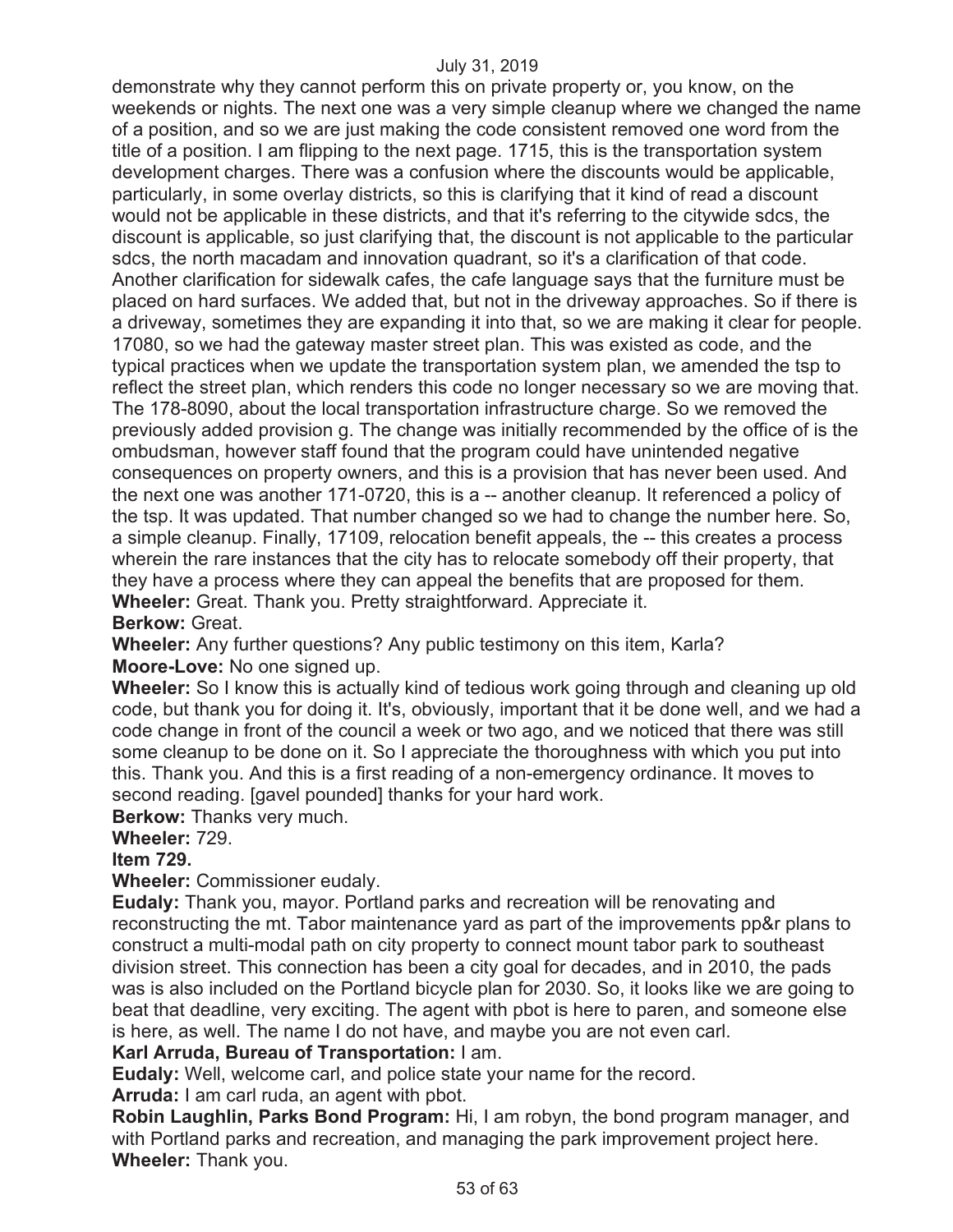**Arruda:** And so thank you, commissioner eudaly, and mayor wheeler, and commissioners. As mentioned this proposal is connected with the mount tabor park and maintenance yard renovations. This vacation proposal was initiated by the parks bureau as part of the renovation project. The ordinance before you would eliminate a small piece of southeast 64th avenue just south of southeast sherman street where 64th dead ends at the maintenance yard. This piece is no longer needed for street purposes, and pbot has no intentions and has not had any intentions of pushing a full street through to division street, and so, it's part of the project. Pbot was agreeable to vacating this, and so by vacating it, the east half of this vacation area would go to the parks bureau and where they would be able to use that for their multi-modal bicycle and pedestrian path to connect mount tabor to division street. As commissioner eudaly mentioned, this has been a city goal for a number of years. Pp&r completed a conditional use review as part of the maintenance plan to include this piece of the vacation area in mount tabor park and to get authorization to put the multi-modal path through this area. As part of the usual vacation process, we contacted the city bureaus and other agencies for comments. We also notified the neighbors in the designated affected area prior to the planning and sustainability commission hearing and also again prior to this hearing. As part of the comments, pbot staff requested that we reserve what we call a springing trail easement over the pathway so that if the maintenance yard area was ever sold off or transferred to a different entity, the pathway would be maintained as a public trail. The bureau of environmental services also has requested sewer easements for a sewer pipe that goes down pretty much the center of that part of sherman street, so again, bes will have the easements to protect the pipe, and it will be 7.5 feet wide on each side of the pipe. The west half of the vacation area will revert to the two adjacent property owners on the west side, and they both have been notified of the project, and they are aware of the proposal. We have a few images here where the first image here shows the overall plan that robyn has been working on, the orange area here shows the piece of the path going from division street up to the vacation area in here, and continuing on a narrower path up towards the park. These are renderings provided nicely by robyn showing the view, and after construction is finished, the first image should be the view, if you were standing in the street looking towards the park, you would see the pathway going up north woods. The second image is once you are on the path and looking into what is now southeast 64th avenue, the vacation area, you would see a wide path leading up towards the remaining piece of 64th avenue. Part three, after you leave the vacation area, the pathway would continue as a narrower sidewalk type of area, and 64th avenue is over there on the left. The fourth image is just a different view of that corner of 64th and sherman street where the vacation area leads onto the street and into the narrower pathway. And this is an aerial photo showing the area in yellow being vacated with a maintenance yard off to the right and division street down below. And a pathway will go again from -- through the yard through the vacation area and then up along the area on 64th. This is some photos of the current configuration of sherman street and 64th on the left, and the maintenance yard in the distance there. The next photo is a more of a closeup area of the part of the maintenance yard. And if you were standing in the vacation area, part of it -- this is where you would see sherman street up to the left there. The other photo from the maintenance yard part of the vacation area, again, you are looking towards sherman and 64th there, and so this photo was taken from where the pathway will eventually be constructed. And again, there is looking towards the other direction. This grassy area on both these photos is, basically, part of what is now legally 64th avenue, and would be vacated, and this fence area is, I think, pretty much down the center of what is 64th avenue of the vacation area, and so the maintenance part over there will be reverting to the parks and the grassy area is what, basically, would be reverting to the owners on the west side. And then the spring trail easement I mentioned, this is the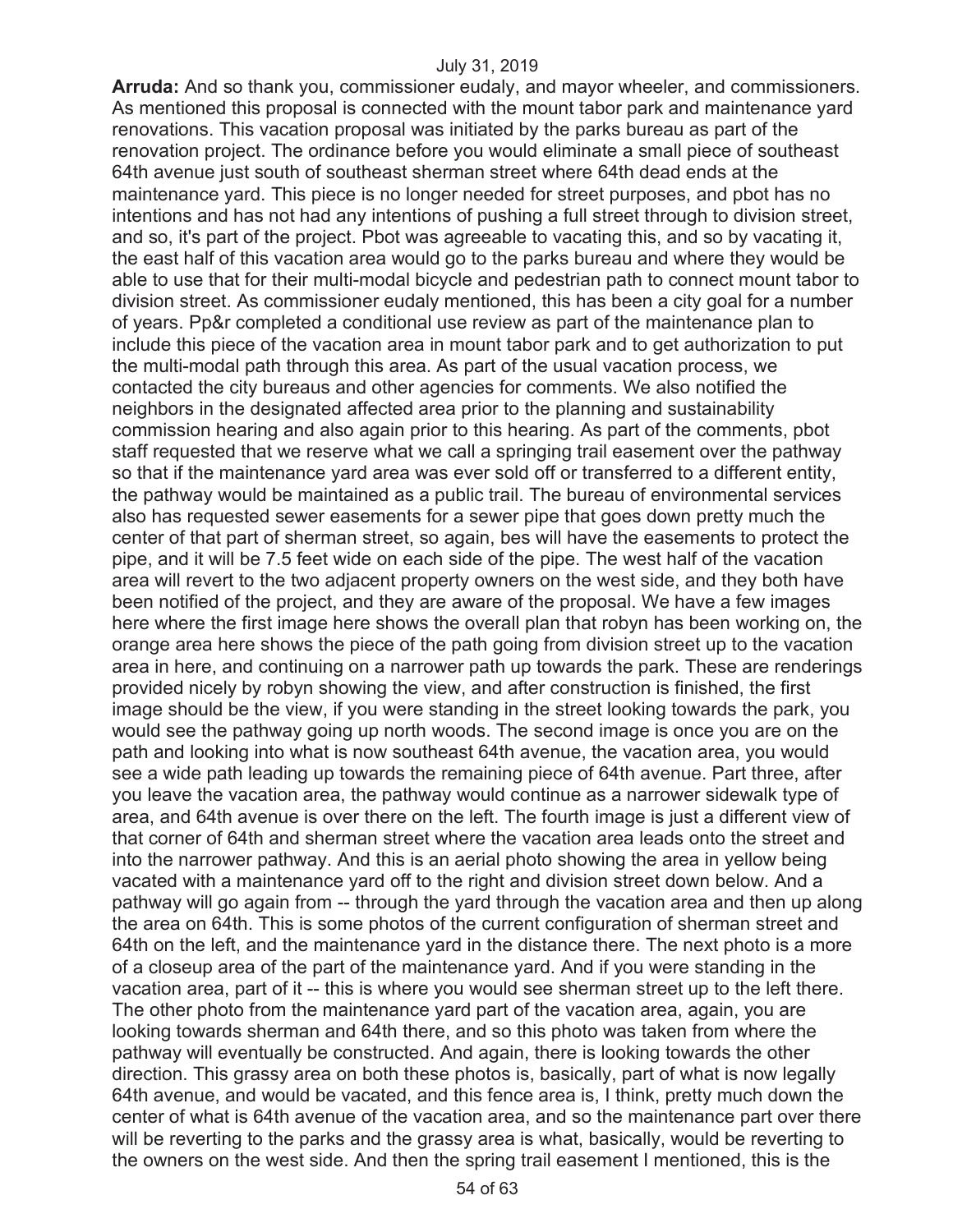approximate location of that where the pathway will be constructed by the parks bureau from division towards the park. And the more slender sewer easement area for the pipe down the center of the street. I don't know if you have anything else that you wanted to add? Or if there were any questions?

**Laughlin:** I just wanted to express my gratitude to this body for the continued support of the 2014 placement bond. This project that we're working on is the mount tabor yard facility improvement, under theme of protect our workers. It's an important piece of the bond work we are doing through the land use process. This was the requirement that we dedicate this full-time to multi-modal use for our community, and we are looking forward to providing that, hopefully, next summer, and have been really appreciating carl's support throughout this year and a half long process. Thank you. If you have any questions, I am happy to answer any questions you may have about the project.

**Wheeler:** Commissioner Fritz.

**Fritz:** Thank you for being here, I just -- this morning, we had four different audits that the auditor presented, and I was reflecting on the parks bond, and I am proud of how it has gone. This is a great example of how we are doing what we said we were going to do in taking care of the workers in every project. I think that we have done, we have done something that makes it better. It's not, it is not -- it is not justification. This is a great example of that where people might have said, you know, this is just benefiting the workers, what's in it for the public. It's good for the public for workers to have safe places to work, but it's also in partnership with pbot, going to be a great amenity, so thank you both for your work on this.

**Wheeler:** Commissioner Fish.

**Fish:** You know, for ten years almost like a broken record, I am used to people saying that there is something fundamentally flawed in our form of government, that everyone lives in a silo, which I am still looking to see where that address is, and that no one works together. And then we get a presentation like this, and I was struck by the fact that as you were sort of making the presentation, talking about all the bureaus that had an interest in how you were coordinating and how this is working out, and it's like yeah, it's not necessarily the form of government. The way this works is by having people, actually, talk to each other. And there is nothing inherent in our form of government which prevents bureaus from collaborating at a high level. And I just appreciate the presentation like this to remind us that our system does work when there are respectful relationships across bureaus at the staff level, in particular, and we can resolve what is a mind-numbing - halfway through the presentation, I mean, I am starting to get a headache, the level of detail. But, these are very complicated things, and yet nothing prevented us from getting it right. So thank you very much.

**Wheeler:** Very good. Karla, was there any public testimony on this item? **Moore-Love:** No one signed up.

**Wheeler:** Too bad, this is a first reading, non-emergency ordinance, and moves to second reading. Thanks for your great work on this. Next up, 730.

**Item 730.** 

**Wheeler:** Very good. And colleagues, just by way of presentation, I want to remind you that we have one -- actually, that's the second reading, second reading. We have four nonsecond readings remaining by way of time check. Commissioner eudaly.

**Eudaly:** Thank you. The petitioner for this vacation is the owner of the abutting property to the east and west of the street area, and all the vacation area will revert to the parcels they own to the west. Pbot, I should be able to say that right, pbot.

**Wheeler:** It has been a long day.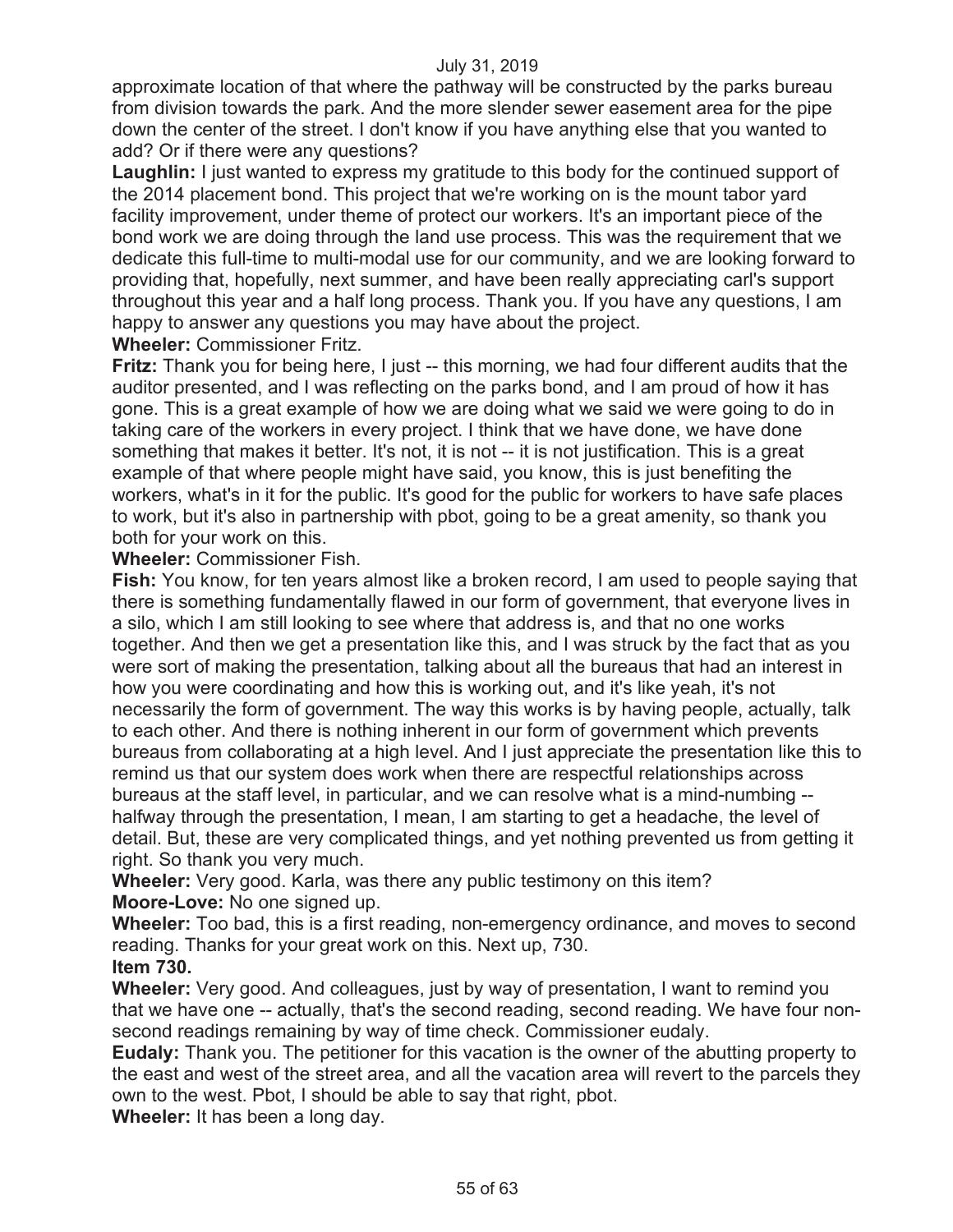**Eudaly:** It has, and I am lagging. Lance is here to protect, as well as the project manager. In the interest of time, I just encourage you to keep it real tight, so welcome and please state your name for the record as you share your testimony.

**Lance Lindahl, Bureau of Transportation:** Thank you, commissioner. Go ahead and start off. Again, I am lance, the pbot right-of-way acquisitions. Before you is a proposal to vacate a portion of southwest 9th avenue between gibbs street and u.s. Veteran's hospital road. In this slide you can see the vacation area shown in yellow. This area is located to the immediate west of the ohsu marquam hill campus. The vacation area is impassible due to the presence of dense vegetation and steep elevation changes. No pbot facilities are located there. This graphic has been provided by the applicant to me. This shows that the improved streets at this location would have a great change of approximately 32%, and that's in excess of the 18% maximum street grade allowed in our code for fire bureau access. Two city bureaus have responded with conditions of approval. Bes required the petitioner grant a 15-foot wide easement over an existing sewer main, and that could be seen here on the right side, the purple line. And also the water bureau has imposed fees to cover the expense for them to cut and plug the existing water main. It's the blue line in the center there. And also for relocating a fire hydrant, which is the blue dot. That's tough to see. That's in the lower right hand corner there. The petitioner has agreed to all these terms, and they have paid the fees to the water bureau for this work to be completed. Is the approval of this vacation will allow the petitioner to move forward with plans to develop a small hotel at this site, and the project architects, as well as matt wand, the council, they can provide you with additional information or questions. Feel free to ask. Thank you.

**Ed Trumpke, Counsel Gordon Ramis:** My name is ed with jordan ramos, and I am outside council to the group. The architects are in the back if you would like. We are here only to answer question. Matt wand is behind me, in-house counsel. We ask you approve this. It will provide for a 99 room, medium to long-term stay hotel for use by people who are making use of the ohsu facilities because they have patients who are family members or friends or may have business that takes them a week, two weeks, a couple of months at the ohsu, and it will keep people off of sam jackson parkway and alleviate the traffic. **Wheeler:** Thank you. Commissioner eudaly.

**Eudaly:** That sounds fantastic. As someone who has spent far more time than I ever wanted to -- more time than I ever wanted to at doernbecher children's hospital, it will be great to have lodging adjacent to the facility.

**Fish:** A question for the attorney -- is there a specific contractual covenant that the owners operated, entering into with ohsu, to provide this service?

**Trumpke:** I will lean to in-house counsel.

**Matt Wand:** Matt wand. Not at this time. We have outreached to them. They are cooperative, supportive, but we have not entered into any contracts yet.

**Trumpke:** I am not sure that there necessarily needs to be because the use is for that area. People won't be staying there as a bed and breakfast. It will number downtown. It's not very convenient. They may or may not enter into long-term commitments for that particular use. But, it is there, it is right across the street from doernbecher, it really is for use for people up there on the hill.

**Fish:** In terms of vacating a piece of property, do we have to be able to demonstrate some kind of nexus to a public benefit?

**Lindahl:** Right now, we have to demonstrate that there is not a current transportation use for the property.

**Trumpke:** Probably the only use would be for a four-wheel off-road vehicle that is very steep.

**Fritz:** I am usually skeptical of street vacations because it's giving up a public right but this is about the most open and shut one that I have seen regardless of the use, even if it is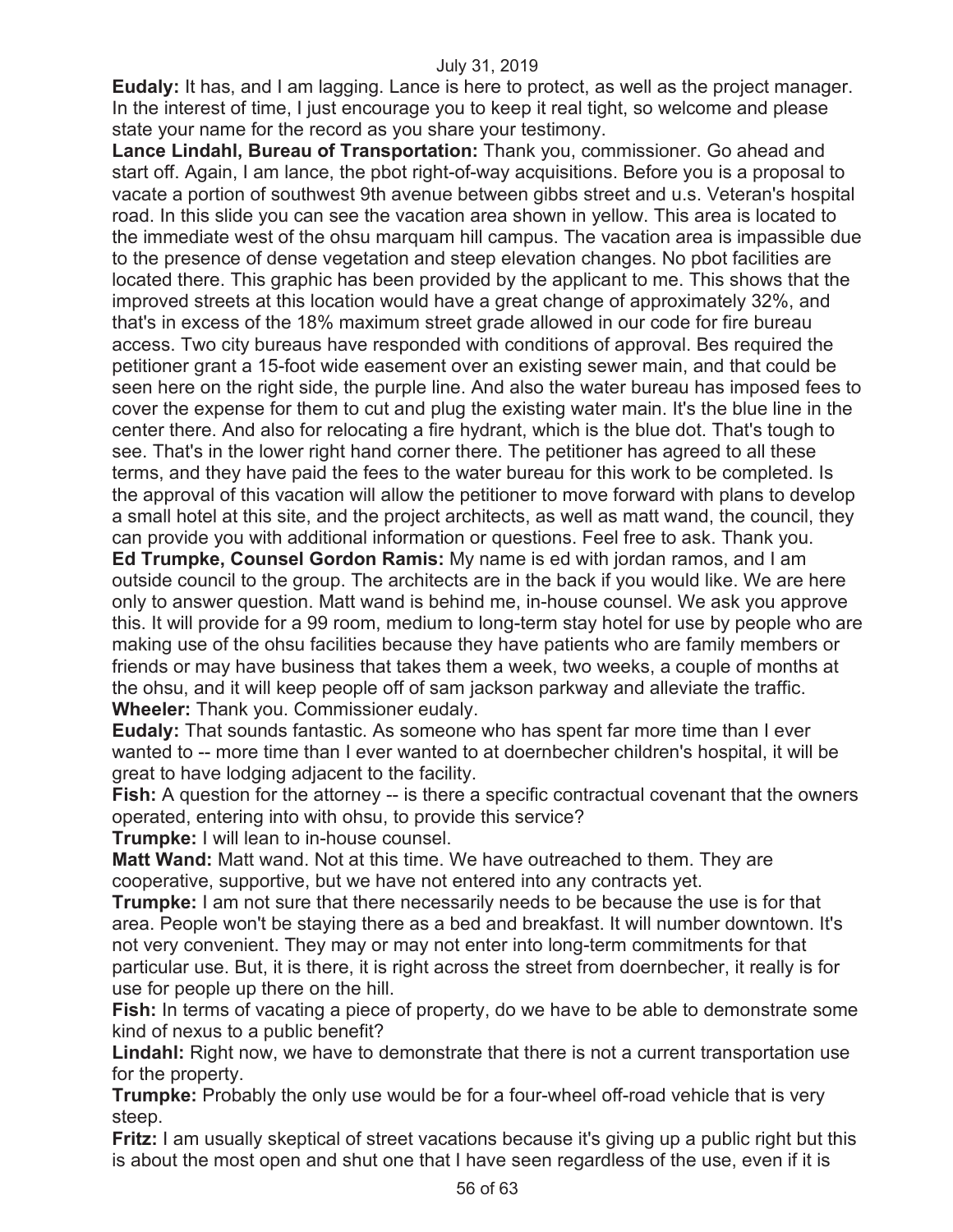used for nothing. It is not going to be used for transportation. Is it zoned correctly? Do we know the zoning?

**Trumpke:** Yes, it is. And the approval has been given. Almost a year ago for the hotel. This is one of the last conditions to be satisfied in order to get the hotel going. The hotel was -- there was discussion by the neighborhood association, no appeal was filed. So, it's been sitting on the shelf waiting for in and a couple of other small issues to be resolved. **Fritz:** I assumed you notified the neighborhood association. Did you hear back?

**Lindahl:** We did not hear back. I have heard from a couple of the neighbors in the area who own adjacent properties. They were all very supportive of the project. **Fritz:** Thank you.

**Fish:** One more question, the owner is the yoshida group?

**Wand:** Yes, it is.

**Fish:** I have an association between mr. Yoshida and the food products and some other things that he's done. Does he have other properties like this in the region?

**Wand:** I don't know what you mean by other properties like this. He owns several commercial properties and multi-family residential, and his residence, so he does own other properties, yes.

**Fish:** Okay. Thank you.

**Wheeler:** Great. So it looks good. It looks like a very promising project, and I am glad that the city can be a help in a small way.

**Trumpke:** The city has been very helpful in the project, so we thank you for that. **Wheeler:** Glad to hear that. Definitely glad to hear that. Good to see you, matt. Is there any public testimony?

**Moore-Love:** No one signed up.

**Wheeler:** Very good. This is a first reading of a non-emergency ordinance and moves for second reading. [gavel pounded] thank you. Next up, 731.

**Item 731.** 

**Wheeler:** This is a second reading. There's been a presentation and public testimony on this item. Is there any further discussion? Hearing none, please call the roll.

**Eudaly:** Aye. **Fritz:** Aye. **Fish:** Aye.

**Wheeler:** Aye. The ordinance is adopted. Next item, 732, also a second reading. Further discussion on this item? Please call the roll.

**Item 732.** 

**Eudaly:** Well, I have an exciting update to share before I give my vote. As you know, the city is working with the central east side industrial council on an innovative security model for their enhanced service district known as their safety for all program. It requires the security contractor to engage in a very different way with people experiencing houselessness and mandates trauma informed trainings, a situational protocol to minimize the unnecessary police contacts and inclusion of people experiencing houselessness as security personnel. I am excited to share that the Portland transit mall, all three -- for the Portland transit mall all three parties, city, tri-met, and pmmi are committing to opening a competitive bid for security services in fiscal year 2021 to integrate the lessons learned from the ceic safety for all program into the new contract to promote a more compassionate security model that benefits all users of the transit mall, and I want to thank katherine lavigne, pbot streetcar division manager for making this request happen and to the compassionate change district coalition for envisioning and pushing for a better way to enhance the community that benefits everyone. I vote aye.

**Fish:** Aye. **Fish:** Aye.

**Wheeler:** Aye. The ordinance is adopted. Next item, 733, also a second reading. **Item 733.** 

**Wheeler:** Commissioner Fritz, it's my understanding this is going to be rescheduled.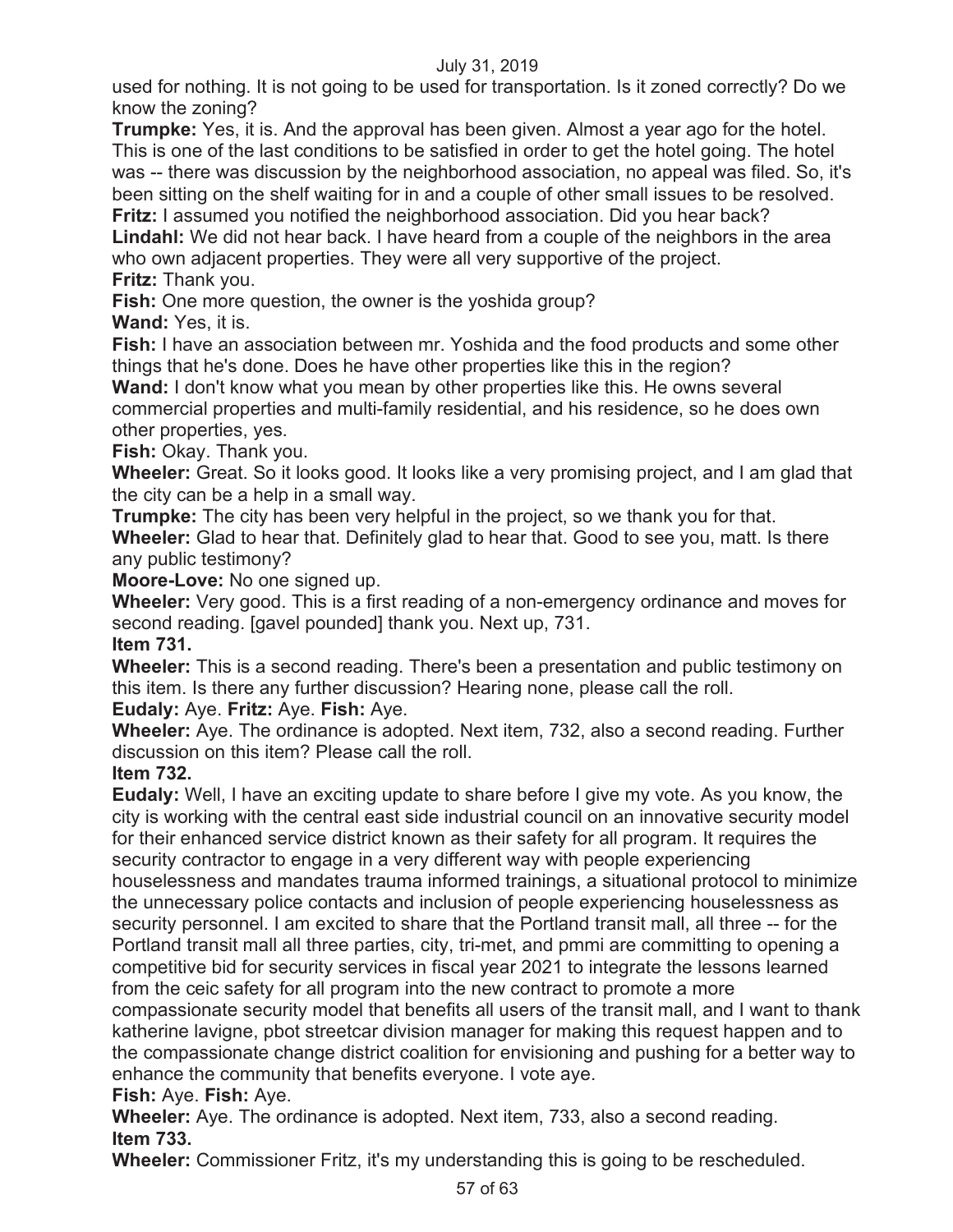**Fish:** Corrected.

**Wheeler:** A time has not been determined?

**Fish:** Correct, we are working with the property owner.

**Wheeler:** Very good. So we will move on then to 734. Is that sufficient, legal counsel? 734 next, please.

# **Item 734.**

**Wheeler:** Colleagues, this is also a second reading. There's been a presentation and testimony. This took place while I was out of town. I have reviewed the record. Is there any further discussion? Seeing none, please call the roll.

# **Eudaly:** Aye.

**Fish:** I am really excited and I am glad to see the water bureau staff here because I know there's going to be a lot of celebrating tonight. Thank you, colleagues. This is -- this is was a ten-year process, and they have required consultation with the warm springs tribe and the grand ronde, and thank you to lori john, our liaison, for her work in coordinating the discussions in grand ronde and her continued work across the city supporting our goals we do intend to continue to work with the peoples in all city projects, and in particular, in the bull run watershed to make sure that our actions also benefit the people that will need the city. Thank you, also, to edward campbell, the director of resource protection and planning, and who worked on this a few weeks. A fun fact, he used to be commissioner saltzman's chief of staff, and has really been part of the process for -- since the conception, so again, a thanks for his work coordinating with the water bureau, the united states department of agriculture forest service, and other stakeholders. Thank you richard coleman, the mount hood onshore forest supervisor, who worked with us very diligently also. who assisted the lead since 2012, and dick robbins, who retired, and got the land exchange process started way back in 2010, and janet, who took over for dick in 2013. And finally, thank you to commissioner Fish who was the commissioner in charge for at least four of these years, and did a magnificent job of continuing to move it through the process, aye. **Fish:** Thank you very much, aye.

**Wheeler:** Yeah, good job. Aye, the ordinance is adopted. Next item, 735.

**Fish:** Before we read, this I want to point out the next four are bes matters. We are going to try to trim our sales. We think that we can be done by 5:30, so I want to give you a heads up.

**Wheeler:** Very good. 735.

**Eudaly:** I am out at 5:00.

# **Item 735.**

**Wheeler:** Commissioner Fish.

**Fish:** Jennifer, would you come forward, and I will just read the introduction and we will take questions. Colleagues, the neighborhood to the river program combines green solutions with engineered pipe solutions. It brings rain gardens and green streets into neighborhoods and supports education programs and community projects, and it's will add to the green infrastructure, a broad reach across our neighborhoods, like northeast, southeast, and northwest. This item has an emergency clause on it because bes is fortunate to have four grantee this is the pipeline, who are eager to get started. They are the janice youth programs, garden works project, verde cully rain program, the columbia slough watershed council haynesworth habitat project, and the regional arts and culture council's whitaker pond and cully park indigenous artists project. Jennifer who does a wonderful job as the program coordinator and lead on this project, is here to answer any questions that you may have.

**Wheeler:** I just had one. First of all, this sounds fantastic. I was looking at the community impacts and the community involvement statement here in the proposal. There are a number of great benefits that commissioner Fish has mentioned, and one of those benefits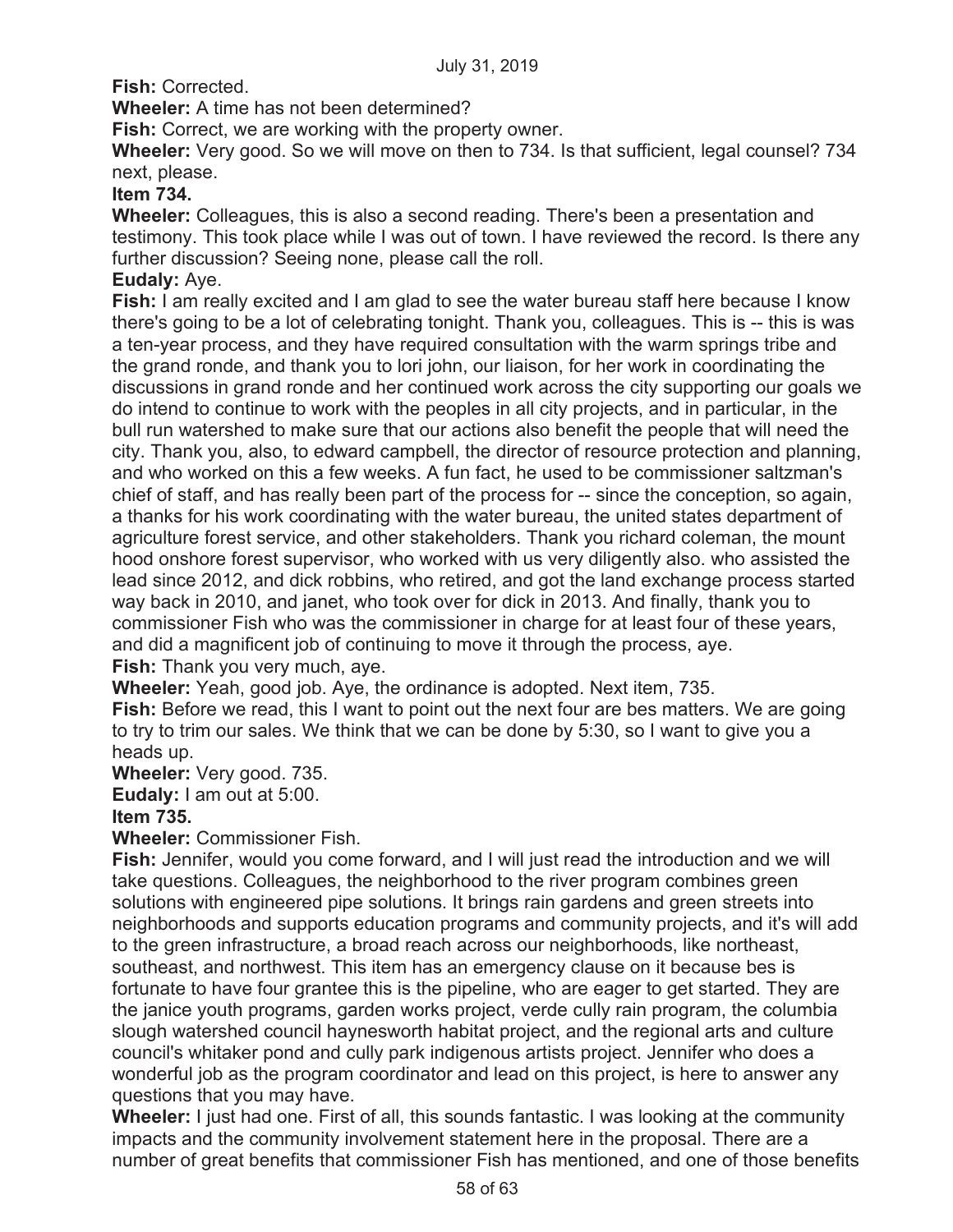is access to environmental education, particularly, for Portlanders who have historically maybe not had the opportunities that many have had to go to outdoor school or other types of programs. Can you give us some sense of balance? How much of the program is focused on education versus how much on some of these other community partnerships? **Jennifer Karps, Bureau of Environmental Services:** Absolutely. Great question. Thank you, mayor wheeler. I would say to an extent it depends on the projects that come in because they come from the community. We are really eager that there be education involved in all of the projects.

**Wheeler:** And you have outreached to all these organizations that the commissioner mentioned, so they will consider the proposals and bring them back, I would assume? **Karps:** Yes, absolutely. These four perspective grantees came in through our community watershed stewardship program intake process. That's a mouthful. So this grant program will be similar to that, however, we will offer rolling grants, which will give us flexibility to work with partners as they arise and come in and as our outreach team finds them and finds their good projects.

**Wheeler:** Great. Thank you. Any further questions? Is there public testimony on this item, Karla?

**Moore-Love:** No one signed up.

**Wheeler:** Great, call the roll.

**Eudaly:** Aye.

**Fish:** Thanks for your presentation, aye.

**Fish:** Jennifer, thank you for your good work. This is a fantastic program. It's a relatively small amount of money with a big impact. Aye.

**Wheeler:** I think that this is great. I hope we will hear information back in terms of what kind of proposals you receive and what kinds of proposals receive funding and the community impact is. That's a great program, and thanks for doing it, I vote aye and the ordinances is adopted. Next item, 736.

# **Item 736.**

**Fish:** Taran meyer. This is the best environmental specialist and senior engineer. I think that I can tee this up and we can go to questions, and we have the experts here. My colleagues have questions. This ordinance would continue an agreement that bes has had with the Oregon department of environmental quality for the last 20 years. It would extend that agreement for another ten years. The agreement continues environmental oversight services for city work performed on contaminated sites. It streamlines the process to help minimize the costs and to maximize the efficiencies, so site issues can be resolved more quickly. Currently, there are 18 active projects or sites that deq is -- what's the word, overseeing, partnering with us on. These include properties slated for affordable housing, brown field redevelopment projects, and long-term environmental monitoring for city facilities. We have two professionals here to answer any of your questions, but I think that captures what we are doing, and as I mentioned, this is a renewal of an existing agreement and a heavily regulated area.

**Wheeler:** Thanks for that clarification. It's helpful. Any further questions? Any public testimony, Karla?

**Moore-Love:** No one signed up.

**Wheeler:** Call the roll.

**Eudaly:** Aye.

**Fish:** I am very glad that we have technical experts who take care of things like there. Thank you for your work. Aye.

**Fish:** Yes, thank you both for being here, aye.

**Wheeler:** I always feel badly that these go quickly because they are technical, and I know that up spend a lot of time, and you are really thorough in going through this. I want to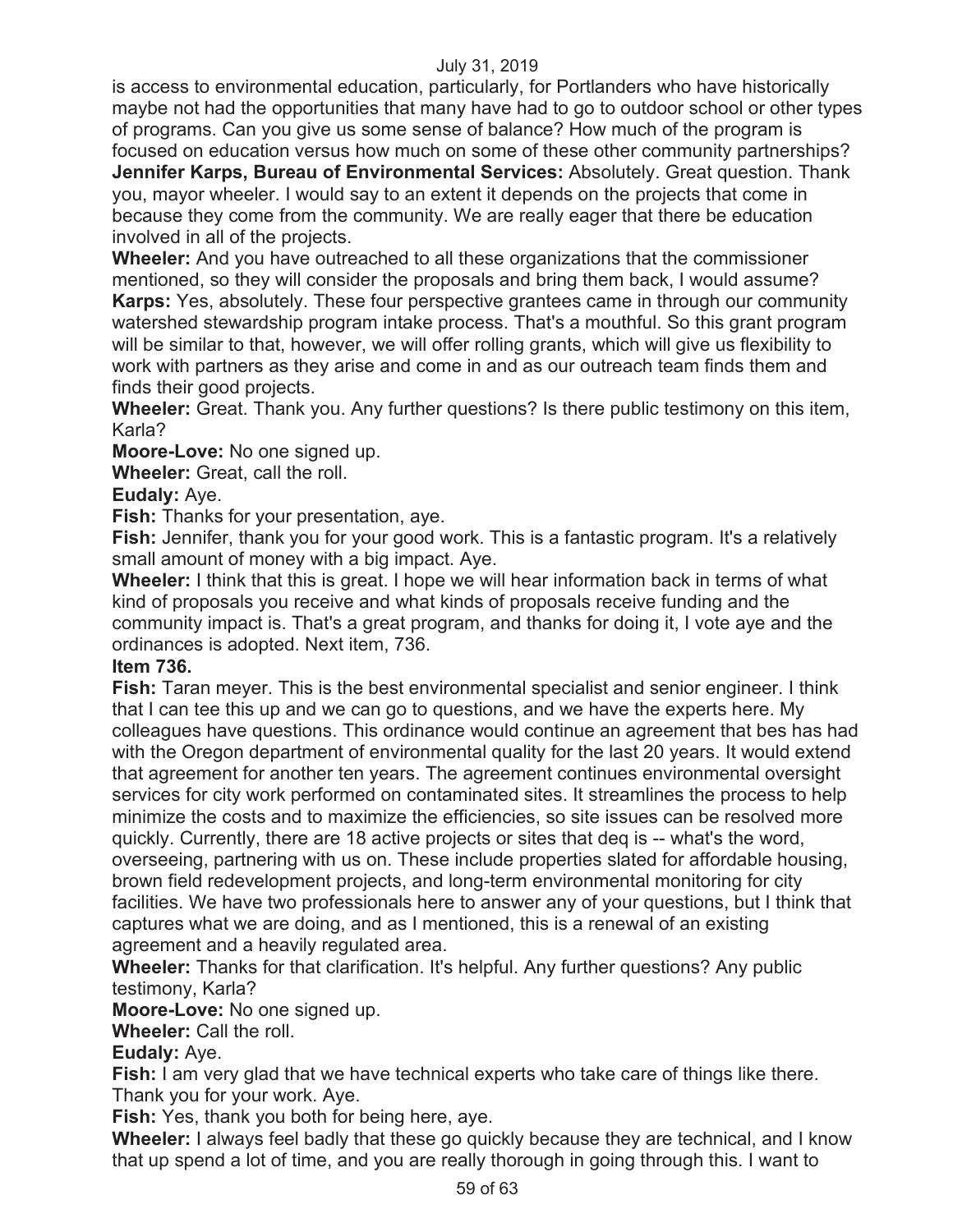acknowledge that, the amount of time that we spend on it is not a reflection of our estimation of the work that you put into this. You put a ton of work into it, and we are very appreciative. I vote aye. Ordinance is adopted. Next item, 737.

**Fish:** I want to invite liz to come forward, the environmental services construction division manager, and once again, I will tee this up. This has actually a very good story behind it. I think that I can say that. Liz is going to take a couple of minutes to amplify what I will share with you at the outset. Bes is continuing construction on the slabtown sewer replacement project. The project area is between northwest thurman and overton from roughly 12th to 21st street. Is the project is preparing a number of deteriorating and undersized sewer mains, some of which are more than 115 years old. During construction, changed conditions and changes in payment restoration required, requirements resulted in significant increases in the amount of construction required. This ordinance amends the current contract by 4.2 million, which is a significant amount to a total not to exceed 12.6 million in order to complete the project and protect the public health properties in the area and the environment. As liz will explain, sometimes a change in the scope is not clear to us until we get into the project. Because it's some of the unique characteristics of this area, we have to come and ask for a modification of the contract. Liz, take it away.

**Liz Moorhead, Bureau of Environmental Services:** Good afternoon. My name is liz moorhead, the construction division manager for the bureau of environmental services, and I have asked nick, the construction manager on the project, to join me today in case you have detailed questions about the project. A little history about the slabtown area, in the 1870s, a lumber mill was opened on northwest northrop street. The mill's discarded edges were a cheap source of cooking fuel. The slabs were delivered and placed by the curb, as you can see in the picture on the left. This is how the area got the name, "slabtown." as nick mentioned, this project is replacing over 1.5 miles of a deteriorating sewer pipe, some over 115 years old. And the project limits, as you can see, in the picture on the right, the northwest 12th to 21st, overton to thurman. And we are here today to ask council to increase the construction contract 4,157,000, the new construction contract will be 12,580,219. The increase is primarily due to the change conditions, including a utility conflict, soil conditions and pavement, and additional curb ramps. The original pipe location on northwest 12th between over quimby is shown. The bold black, it looks like. When we went to construction it, we discovered a utility duct bank was constructed in this location. We did not know about this during the design of the project. Bes had removed the pipe to a new location shown in red to the west of the design location. Challenges of the new location include structural tie-backs installed in the right-of-way by an adjacent building that was recently constructed. The new pipe must be placed so it does not interfere with the tie-backs. In addition resident access must be considered at the envy block 17 and vista apartment buildings as they have the parking garage on entrance on the street and the [inaudible] on the street. This slide shows an example of the challenging soils and paving conditions that we are facing, and this is resulting in an increased cost to backfill and paving on the project. In addition we are building 40 curb ramps that were added to the project.

**Fish:** Liz, what did you tell me was partly the cause of this? What was -- was this a garbage dump?

**Moorhead:** It's a lot of fill, so the fill material tends to cave in. It does not hold up in vertical walls like we like it to. You can see it caves in, and that results in the pavement caving in, as well.

**Nic Cavall, Construction Manager Bureau of Environmental Services:** Nick, the construction manager, we found like wood debris, wood sections of something that is black in color, that some of them have to be sent to hillsboro for disposal because they are contaminated.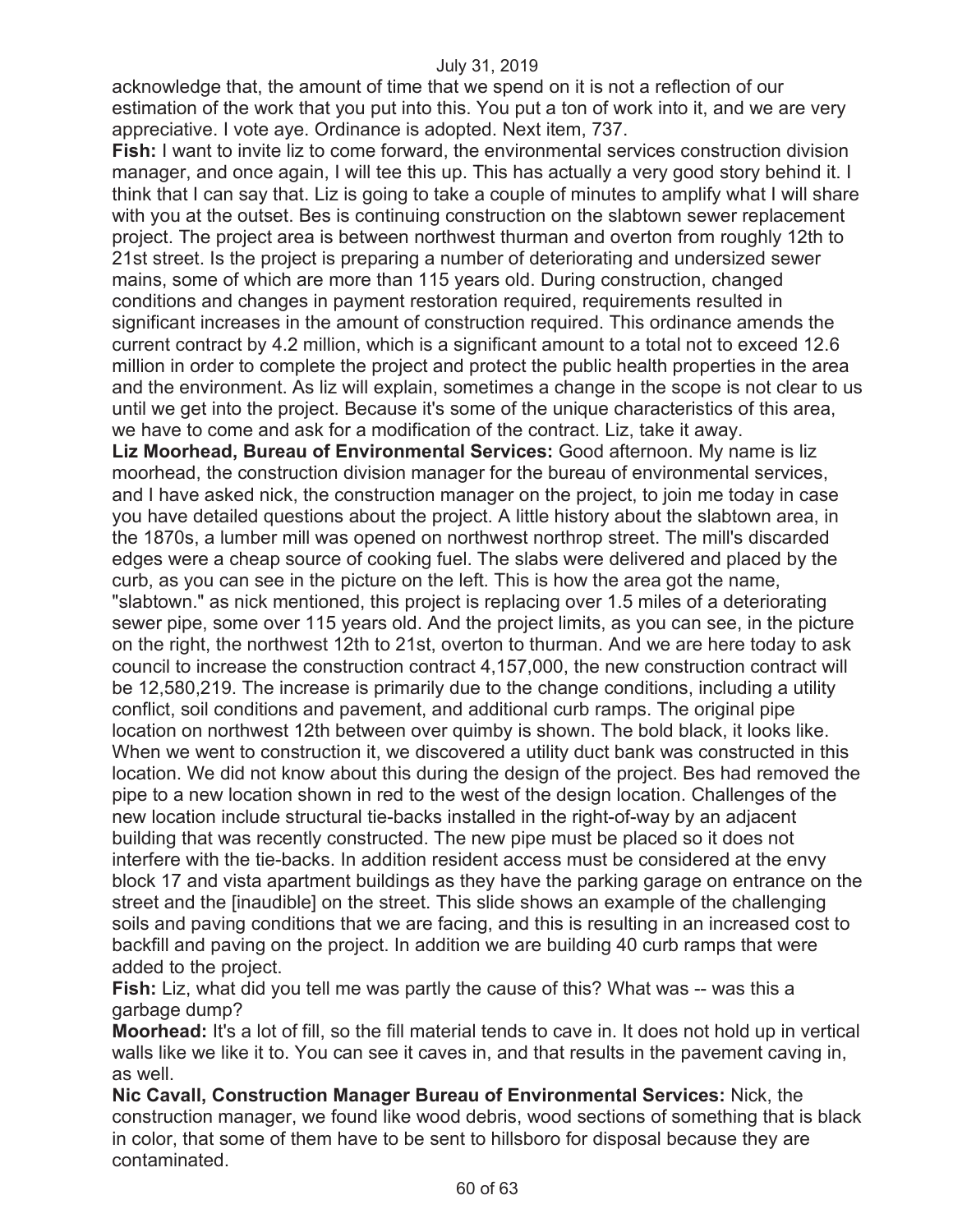**Eudaly:** What were the slabs that you referred to earlier? What were they for?

**Moorhead:** For heating. Heating and cooking back in the late 1800s.

**Eudaly:** And what were those made out of it.

**Moorhead:** When the mill logged, made the pieces of wood, it was the outside, the circular pieces unusable from the lodge.

**Eudaly:** Slabtown has conjured up cuts of meat in my mind, and that's more pleasant.

**Fish:** Commissioner, I know you are fond of karaoke bars.

**Eudaly:** Yes.

**Fish:** I think you could make money in a bar challenging someone to just, you know, for a buck tell them where did slabtown get the name because I did not know until I got this presentation.

**Eudaly:** I will bear that in mind the next time that I need an extra buck, commissioner. **Moorhead:** So this last slide, the table shows the existing contract is 8,423,219. We are asking for an additional 4,157,000 for a new contract total amount of 12,520,219, approximately 50% construction increase.

**Fish:** Let me ask you the obvious question -- we are used to seeing changes in sometimes cost overruns and other things that -- or inflation that lead to higher prices, this is very substantial. You have described the sources, and most of them are -- were not foreseeable until you got into the ground. Why not just rebid this thing?

**Moorhead:** Well, we have an experienced contractor out on-site right now doing the work. We are about 70% completed with the project, and we have an end date of christmas. So, we would like to get it done. Rebidding the project means repackaging the project, means rebidding the project, and that adds three months to the job. You never want two

contractors in the same place stepping all over each other, so it's in the city's best interest to maintain the contractor we have and get the work done. They have done a lot of work in this -- in this area and they are used to challenging projects, so we are fortunate to have them.

**Fish:** Thank you.

**Wheeler:** Commissioner Fritz.

**Fritz:** We had a moore excavation contract that had minority and women subcontractors. With this new amount of 4 million, how much of that is going to subcontractors and how much --

**Moorhead:** I don't know the exact numbers of what is going to subcontractors. I can tell you that on this project, they are using subcontracts, or excuse me, dmwesbs for flaggers and traffic control, trucking, and saw cutting, and pothole excavation and rodent control. So they are using it for a number of pieces of work. I don't have the numbers.

**Fritz:** Could you find out? I don't need to know soon but I would like them to know that we care about, you know, that they are making this, and to strive to meet the 20% of the new amount as well as wish they would have been required to on the old.

**Moorhead:** Yes. Absolutely.

**Wheeler:** Very good. Any further discussion on this? Good presentation. Karla, was there any public testimony on this item?

**Moore-Love:** No one else signed up.

**Wheeler:** This is a first reading of a non-emergency ordinances and moves to second reading. Thank you. Appreciate it. Good presentation. Next up, 738.

# **Item 738.**

**Fish:** We are going to hear from kaitlyn in a second. Colleagues, kaitlyn will also be back with us probably this winter to lay out the next chapter in our salmon sanctuary series, and she has been the lead on that, and we are very proud of that work. This agreement before us, continues a water monitoring partnership with the u.s. Geological survey that began in 1998. The information collected by usgs is used by the bureau of environmental services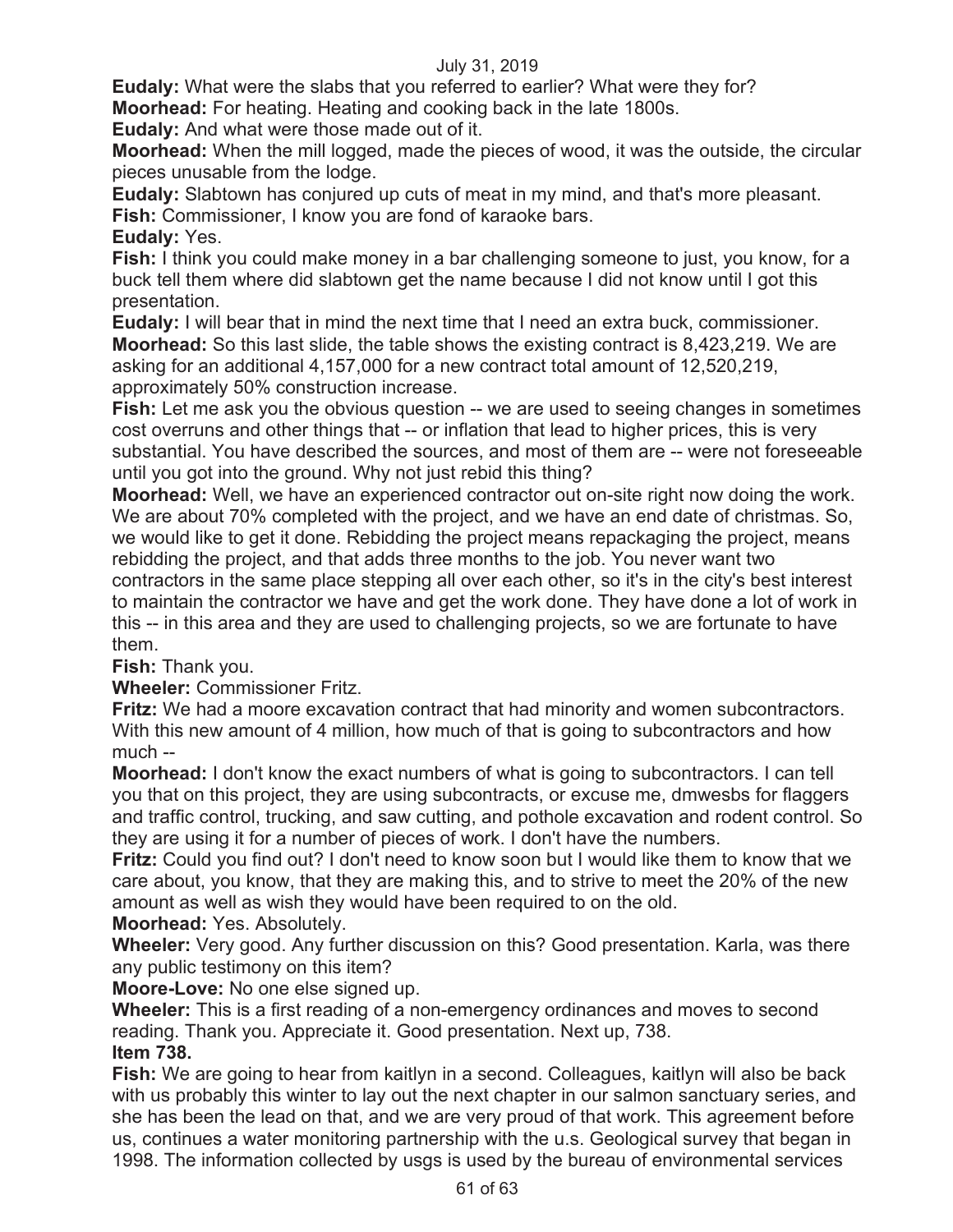for storm water management, flood management and response, modeling and planning around Fish, and wildlife and climate change impacts to the rivers and watersheds. This agreement leverages bes funds through marching federal funds. Here today is caitlin the science integration division manager, to give us a brief presentation. Welcome. **Kaitlin Lovell, Bureau of Environmental Services:** Thank you, commissioner.

**Fish:** Are you doing hood -- hood-to-coast?

**Lovell:** Yes, I am, don't make me more nervous. Good afternoon, mayor and commissioners, as commissioner Fish said, this agreement continues a long standing partnership that we have with the federal agency of the u.s. Geological survey. I don't have a power point today, just a couple of points about this agreement that I would like to highlight. The first is that there are two parts to this partnership. The first is the city's contribution to the eight stream gauges on every major Portland river. This represents the bulk of the expense of the agreement. Data from these gauges informing everything from how we design the sanitary pipes that rung alongside and across the rivers is, the stormwater systems that drain to the rivers and our restoration projects in these rivers. Is the gauges are critical to knowing when and where to deploy the floods response system, and moreover the data are one of the long-term data sets that we have to look at how climate change is affecting Portland to inform the forecasting of future changes. The second part is a collaboration across multiple jurisdictions that manage johnson creek. To go, we work with you the usgs to identify and study the key challenges in the watershed that affect all of these agencies. In this agreement, the usgs will look at sediment to help us better understand the -- I am sorry, where and what triggers the erosion, and pollutants like ddt that associate with those sediments. We are excited to embark on a pilot study using a new state of the art temperature fiber optic cable that will help us to locate all of the underwater sources of cold water that are critical to keeps johnson creek cold and clean in the face of increasing temperatures. We are hoping to deploy the first pilot in crystal springs lake in mid august or early september when the temperatures are still high. The total amount of the agreement is 989,425. The agreement is in the city's best interest because of the usgs's ability to pay 35% of that cost leaving the city's five-year cost at 672,108. Thank you, and if you have any questions I am happy to answer them. **Wheeler:** Very good. Colleagues, further questions?

**Fish:** So mayor, the only thing that I want to add is caitlin I understand that there is some urgency to move on this, and if there is, I am prepared to make a motion to slap an emergency clause. Is there a sense of urgency?

**Lovell:** There is because the fiber optic cables work best when the temperatures are highest, we would like to deploy them to the end of august, which is sooner than the normal 30 days that we would allow.

**Fish:** Would you entertain a motion to slap an emergency clause? So moved.

**Fritz:** For the purpose of making sure the construction timeline is met. **Lovell:** Yes.

**Wheeler:** Motion, second. Any further discussion on the amendment? Please call the roll. **Eudaly:** Aye. **Fritz:** Aye. **Fish:** Aye.

**Wheeler:** Aye. The amendment passes. Any further questions? The main motion, Karla, did anybody sign up for public testimony?

**Moore-Love:** No one signed up.

**Wheeler:** Call the roll on the motion, on the ordinance as amended.

**Eudaly:** Aye.

**Fritz:** We know an enormous amount of work goes into the back story on this, and then having implemented this, there will be a lot of work, so thank you very much for bring it in such a tidy package for us. Aye.